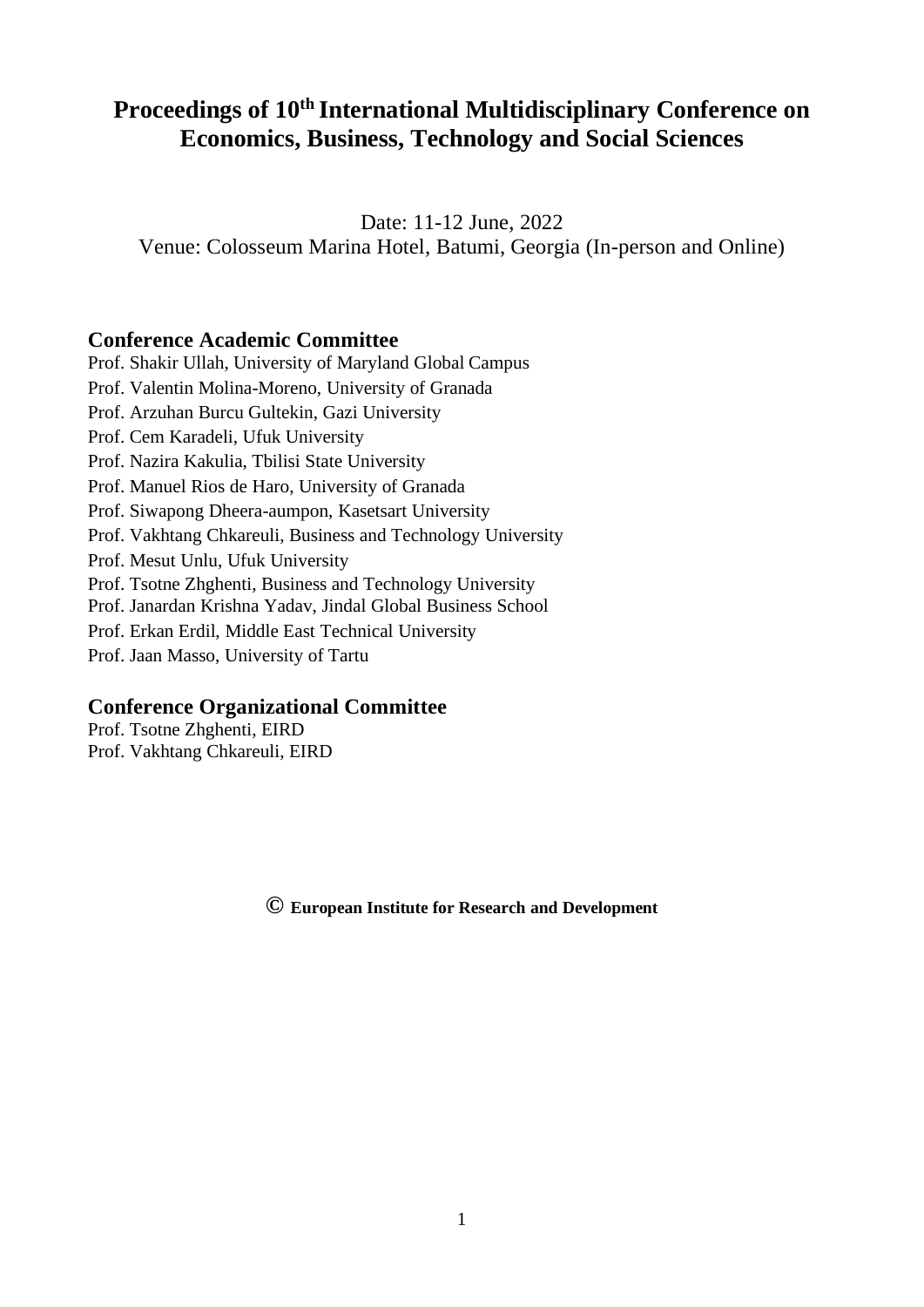# **Contents**

| Life Cycle Assessment of Building Materials by Bibliometric Analysis Method: Case of Brick  3     |
|---------------------------------------------------------------------------------------------------|
| A Conceptual Framework for Retrofitting of Prison Facilities in the Context of Nearly Zero-energy |
|                                                                                                   |
| Atlas of Productive Synergies: an open platform to visualize French industrial know-how and       |
| The Expectations and Realities of Hosting a 'Mega-Event' such as the FIFA World Cup               |
|                                                                                                   |
| Early Detection and Prevention of Cardiovascular Disease Based on Artificial Intelligence  9      |
|                                                                                                   |
| Chemical Constituent of Isochrysis galbana Microalgea Extract and Its Cytotoxic Activities on     |
| Combined Antimicrobial Activity of Tea Tree Oil and Various Antibiotics 12                        |
| Transformation of the Global Political Order: Relativistic-Quantum Noology and Doctrine of        |
|                                                                                                   |
|                                                                                                   |
| Adaptation of 3D Printing Technology to the Construction Industry in Terms of Efficiency: Rebuild |
|                                                                                                   |
| International Factors Influencing the National Security Strategy of the South Caucasus  22        |
| The Impact of Social Media Sentiment and Economic Policy Uncertainty on Digital Currency          |
| Evaluation of LEED-certified Office Buildings in Turkey in Terms of Water Efficiency 36           |
| How Artificial Intelligence is acting as an Enabler to achieve Sustainable Development?  37       |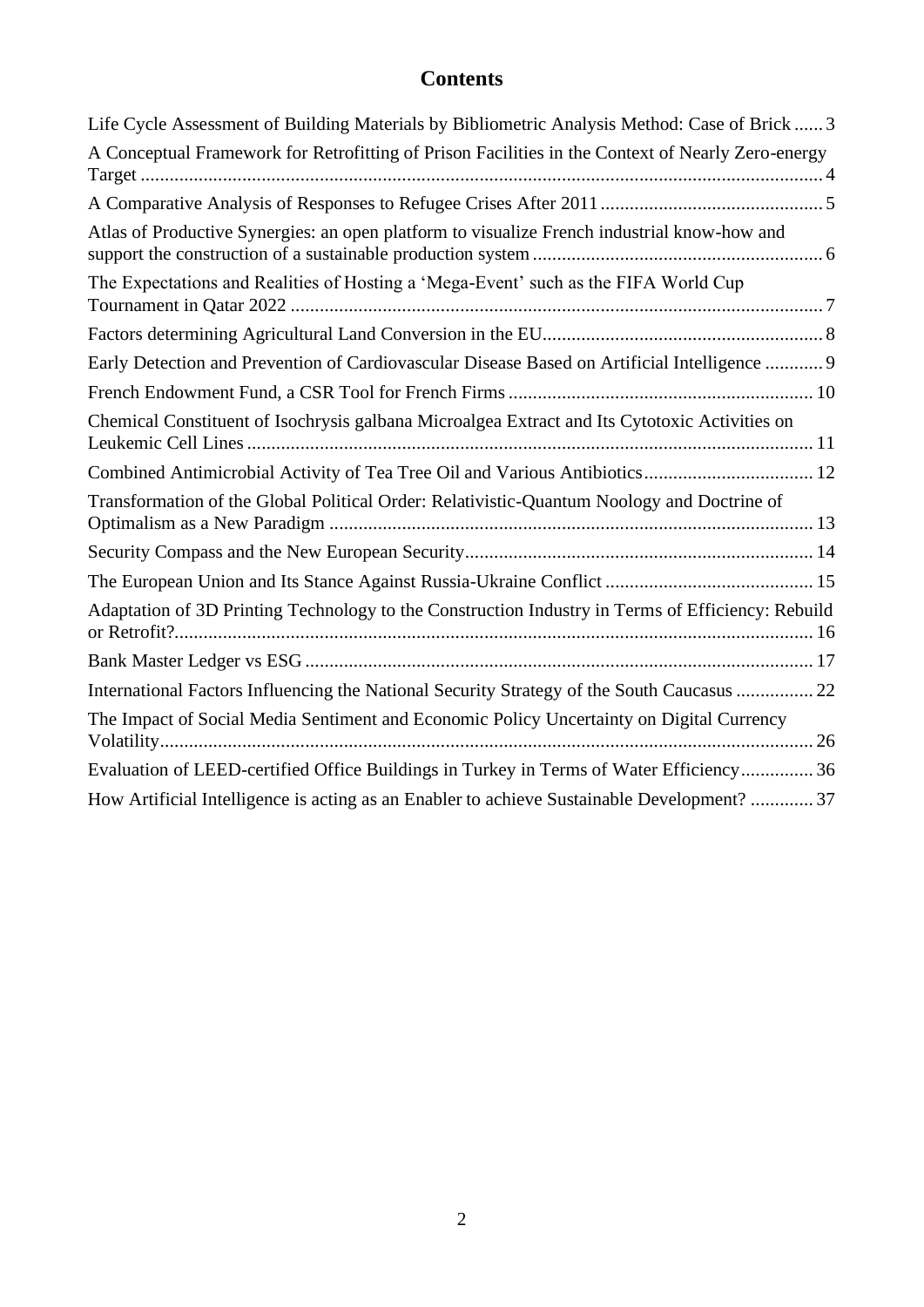# <span id="page-2-0"></span>**Life Cycle Assessment of Building Materials by Bibliometric Analysis Method: Case of Brick**

### **Yusuf Esidir**

PhD student at Gazi University, Graduate School of Natural and Applied Sciences, Department of Civil Engineering, Turkey Email: yusufesidir@gmail.com **Arzuhan Burcu Gultekin**  Associate Professor at Gazi University, Faculty of Technology, Department of Civil Engineering, Turkey. Email: arzuhanburcu@gazi.edu.tr **Asina Kubra Aslan** MSc student at Kocaeli University, Graduate School of Natural and Applied Sciences, Department of Geological Engineering, Turkey Email: asinacomert@hotmail.com **Asli Dokucu** Nazilli Municipality, Turkey Email: aslidokucu@gmail.com

### **Abstract**

Production of building materials causes several environmental impacts such as greenhouse gas emissions, global warming, biodiversity loss, ecosystem degradation, nature occupation, respiratory inorganics and organics, aquatic eutrophication, terrestrial eutrophication, acidification, and mineral extraction. Therefore, it is important to determine such impacts by inquiring about every process of production deeply, to set forth associated impacts of several processes, and develop innovative solutions to reduce them. Brick is one of the most widely used building materials, generally utilized for walls to separate indoor spaces, and more importantly to isolate the building from outside atmospheric conditions.

The purpose of this study is to review existing literature data available on the life cycle assessment (LCA) methodology applied to brick. The LCA methodology is an effective tool to determine the environmental impacts of any materials, processes, or services. It is convenient to use the LCA methodology to determine a brick's carbon footprint from cradle to grave, including all production processes from the clay mineral extraction to disposal of the waste bricks or re-use of the recycled bricks. Within the scope of this study, the bibliometric analysis method was used to examine literature about the LCA of bricks, research gaps were investigated, and bibliometric mapping was done using several cooccurrences such as authorship, publication years, countries, and keywords. Bibliometric data was gathered from Web of Science (WOS) and Scopus databases. The results of the study showed that it is an emerging research topic mostly studied in the context of environmental sciences, energy, and engineering that involves several research gaps, especially in Turkey. Mostly, authors were focused on cement or concrete when applying LCA methodology to building materials, therefore, studying the LCA of brick will significantly contribute to the literature.

**Keywords:** Life Cycle Assessment, Building Materials, Brick, Bibliometric Analysis, Bibliometric Mapping.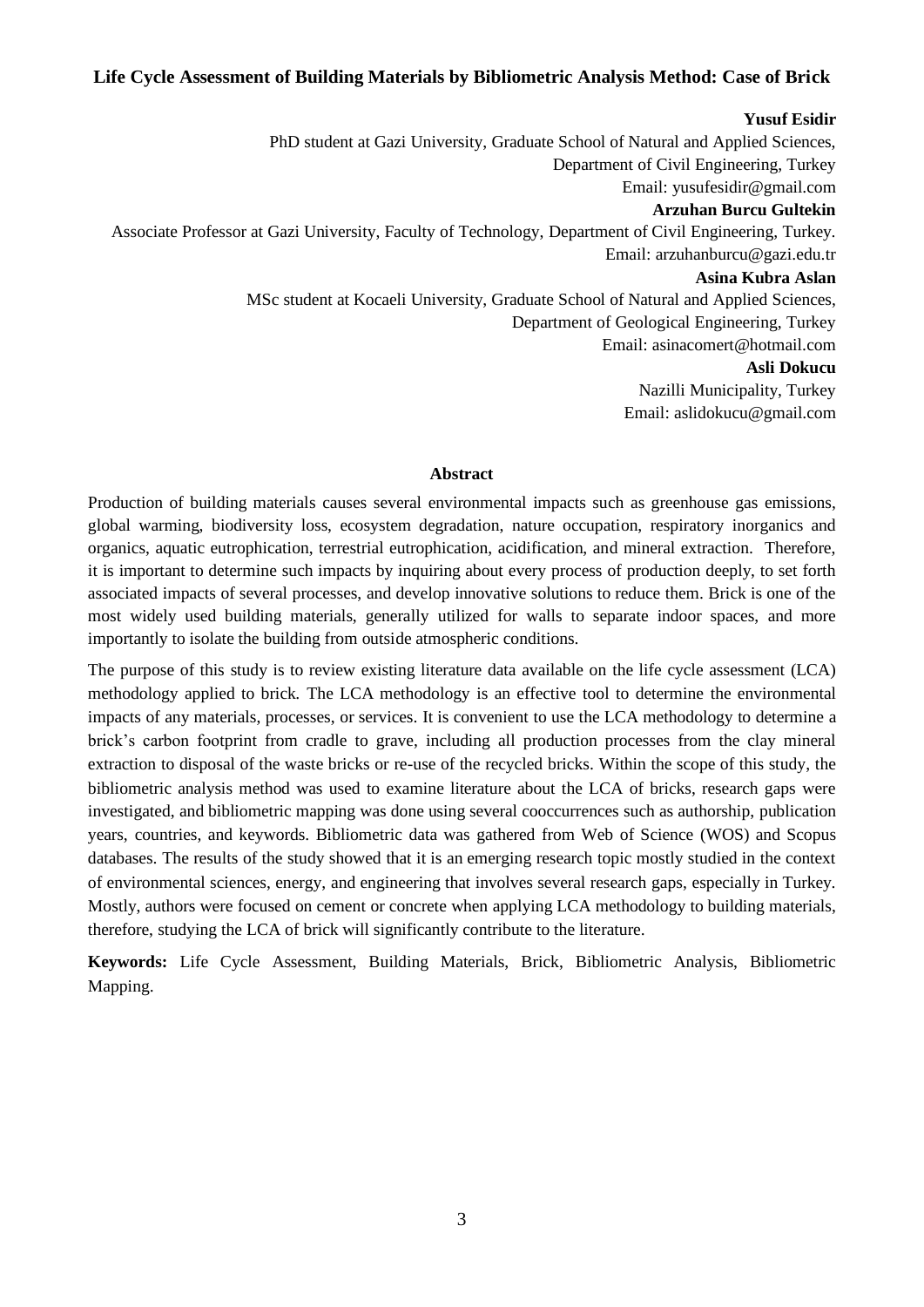# <span id="page-3-0"></span>**A Conceptual Framework for Retrofitting of Prison Facilities in the Context of Nearly Zeroenergy Target**

### **Fatih NALCACI**

Gazi University, Graduate School of Natural and Applied Sciences, Department of Civil Engineering (Faculty of Technology), Turkey

Email[: fatihnalcaci@gmail.com](mailto:fatihnalcaci@gmail.com)

### **Assoc. Prof. Arzuhan Burcu GULTEKIN**

Gazi University, Faculty of Technology, Department of Civil Engineering, Turkey

Email: [arzuhanburcu@gazi.edu.tr](mailto:arzuhanburcu@gazi.edu.tr)

#### **Abstract**

Public institutions start the construction of dozens of buildings every year in line with their needs. More than the allowance needed for the construction of the building is required during the operation phase. One of the most important items in operating costs is energy costs. Among the public buildings, the building group operation with the highest energy consumption is the full-time buildings. In this context, one of the building groups that consume the most energy in its operation is the prison facilities under the Ministry of Justice in Turkey. Statistics show that with the increasing population, the need for prison facilities will increase day by day. With the increasing number of convicts, prison facilities over their capacity cause compromising user comfort and a decrease in the heating and cooling performance of the buildings within the borders of the Penitentiary Institutions, both in terms of energy and cost. In order to solve this problem, the existing prison facilities in Turkey should be retrofitted in energy and cost-effective way with the target of 'nearly zero energy. Within the scope of the same target, the prison facilities to be built should be designed in a way to reach the highest energy performance in the most economical way, in accordance with optimum comfort conditions. The main aim of this study is to present a guiding conceptual framework for the energy-efficient improvement of prison facilities within economic limits to retrofit. In the context of this aim, the nearly zero energy building performance parameters stipulated by the European Union Revised Energy Performance in Buildings Directive (EU EPBD Recast) are examined specific to prison facilities. In addition, possible energy and cost-effective retrofitting parameters are presented for the existing prison facilities stock in Turkey and these parameters are discussed specific to prison facilities. By the discussion results, the retrofitting alternatives with the highest energy performance within economic limits are suggested in accordance with the optimum comfort conditions.

**Keywords:** Building Energy Performance, Nearly Zero Energy Buildings, Retrofitting, Prison Facilities.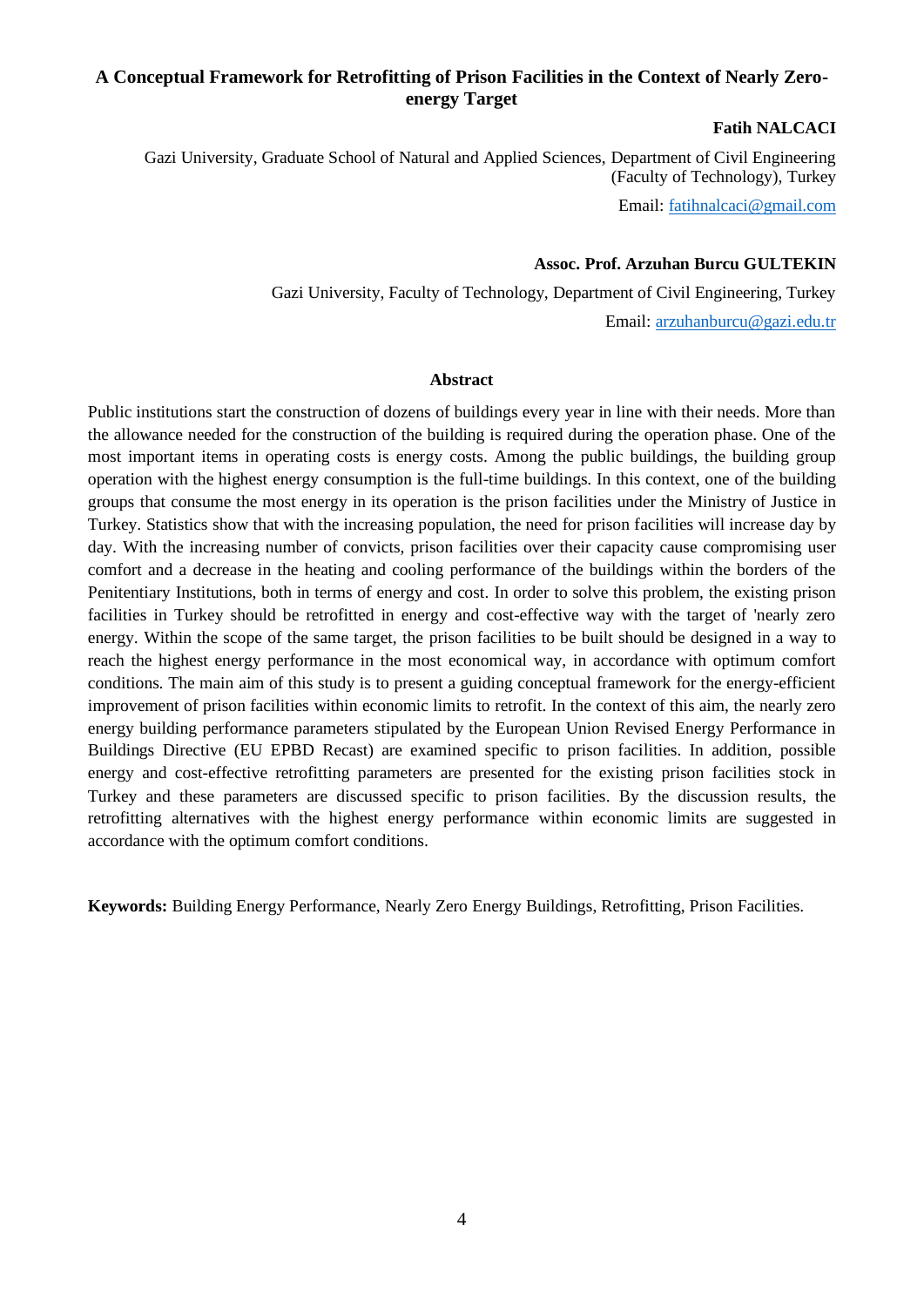# <span id="page-4-0"></span>**A Comparative Analysis of Responses to Refugee Crises After 2011**

Res. Asst. **Mehmet Furkan YILMAZ**

Ufuk University, Ankara

#### **Abstract**

An unorthodox international order has appeared following the construction of nation-states under the power of law. Nation-states existed to protect legal terms such as border, citizenship, and territory. The transition between countries has become a legal subject. Although the migration phenomenon has already occurred throughout history, it has turned into a permanent issue of international law yet. The international system was required to define new concepts and organizations for legal procedures. Regional and global crises have caused distinct outcomes such as refugees, asylum, and irregular migration. This situation has brought along theoretical and practical problems. One of the concerns is to set obvious definitions for these terms to avoid nested concepts. As these are legal and international terms, it is crucial to distinguish them clearly to reach proper provisions. Another significant concern is the waves of public movements that significantly ascended after 2011. After all, these matters have become crisis scenarios in their own right. Various dynamics have brought different approaches to these crises. In this context, this study aims to examine how Asian powers respond to refugee crises.

**Keywords:** refugees, asylum, migration, UNHCR.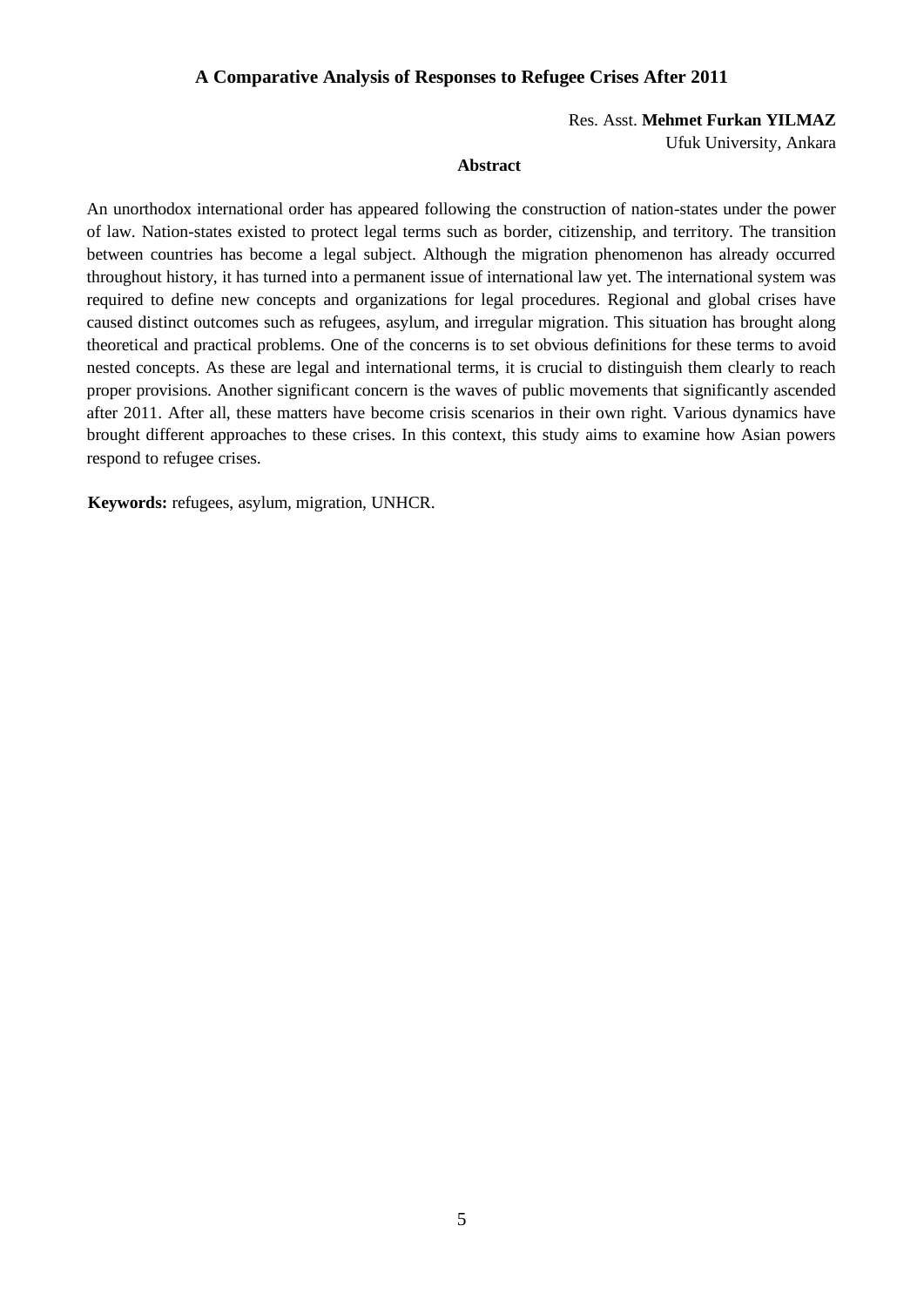# <span id="page-5-0"></span>**Atlas of Productive Synergies: an open platform to visualize French industrial know-how and support the construction of a sustainable production system**

### **Arnault Pachot**

Université Clermont-Auvergne, CNRS, SIGMA Clermont, Institut Pascal, F-63000 CLERMONT-FERRAND, France Email: [arnault.pachot@etu.uca.fr](mailto:arnault.pachot@etu.uca.fr)

*Sustainable production • COVID19 and Economy • Supply chain management • Econometric modeling*

#### **Abstract**

The recent health and geopolitical crises highlighted the fragility of our European industrial policies. The current awareness opens the way to a model of sustainable re-industrialization that combines resilience, societal and environmental commitment, and economic performance.

Open data, associated with Artificial Intelligence (AI) offers new perspectives for building a twin of the French productive system bringing together both macro-economic data and real observations on companies. This offers a powerful tool to identify industrial know-how and Global Value Chains (GVC).

We will present our open platform called "Atlas of Productive Synergies" on which we conduct our experiments: [https://atlas.productive-synergies.com.](https://atlas.productive-synergies.com/)

In this talk, we present how data can lead local authorities and companies towards development strategies that are consistent with sustainable industry. We will show that the work can be applied at a European or international level.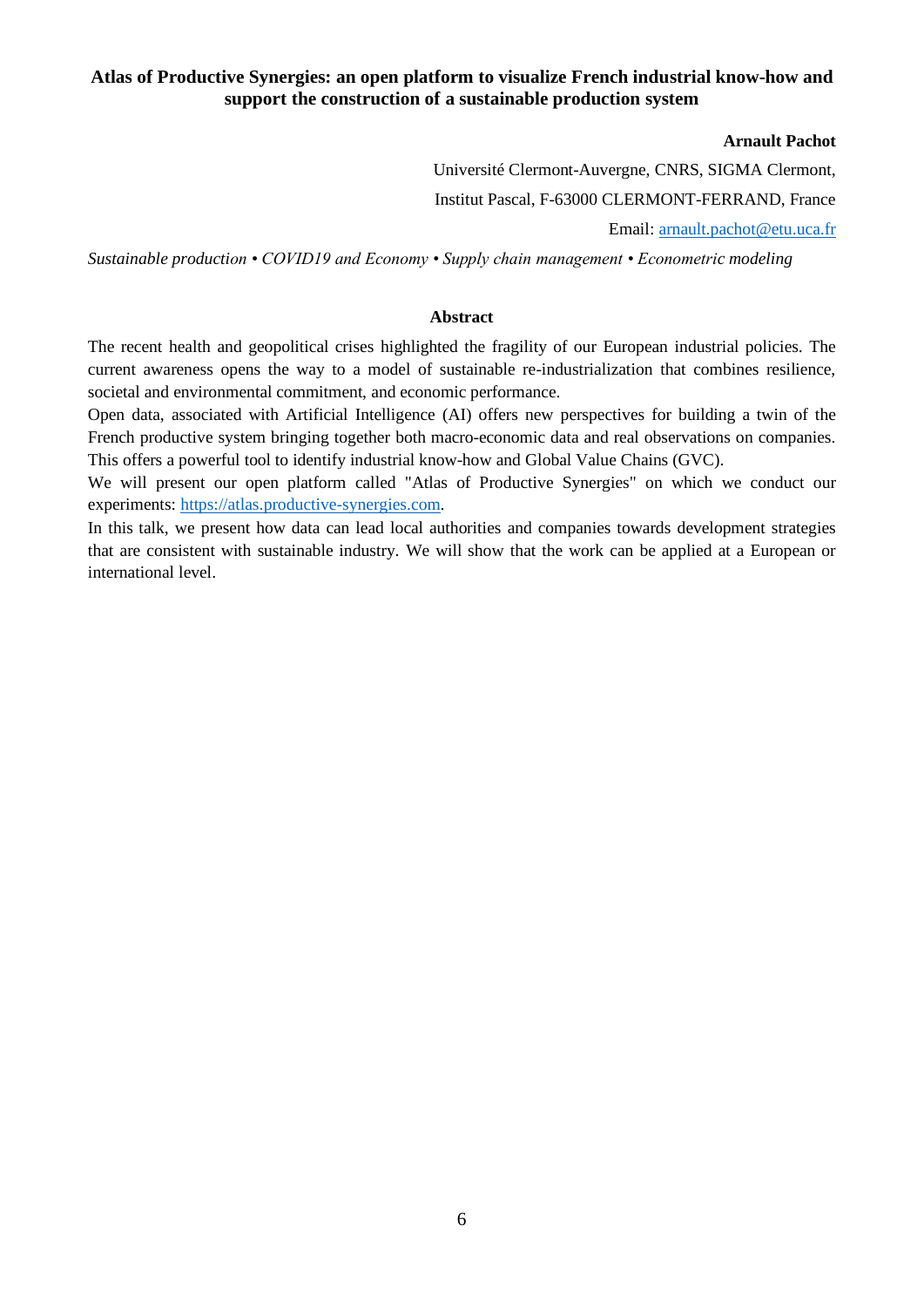# <span id="page-6-0"></span>**The Expectations and Realities of Hosting a 'Mega-Event' such as the FIFA World Cup Tournament in Qatar 2022**

#### **Stephen Fettes**

Senior Lecturer at AFG College with the University of Aberdeen Email: **[stephen.fettes@afg-aberdeen.edu.qa](mailto:stephen.fettes@afg-aberdeen.edu.qa)**

#### **Abstract**

The FIFA World Cup tournament is the 'talk of the town' here in Doha the capital and across the whole country of Qatar. It is also generating comments and interest from media and interest groups around the world. By applying for and being awarded the right to hold the tournament Qatar has put itself under the world's spotlight. The country has various reasons for wanting to hold this 'Mega-Event' as Buhler (2022) refers to such occasions. The government wish to raise the profile of the country and to put it in the minds of potential investors, tourists, international governments and organizations. The event also gives the country the opportunity of developing infrastructure such as the newly built Qatar Rail, and a network of new roads and highways and hotel accommodation. Seven stadia have been freshly constructed or undergone extensive upgrading to make them worthy of a prestigious world sporting event. Dr Nicola Ritter (a German legal and financial advisor) has estimated that Qatar could spend up to 220 billion USD in the build up to the event. Forty-eight billion dollars will be spent on airconditioned stadia, \$77bn on facilities for soccer fans and players, \$45bn on developing Lusail City and \$50bn on upgrading its transport infrastructure.

Qatar has a diverse population demographic. Out of a total population of 2.5 million, only 10% are Qatari nationals. The rest of the population is mainly made up of immigrant workers who are employed in the construction industry, and the service sector (banking, education, retail etc.). I intend to conduct research prior to the tournament to ascertain people's views on the event. I want to find out whether there are differences in expectations between the various nationality groups, genders and age groups. Are intend to employ a longitudinal approach, to find out whether expectations were fulfilled, thus I will conduct further questioning after the tournament has finished.

The tournament does appear to divide opinion – with the western media are keen to point out the social issues involved (for example human rights issues), whereas the locals are keen to stress the positive aspects of hosting such a tournament. Many local commentators believe that there will be a noticeable clash of cultures surrounding the behavior of football fans in a highly traditional and religious country. However, there are a significant number of Qatari nationals who have expressed a desire to be out of the country when the event takes place.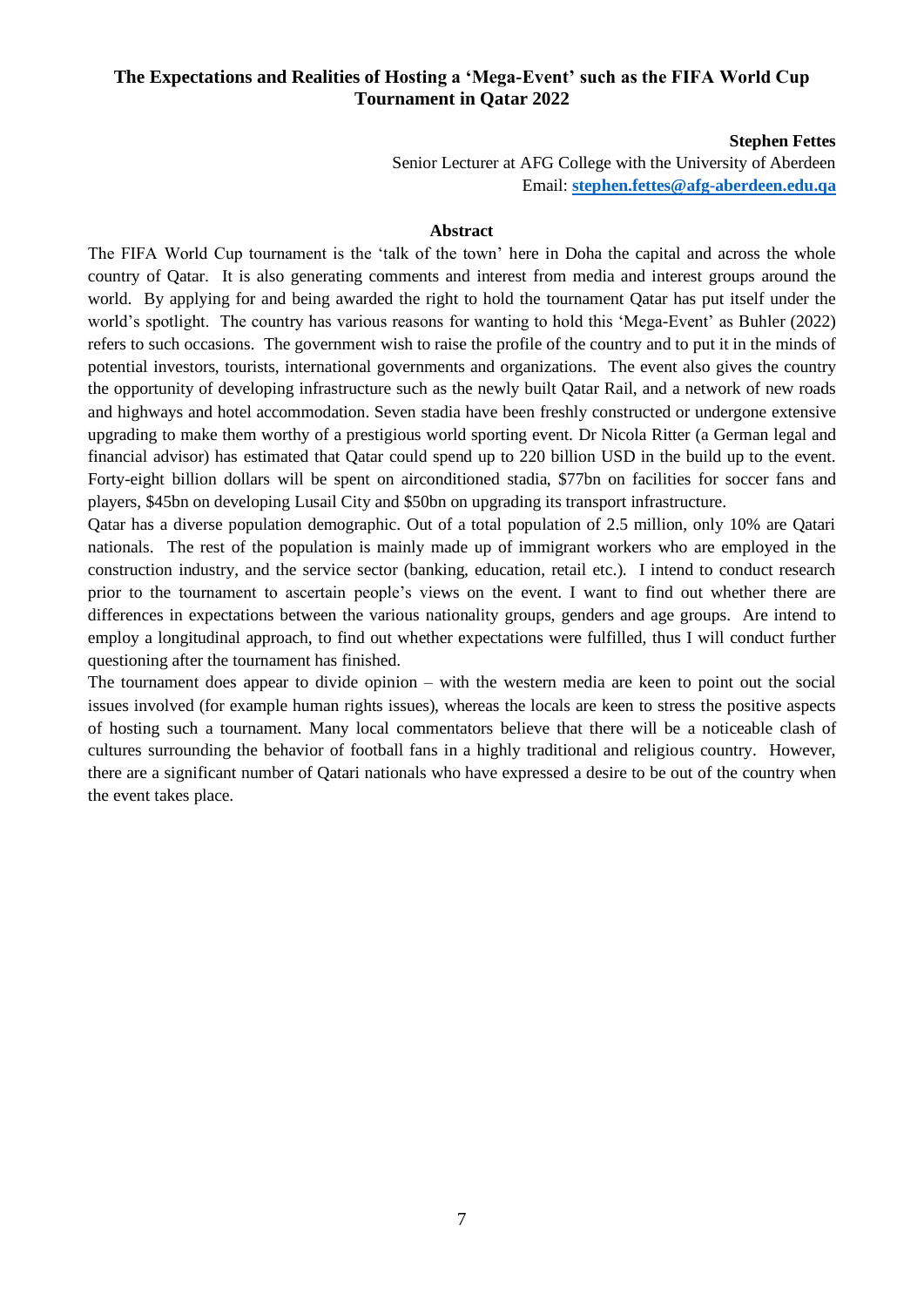# <span id="page-7-0"></span>**Factors determining Agricultural Land Conversion in the EU**

#### **Eda Ustaoglu**

Post-doctoral fellow at European Scientific Institute, Kocani, Republic of Macedonia

#### **Abstract**

The rapid expansion of urban areas due to population and economic growth is associated with an increasing demand on limited land resources and has led to changes in land use. Changing land use patterns are the result of complex interaction between the human, physical environment and policy settings and critical for land use policy and environmental management process. Therefore, the information on the pattern of land use/cover change and its drivers is fundamental to support planning and land management decisions. The objective of this study was to quantify the agricultural land use changes to urban uses in the studied 25 European Union (EU) countries and identify geo-physical characteristics, location, policy-related factors and socio-economic elements to explain the changes. The dynamics of agricultural land from 2000 to 2006 was quantified using the European Corine Land Cover maps developed by the European Environment Agency (EEA). Other European sources were used to obtain socio-economic, geo-physical, climate and policy related data. A Seemingly Unrelated Regression (SUR) method was adopted to quantify the heterogeneous drivers of agricultural land conversion to residential, industrial/commercial and recreation uses. The results showed that a combination of socio-economic drivers, policy-related factors, geo-physical characteristics and location explain agricultural land conversion processes in European countries. Through quantifying the dynamics of agricultural land uses and drivers of their changes, the study provides a solid foundation for land cover/use change analysis and modelling.

**Keywords:** Agricultural land conversion, Urban land uses, Drivers of land use change, EU-25 Countries, Seemingly Unrelated Regression.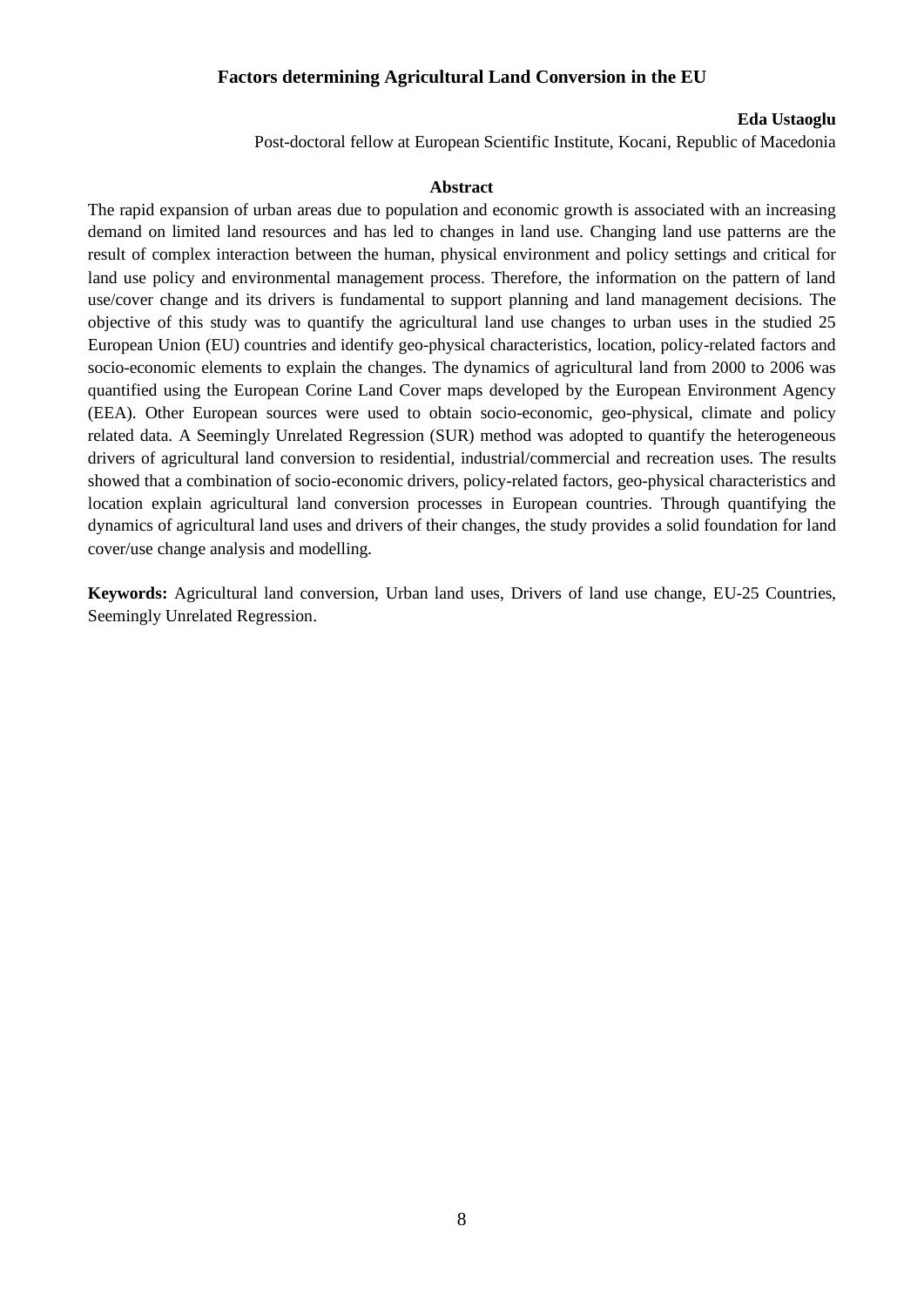# <span id="page-8-0"></span>**Early Detection and Prevention of Cardiovascular Disease Based on Artificial Intelligence**

# **Tamar Bosikashvili**, BITERIUMAI **Ketevan Bosikashvili**, BITERIUMAI **Zurab Bosikashvili**, GTU

### **Abstract**

Nowadays, Cardiovascular disease is spread worldwide and is the leading cause of death after cancer. Therefore, timely detection and prevention of cardiovascular disease based on the clinical data and behavioral lifestyle is significant, as well as predicting and assessing the pressure over the next few days. In the age of technological advancement to solve similar problems, machine learning, symbolic reasoning methods, or algorithms are used independently, but confidence in the results is still low. Distrust is caused by the lack of explanation of the results.

To solve the indicated problems, we are working on a framework that combines the machine learning paradigm, symbolic reasoning, and optimization methods. The intelligent assistant "HIDA" must be created under the framework, which will be responsible for the detection of anomalies (diseases). The framework consists of the following components:

- The knowledge base with high-order categorical logic and abductive reasoning
- The machine learning module consists of two-level (robust and accurate) multivariate DML models with a combination of static and dynamic characteristics
- The optimization module provides planning and management of the whole process using machine learning mechanisms

The process of "HIDA" includes the following phases:

- Data collection and preprocessing
- Frequency of raw data, rough clustering using the KNN method
- The last phase involves these steps:
	- o Data enrichment- Generation of new training data through the adversarial neural network
	- o The output data calculated by deep neural network (LSTM)
	- o If the result is satisfactory, must be chosen the best result to complete the process. Otherwise, the models and settings will be re-selected

The part of the solution has been successfully implemented and integrated into the BiteriumAI's WEB application app.biterium.ge, where customers are patients as well as doctors.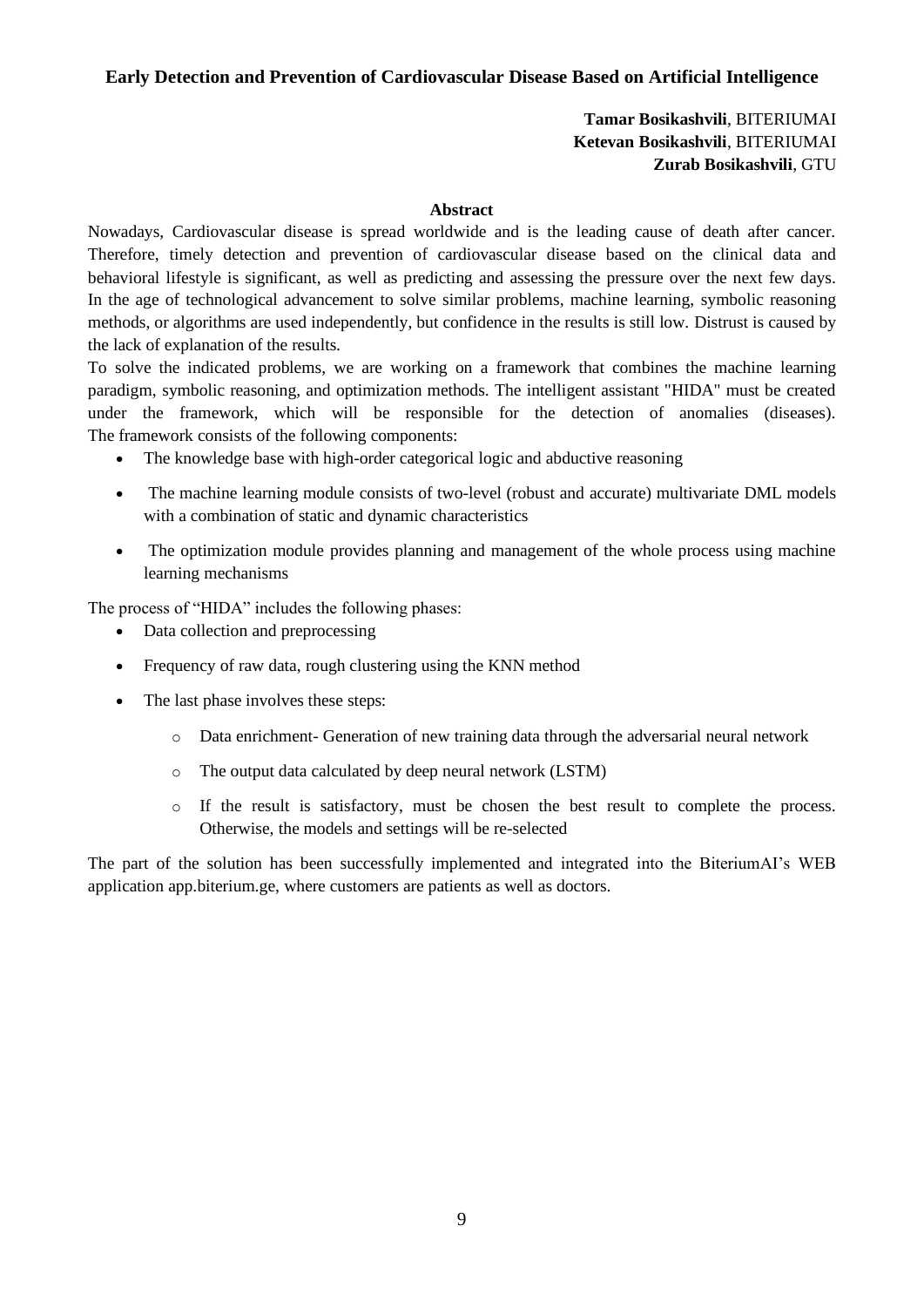### **French Endowment Fund, a CSR Tool for French Firms**

#### **Nicolas Breard**

Open Studio, France Email: nbreard@openstudio.fr

# **Abstract**

<span id="page-9-0"></span>A modern definition of corporate social responsibility (CSR) was given in the 1980s. It consists of 4 main principles: Be profitable, be law-abiding, be ethical, and improve quality of life of the community. Firms that apply this business model have experienced 51% to 81% higher profits. Willard's researches aim to show how CSR reduces risks but also increases productivity of work. This can be done by developing sustainable supply chains or avoiding scandals in public opinion by observing moral rules to manage certain risks and improving company's reputation by communicating philanthropic endowments. These actions permit to attract new partners and customers. Also, by giving meaning to the work of employees it leads to reduce turnover and increase engagement. Since 2017, publication of an additional financial report is mandatory for French companies and thus, CSR issues are becoming more often present in country's business environment. In 2008, the French concept of the endowment fund appeared and gave to companies a tool to finance non-profit initiatives by collecting and managing funds with flexibility, that allows them to manage projects with ethical rather than financial goals. In this presentation, we will first recall the CSR's definition and the effect of this business model, then we will define what is the French conception of an endowment fund, and how it helps to achieve the CSR policy in a company. Finally, we will conclude by showing how endowment fund is a growth lever for French companies.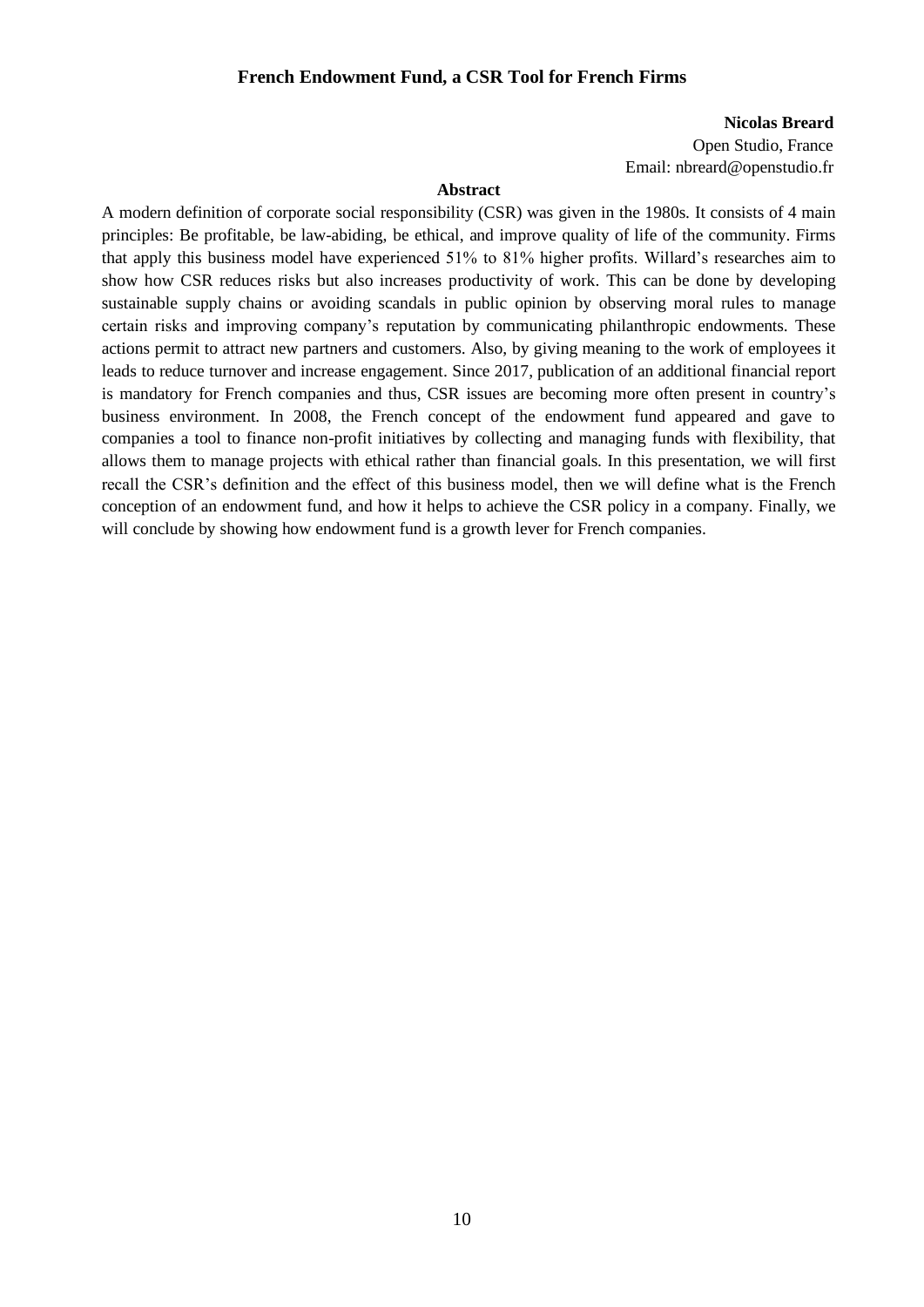# <span id="page-10-0"></span>**Chemical Constituent of Isochrysis galbana Microalgea Extract and Its Cytotoxic Activities on Leukemic Cell Lines**

### **Belkis Atasever Arslan**

Uskudar University, Molecular Biology and Genetics, Istanbul, Turkey Email: [belkisatasever.arslan@uskudar.edu.tr](mailto:belkisatasever.arslan@uskudar.edu.tr) **Kaan Yilancioglu** Uskudar University, Forensic Science, Istanbul, Turkey. Email: [kaan.yilancioglu@uskudar.edu.tr](mailto:Kaan.yilancioglu@uskudar.edu.tr) **Seda Kusoglu Gultekin** Uskudar University, Molecular Biology and Genetics, Istanbul, Turkey Email: [seda.kusoglu@uskudar.edu.tr](mailto:seda.kusoglu@uskudar.edu.tr) **Irem Gulfem Albayrak** Uskudar University, Molecular Biology and Genetics, Istanbul, Turkey Email[: iremgulfem.albayrak@uskudar.edu.tr](mailto:Iremgulfem.albayrak@uskudar.edu.tr)

#### **Abstract**

Algae, which can live in a wide variety of environments from tree trunks to fresh and salty waters, are used in various fields from nutritional supplement to biofuel production due to their high carbohydrate, protein and lipid content.

They are classified as macro algea and micro algea according to their cellular sizes. Isochrysis galbana, one of the microalgae with more than 500,000 species is, a marine flagellated microalgae, have high levels of soluble and insoluble polysaccharides and proteins, as well as high amounts of polyunsaturated fatty acids.

Today, studies are carried out with the use of natural sources as an alternative to drugs in the treatment of various diseases, and the number of these studies is increasing day by day. Cancer is one of these diseases. Because the drugs used in cancer treatment do not have selectivity to cancer cells, negatively affect healthy cells, and have high side effects.

In this study, we aimed to determine chemical constituent of Isochrysis galbana microalgae extract with chromatography-mass spectrometry (GC-MS). Then, we determined to cytotoxic activities of Isochrysis galbana on leukemic cell lines (HL60, K562, U937, MOLT-4, Raji and ECV304 (as a control)).

According to the results of GC-MS analysis of Isochrysis galbana microalgae extract, the most intense molecules in the content are Dodecanoic acid, 3-hydroxy- (CAS) Beta-Hydroxy Dodecanoic Acid and Propanoic acid, 2-methyl-, 1-(1,1-dimethylethyl)-2-methyl-1,3-isonide. The investigation of the effect of these molecules specifically against Raji cells is important to determine the possible anti-leukemic molecules and their combinations that show cytotoxicity against this cell line.

**Keywords:** Algae, GC-MS, cytotoxicity, leukemic cell.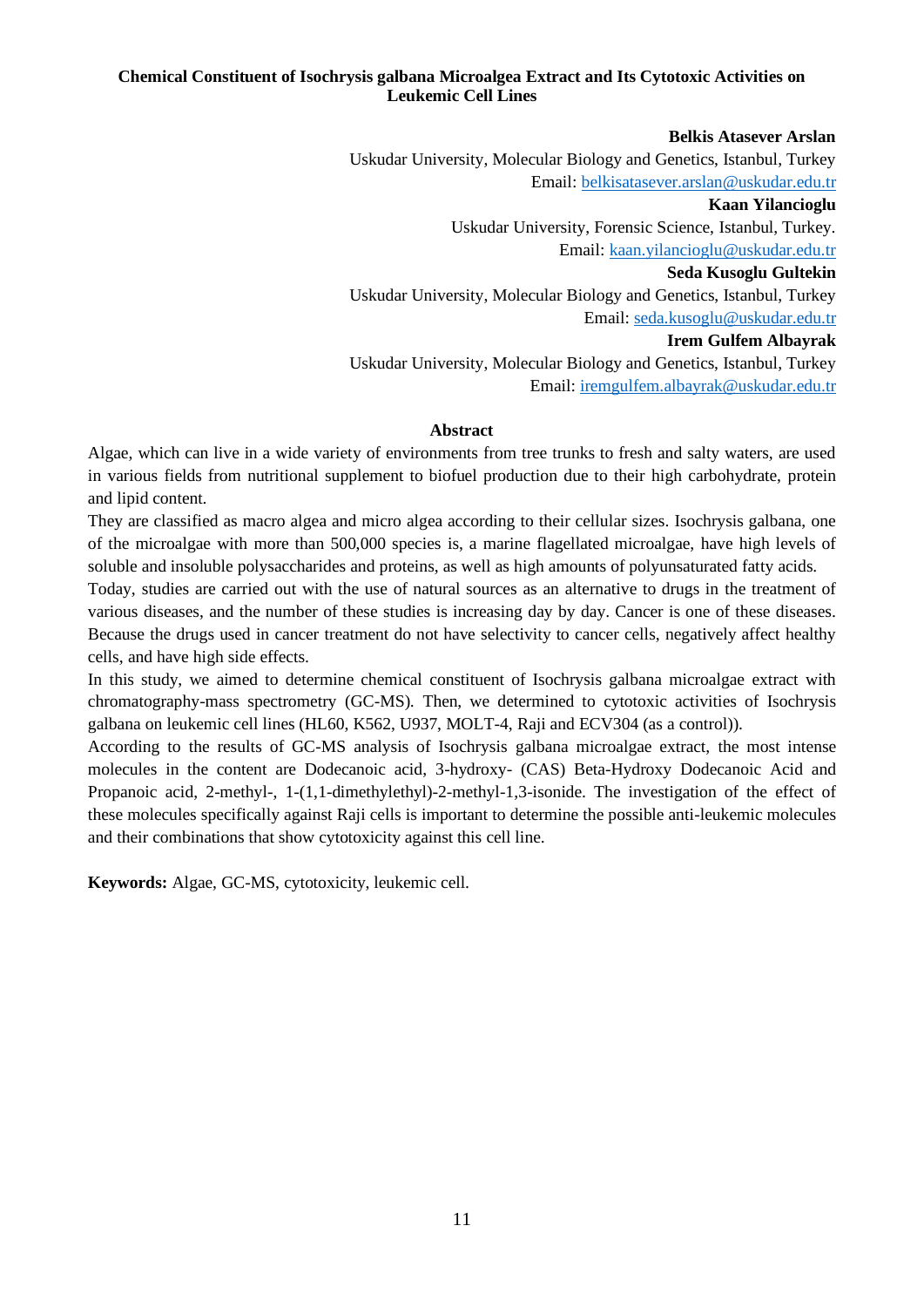# <span id="page-11-0"></span>**Combined Antimicrobial Activity of Tea Tree Oil and Various Antibiotics**

**Irem Gulfem Albayrak** Uskudar University, Molecular Biology and Genetics, Istanbul, Turkey Email[: iremgulfem.albayrak@uskudar.edu.tr](mailto:Iremgulfem.albayrak@uskudar.edu.tr) **Seda Kusoglu Gultekin** Uskudar University, Molecular Biology and Genetics, Istanbul, Turkey Email: [seda.kusoglu@uskudar.edu.tr](mailto:seda.kusoglu@uskudar.edu.tr)

#### **Abstract**

Tea tree oil (TTO) is an essential oil obtained by steam distillation of the end branches' and leaves' of the Australian endemic plant, *Melaleuca alternifolia*. TTO largely used for its anti-microbial properties, and is also included as a major ingredient in many formulations used to treat skin infections. Studies showing the antibacterial and anti-fungal effects of TTO were conducted between 1940 and 1980 in the literature. It is widely available in the Australian, European, and North American markets and it is marketed as a medicine for a variety of ailments.

In this research, the aim was to investigate the combined effect of TTO and several antibiotics on differnt bacteria species. *Escherichia coli*, *Bacillus subtilis* and *Micrococcus luteus* bacteria specieses were chosen and the antimicrobial activity of TTO with and without antibiotics was observed. To each bacteria species; Penicillin, Ampicillin and Clarithromycin antibiotics were applied as two experiment groups; with and without TTO. In 4 and 24 hours periods  $OD_{600}$  values were measured from each sample. GraphPad Prism was used for statistical analysis. According to the significant results, even the TTO it self is an anti-microbial oil, there was a decrease in the antibacterial activity when it is combined with the antibiotics in some spesific concentrations.

Our study has shown that TTO can reduce the effect of antibiotics when applied together at certain concentrations. For this reason, it is necessary to pay attention to the TTO concentrations to be used in antibiotic topical cream formulations. Despite the antimicrobial effect of both antibiotics and TTO, the fact that the antimicrobial effect decreased when TTO and antibiotic were applied to bacterial cells together is an important result of our study.

**Keywords:** Antibacterial activity, antibiotics, bacteria, TTO.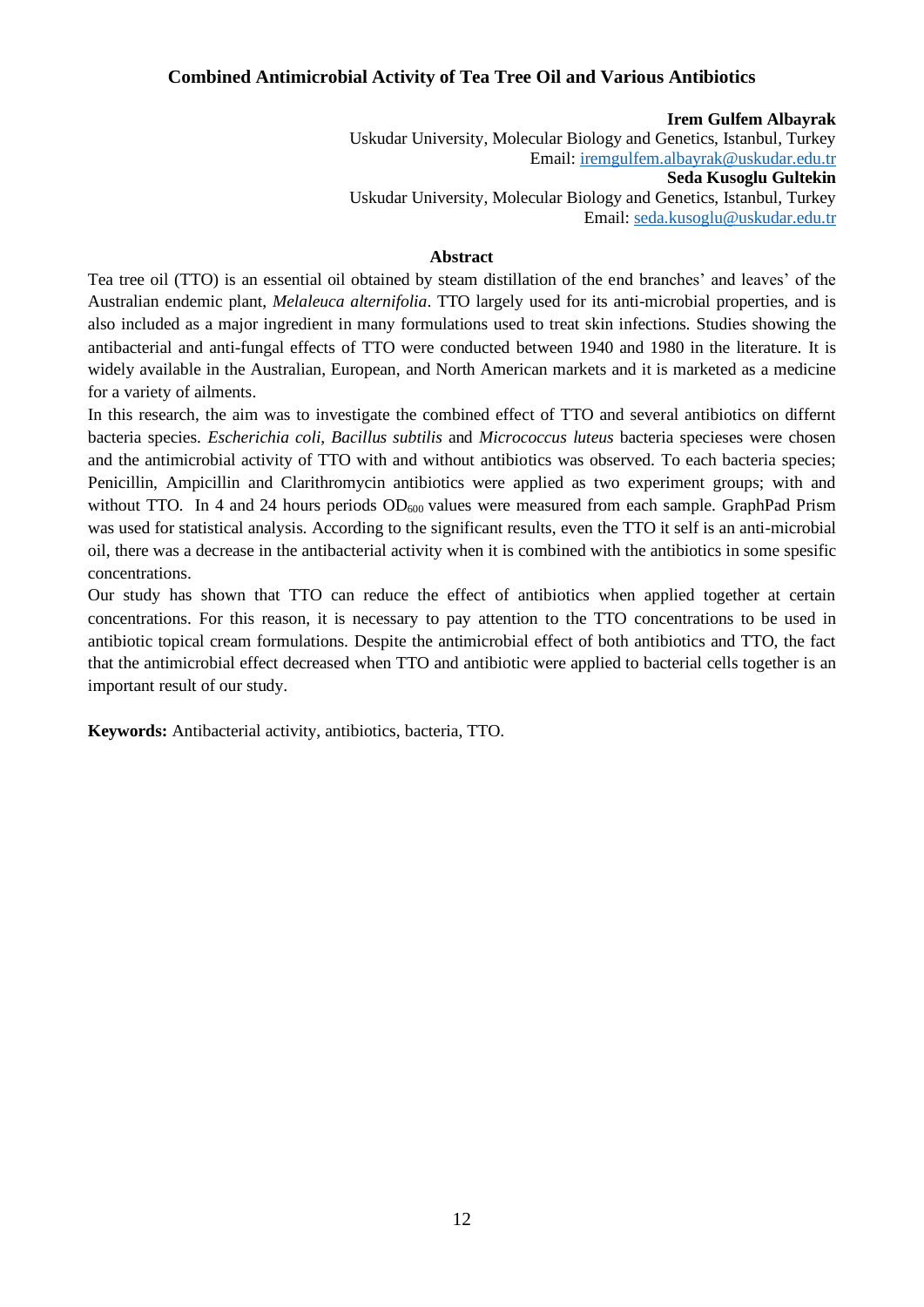# <span id="page-12-0"></span>**Transformation of the Global Political Order: Relativistic-Quantum Noology and Doctrine of Optimalism as a New Paradigm**

### **Madlen Paposhvili**

Researcher and Co-founder at the Center for International Politics Research and Forecasting (CIPRF) PhD Candidate at the Faculty of Political Science at the Caucasus International University E-mail:formadlen@gmail.com

### **Abstract**

The end of XX and the beginning of the XXI century marked the starting point of the next stage of globalization. Previously, there could be some doubts about the success of the globalization process. However, the collapse of the Soviet Union and the end of the Cold War left no doubt: 'the end of history' and globalization are moving forward rapidly.

Ever since the 2008 world crisis, the situation has changed dramatically. The concept of 'nation-state' gained momentum, and this tendency has only intensified over time. In the light of current crises, it has become more apparent that the explanations based on conventional theoretical frameworks cannot unravel the complete picture of the current global condition. It is purely one-sided as far as it relies on one theoretical foundation. We have observed that these theories are one-sided and are not able to provide a comprehensive explanation of global and local matters. This theoretical crisis underlines the necessity of a new paradigm and a new theory that can objectively explain global processes and allow us to make future projections thereof.

A new theory Relativistic-Quantum Noology (Noology), developed by Georgian scientist Emzar Khvichia, is a response to this need. Through his theoretical apparatus, Khvichia was able to make long-term predictions on the prospects of global political developments, such as strengthening nationalist tendencies and nationalist forces on regional and international political level from 2007 that do not share liberal values and principles, Brexit, etc. All of these were materialized. The Doctrine of Optimalism, a concept developed based on Noology, offers a new formation of the world order. In my research, I will discuss the basic principles of the Doctrine of Optimalism and analyze the theory in comparison with other leading theories and schools of IR, such as Realism, Liberalism and Constructivism.

**Keywords:** Global Political Order, Doctrine of Optimalism, Paradigm Shift, Relativistic-Quantum Noology, Noology, Realism, Constructivism, Liberalism.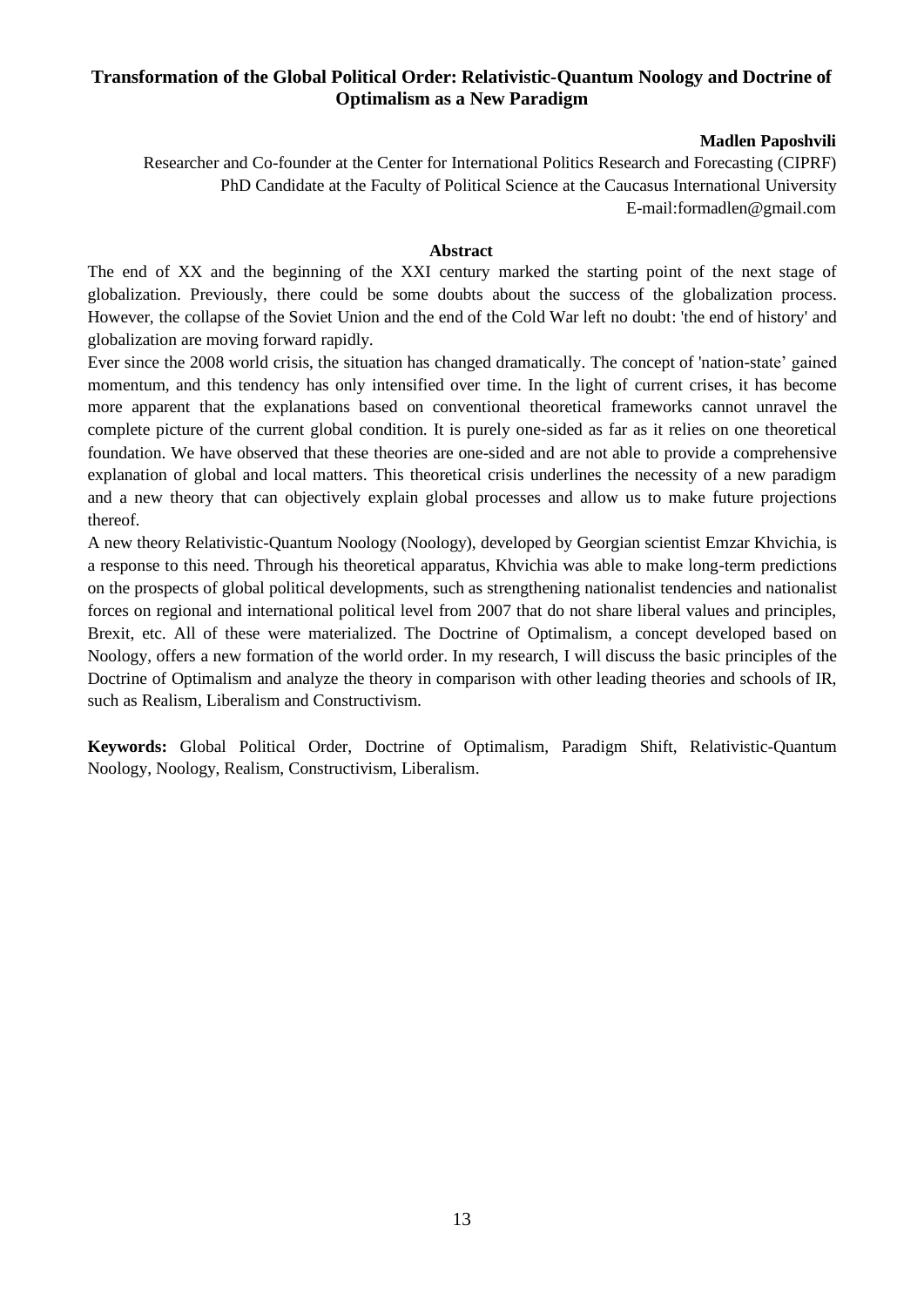### **Security Compass and the New European Security**

Prof. Dr. **Cem Karadeli** Ufuk University, Ankara

#### **Abstract**

<span id="page-13-0"></span>Since the establishment of NATO, European powers discussed the possibility of creating an all-European defence structure. However, many countries that were both EEC [later EU] members were also NATO members, so NATO was seen as a protective cover for Western Europe. The OSCE focused more on cooperation than security, the Common European Defence and Security Concept and European Defence Agency did not go far to make European states secure against aggression, and no-one believed there would be a classic style war in European soil, either. However, with the Russian – Ukrainian conflict that started on  $20<sup>th</sup>$  of February 2022, this perspective changed. European Union members developed a strategy titled Security Compass. The adoption of the Strategic Compass is a strong sign of unity, that the EU Member States have for the first time agreed on a shared vision with detailed objectives of what they want to achieve in security and defence, and that the Strategic Compass demonstrates their firm determination to make the EU a more capable actor in security and defence. Apart from working towards better strategic planning in security issues, the Strategic Compass document also foresees production of necessary weapons systems in Europe, hence attempting at breaking away from United States and NATO dictated weapons and ammunition development. Consequently, these developments will on the one hand serve Europe as a centre for military research and development and on the other will lead European Union to become a further isolated regional power.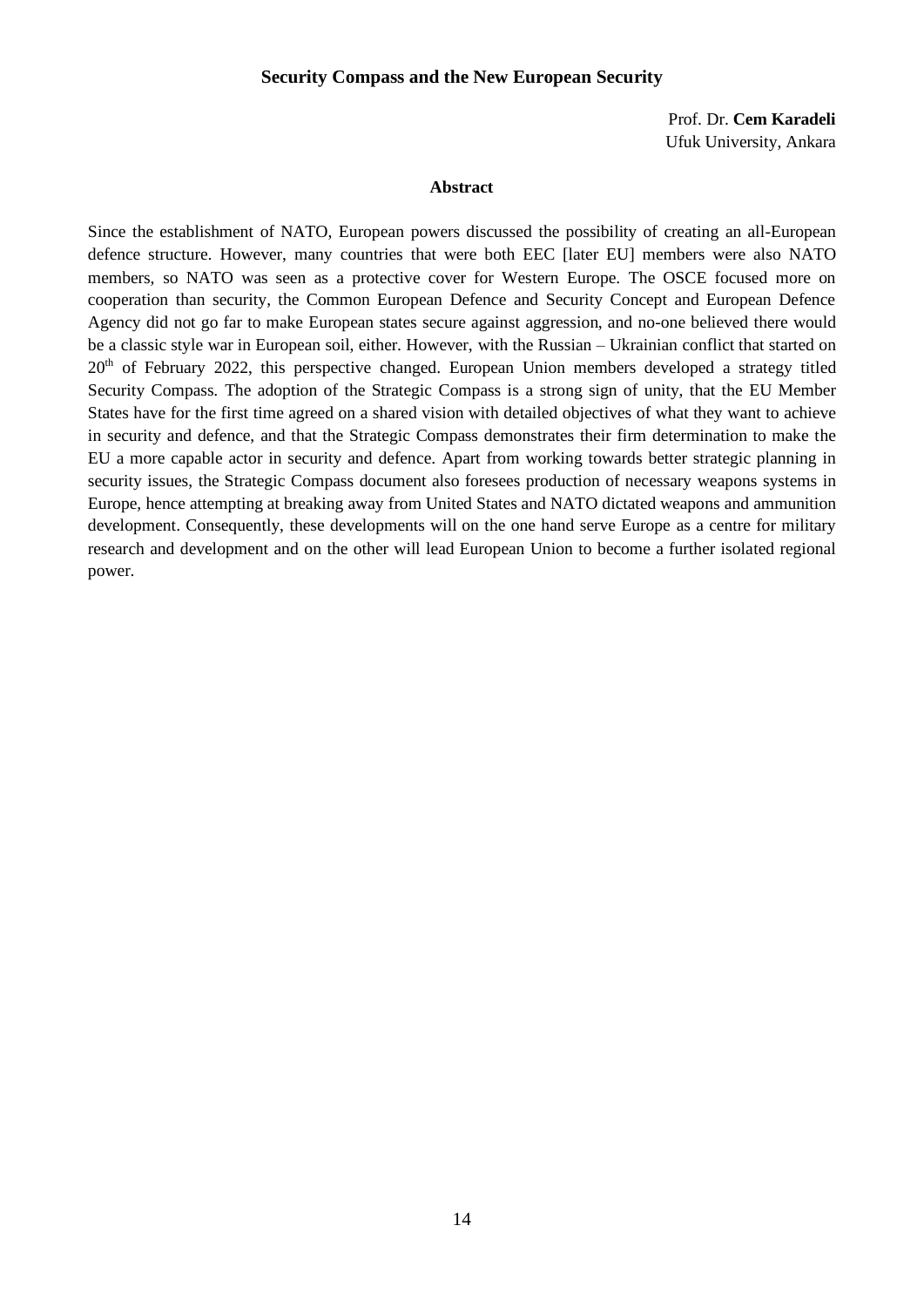# <span id="page-14-0"></span>**The European Union and Its Stance Against Russia-Ukraine Conflict**

 Dr. **Elif Özdilek** Ufuk University

### **Abstract**

The European Union has been a sui generis political and economic union since it was formed. The deficiency in Common Foreign and Security Policy has made it disabled to act as a strong political actor in international relations. During the Russian operation, the EU for the first time made a proactive step to make its voice heard within the conflict. This article intends to showcase the reasons behind the changing EU attitude towards the conflict resolution and the motives compelling the EU to reshape her priorities, policies and decision-making mechanisms. It aims to shed light to the fact that there will be changes in the dynamics of international relations in terms of bilateral and multilateral relations.

**Keywords:** The European Union, Common Foreign and Security Policy, Russian-Ukranian Conflict, International Relations.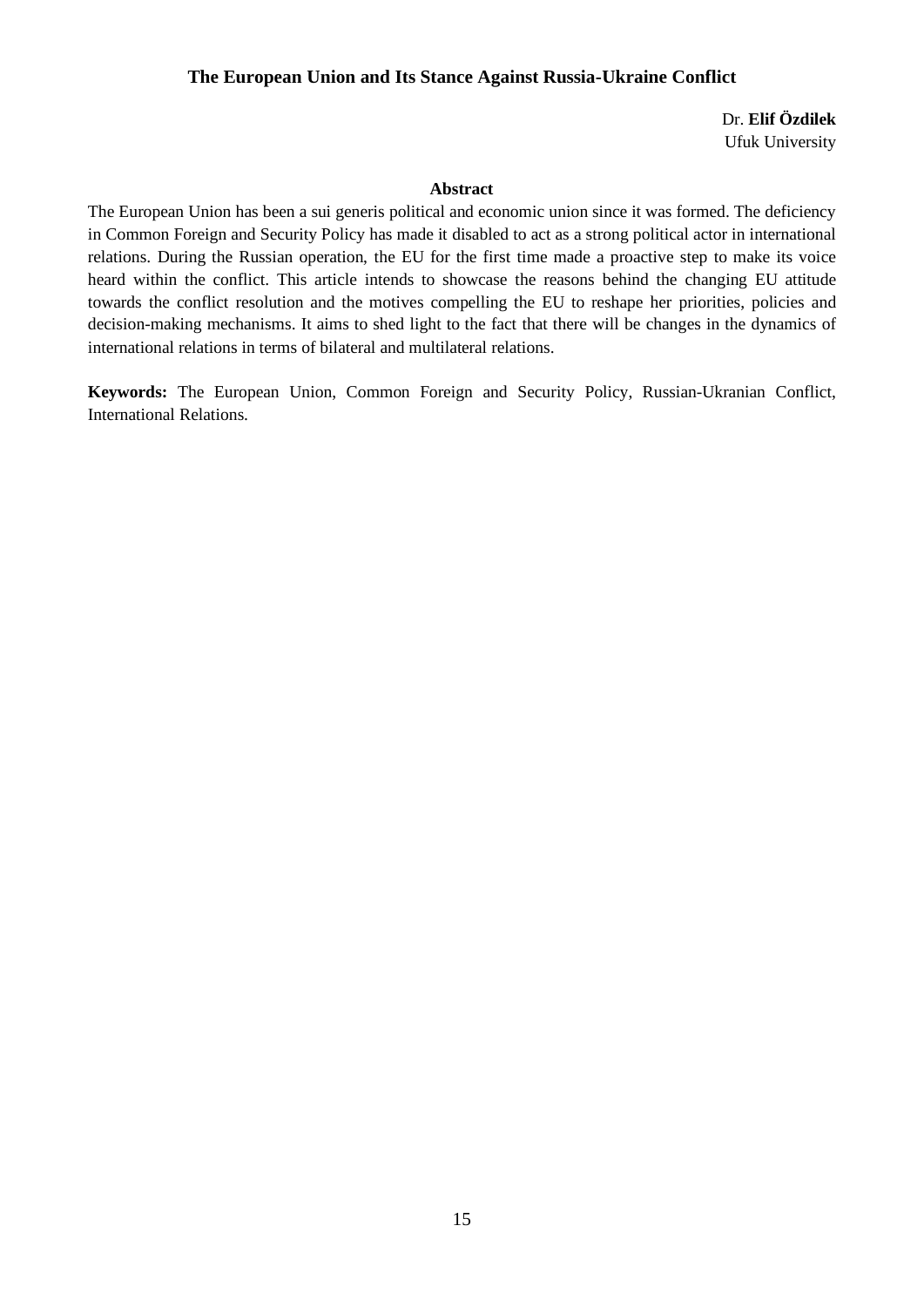# <span id="page-15-0"></span>**Adaptation of 3D Printing Technology to the Construction Industry in Terms of Efficiency: Rebuild or Retrofit?**

**Alperen Sari**

Department of Construction Technology, Vocational School, Ankara Medipol University Ankara – Turkey Email: [alperen.sari@ankaramedipol.edu.tr](mailto:alperen.sari@ankaramedipol.edu.tr)

#### **Arzuhan Burcu Gültekin**

Department of Civil Engineering, Faculty of Technology, Gazi University, Ankara – Turkey Email: [arzuhanburcu@gazi.edu.tr](mailto:arzuhanburcu@gazi.edu.tr)

#### **Abstract**

3D printing technology is an alternative building construction method that introduces a new construction process instead of improving existing construction systems and aims to make the construction process more efficient in various aspects. The change of an established conventional method is not a case that the construction industry can immediately accept and keep up with. This case can only be overcome with the advantage and efficiency data to be obtained from the new building construction method. Within the scope of this study, first of all, the point of 3D printing technology in the construction industry in terms of literature and practice will be examined. The performance of the buildings constructed with 3D printing technology in the context of quality, cost, time, and environmental conditions will be evaluated compared to the buildings constructed with conventional building construction methods. Thus, the advantages and disadvantages arising from the change in construction method will be analysed. The problem to be addressed in the study is to determine how and at what point 3D printing technology should be utilized when the data obtained after the literature review and the last point of 3D printing technology are evaluated together. In this context, this study aims to choose the most suitable one for short and long-term planning among the alternatives of retrofitting or rebuilding millions of existing buildings with 3D printing technology. **Keywords:** 3D Printing Technology, Retrofitting, Rebuilding.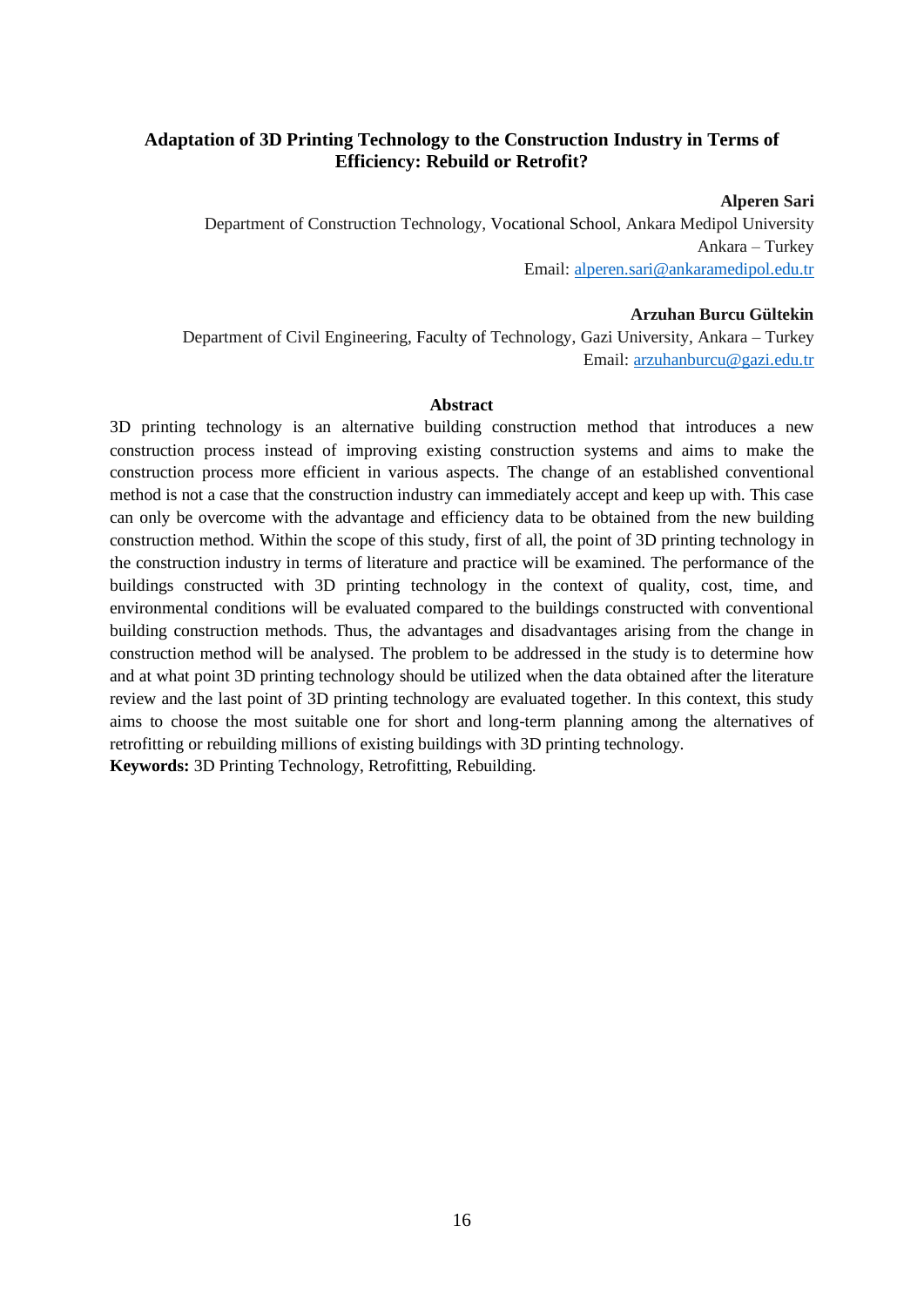### **Bank Master Ledger vs ESG**

Mr. **Omar Monzeglio**, Financial Senior Expert Witness, CFA

#### **Abstract**

<span id="page-16-0"></span>The importance of a very high quality of bank DataMart becomes essential, especially the Bank Master Ledger's data and the corresponding journalism activities of data processing, recording and managing. This must be the primary target for the banking stability, to prevent the default risks. Otherwise, we could front a new "ENRON scandal" but extensive and, this time, potentially triggered by ESG transition.

#### **Introduction**

We live in harrowing times. During last weeks, we have been experiencing shattering events that impose us to rethink certain essential junctures of our individual and collective behavior. Among them, perhaps not in the first place but certainly not at the last, energy strategies, of which current events are showing the political and security implications, in addition to those more properly environmental. The sharp and sudden price increases of the last few weeks have begun to jeopardize equity in access. In recent days, the outbreak of war in Europe, in addition to dismay at the human costs it is causing and for questioning key values of international coexistence, has put before our eyes the centrality of energy security, that maybe we took for granted. Markets have so far reacted measurably to geopolitical developments. Central banks remain ready to play their part in ensuring monetary and financial stability, but it is good not to forget that in the long run, the sustainability of energy models is a necessary requirement to ensure the livability of the planet, and with it our wellbeing and especially the generations that will follow us. Hence, the most important role of prudential regulation in the context of climate change is to ensure that, by using the portfolio of resources entrusted to them, intermediaries assess and manage the related risks in a conscious manner. Therefore, the importance of a correct management of the bank Master Ledger and its entries in all its sections and sectionals becomes the fulcrum of the economic stability.

#### **Financial Risk Management and ESG**

Risk Management in its purest form is the process by which risks in an investment we identify, we assess, we measure and we manage in order to create a return, or economic value given to the risks. Therefore, the key to the success for a financial institution should be a comprehensive strategy that combines well-designed technology architecture with a suite of analytical applications to support risk-aware decision-making. During the last few years, it has become evident, that correctly, qualifying and quantifying risks – credit, counterparty credit, market, and liquidity, operational – can be very challenging and, consequently, regulators are attempting to refine and change the financial services landscape in order to make financial institutions and the global banking system more resilient. For example, the adoption of Basel III and Dodd-Frank to deliver this mandate is bringing challenges to CFOs and/or CROs. Regulators are requiring financial institutions to:

- *a)* Hold more and better quality capital;
- *b*) Meet minimum standards for short and long term liquidity in the form of the:  $\Box$  Liquidity Coverage Ratio (LCR);

□ Net Stable Funding Ratio (NSFR)

- *c*) Meet minimum standards for leverage to act as a backstop to balance sheet growth;
- *d)* Improve risk management governance and make senior management/board members accountable;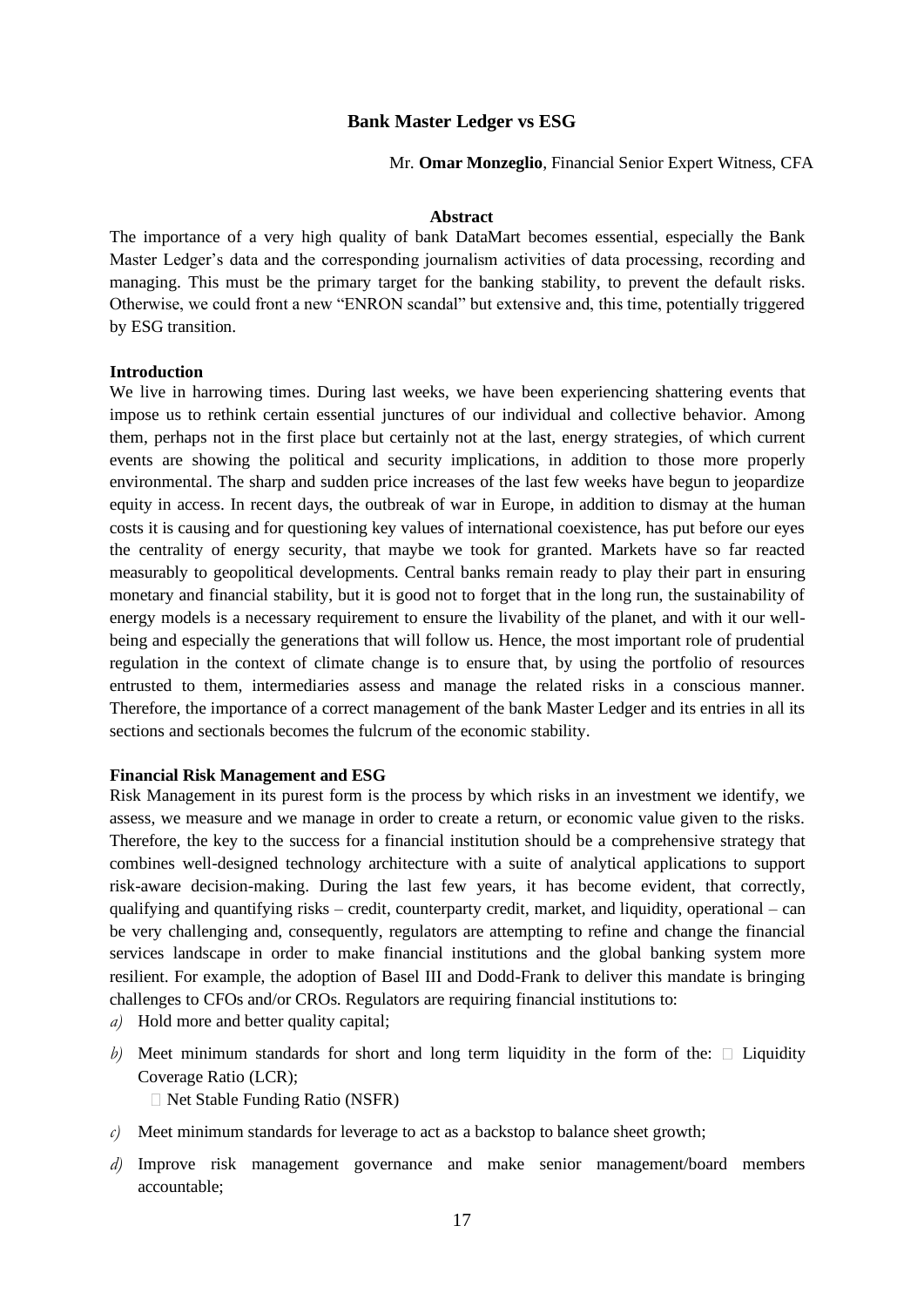*e)* Introduce restrictions on variable remuneration.

These refinements require the CFO/CRO to build the firm's strategy and plans. The CFO/CRO will bear the responsibility to quantify the strategy results and feasibility under the regulatory rules of more expensive, higher quality capital, as well as liquidity and leverage constraints. The quality of the solution supporting this effort will directly influence the contribution of the CFO/CRO to strategic decisions. It is an ongoing concern to improve the risk management process and increase profitability with minimum exposure to risks, reduce manual interventions and automate processes and controls, especially during ESG start-up that has these aspects:



*(Source: Wolters Kluwer's webinar, third of March 2022*)

These ESG "ingredients" impose to turn climate and environmental risks into financial risks as a complex contribution of different risk factors, like the following:



Hence, to afford this transition, we must implement a new kind of stress testing architecture to ensure that this framework could operatively works out, *i.e.*, as follow: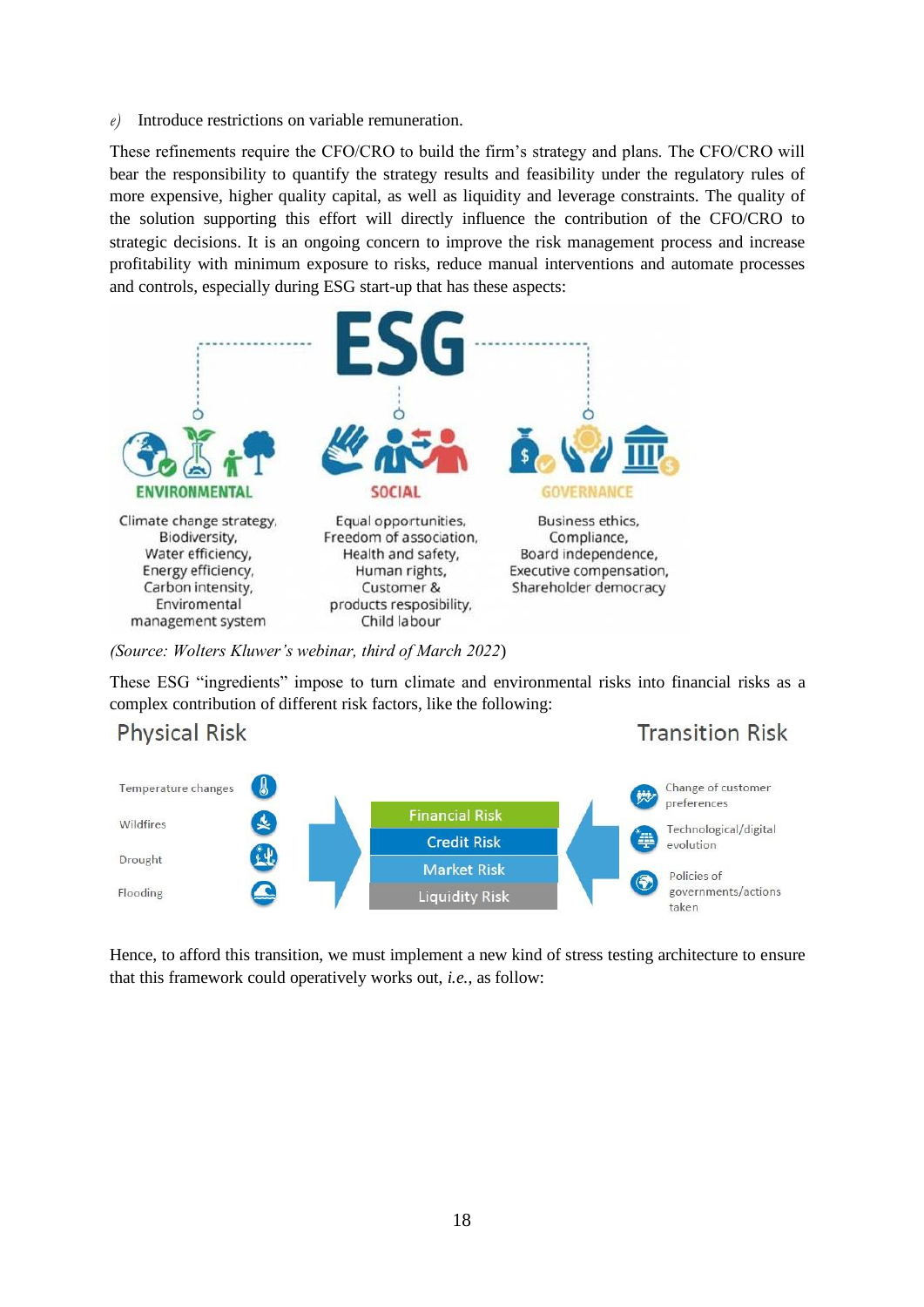

This general scheme is a demonstration that the CFOs and the CROs in a bank must tightly cooperate to front the ESG transition connecting financial and risk functions.

This said, it looks fundamental for a bank the availability of correct and updated high quality of internal data storage, to better execute resiliency. Surely, the main contribution silo for this need is the bank Master Ledger.

#### **The Bank Master Ledger, but, in Italy, it seems inexistent**

The master ledger is the principal book of accounts that records similar transactions relating to a particular person, property, revenue, or expense, even from ESG; in other words, the master ledger is a set of accounts. The main function of the master ledger is to classify or sort out all the items appearing in the journal or the other subsidiary books under their appropriate accounts, so that at the end of the accounting period each account will contain the entire information of all the transactions relating to it in a summarised or condensed form. Banks have their master ledger as well as any other companies, but due to their extremely complexity, a bank master ledger cannot be really compared to any others as we commonly are used to check. Firmly keeping in mind that every banks are free to decide how to be internally organised, normally, the bank master ledger follows a structure accordingly to a four-tier hierarchy that uses to represent a multi-branch or multi-company environment. The following diagram shows the relationships between elements in the structure. Each element represents a level within the organisation.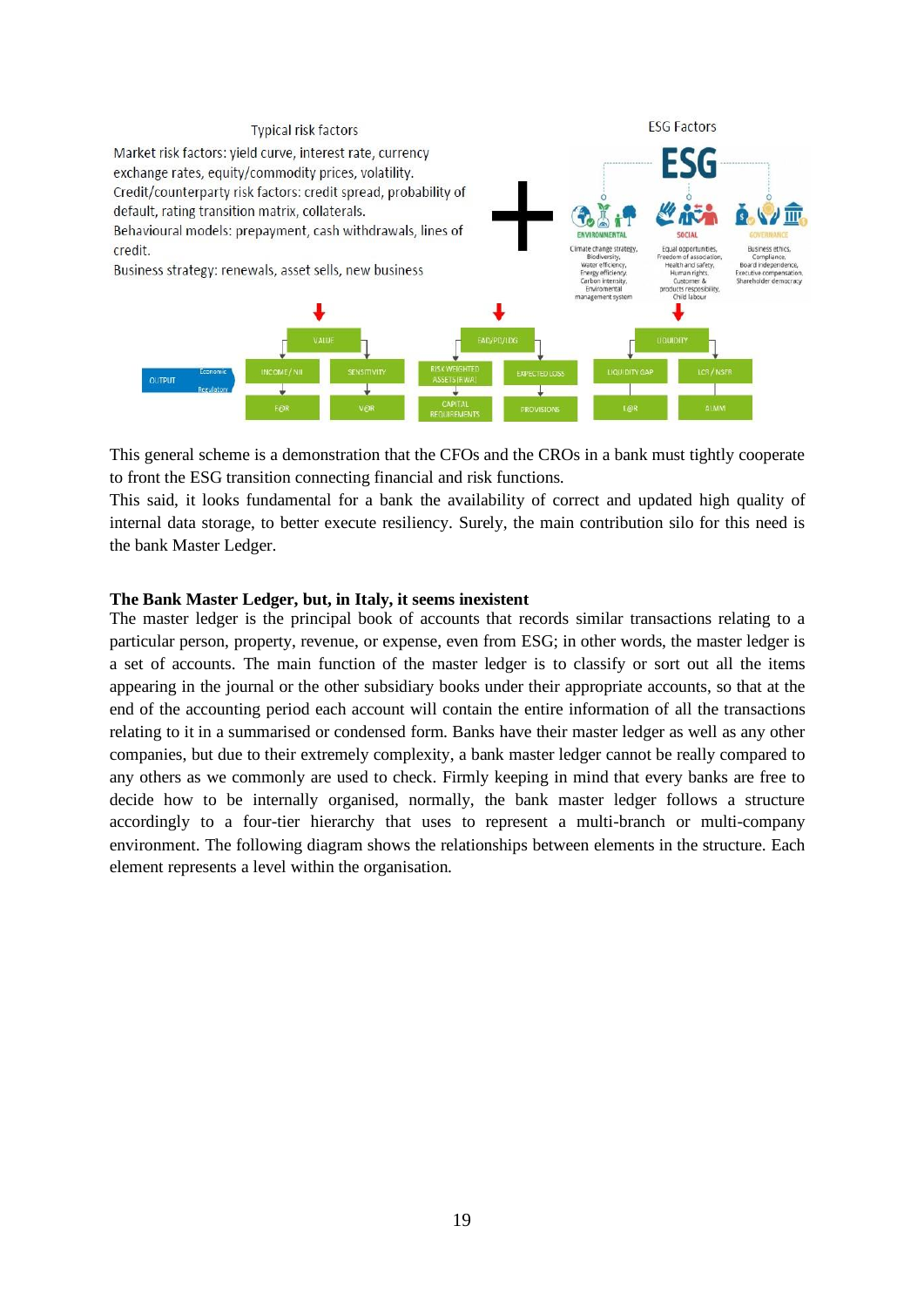

The structure of an organisation forms one operating unit. The basic operating unit is the accounting centre, comprising of a sector, sub-sector and profit centre. Each accounting centre connects itself to one location, which can be any location. This means that sectors and sub-sectors can relate to various locations; however, each profit centre is only related to one location. Most activities in the system are undertaken at accounting centre level, and even though this also defines a location for the activity, the location is not seen. Every transaction is attributable to an accounting centre. Every user belongs to an accounting centre and all their transactions automatically contribute to it (this can be overridden at transaction level). In turn, each accounting centre and each user also belong to a location and all their transactions automatically contribute to it. An example of how these four definitions can interact to define an institution:

- *Sector* Could define the head office (e.g. in France);
- *Sub Sector* Could define branches in different countries (e.g. in China, Japan, America and Germany);
- **•** *Profit Centre* Could define dealers in the branches;
- *Location* Could define geographical regions for consolidation of information (e.g. Europe, Asia and North America).

However, dealers from the China branch, working in Britain could come under either the Europe or Asia location. This is why, normally, the bank general ledger has different account numbers each of the appearing on the income statement or balance sheet following the kind of posting made on them by the users.

Therefore, especially if considering ESG, the economic sustainability crosses the banking system through the risk management and, with it, the quality of Bank DataMart.

Under this aspect, unfortunately, in Italy, it seems that the bank general master ledgers and, with them, the single bank journals and ledgers not always appear correct, or, worste, even existing. Everything sorted out from one of my personal initiatives activated through the Italian Courts in different Italian cities by 2018. Starting by a specific mortgage case, and then developing the same process and scheme to other loans, I asked for the internal bank accountancy that every banks should keep in their master ledgers to check from where the money lent by the Italian banks comes from. Another my query was about from which funds and deposits the money lent were registered, and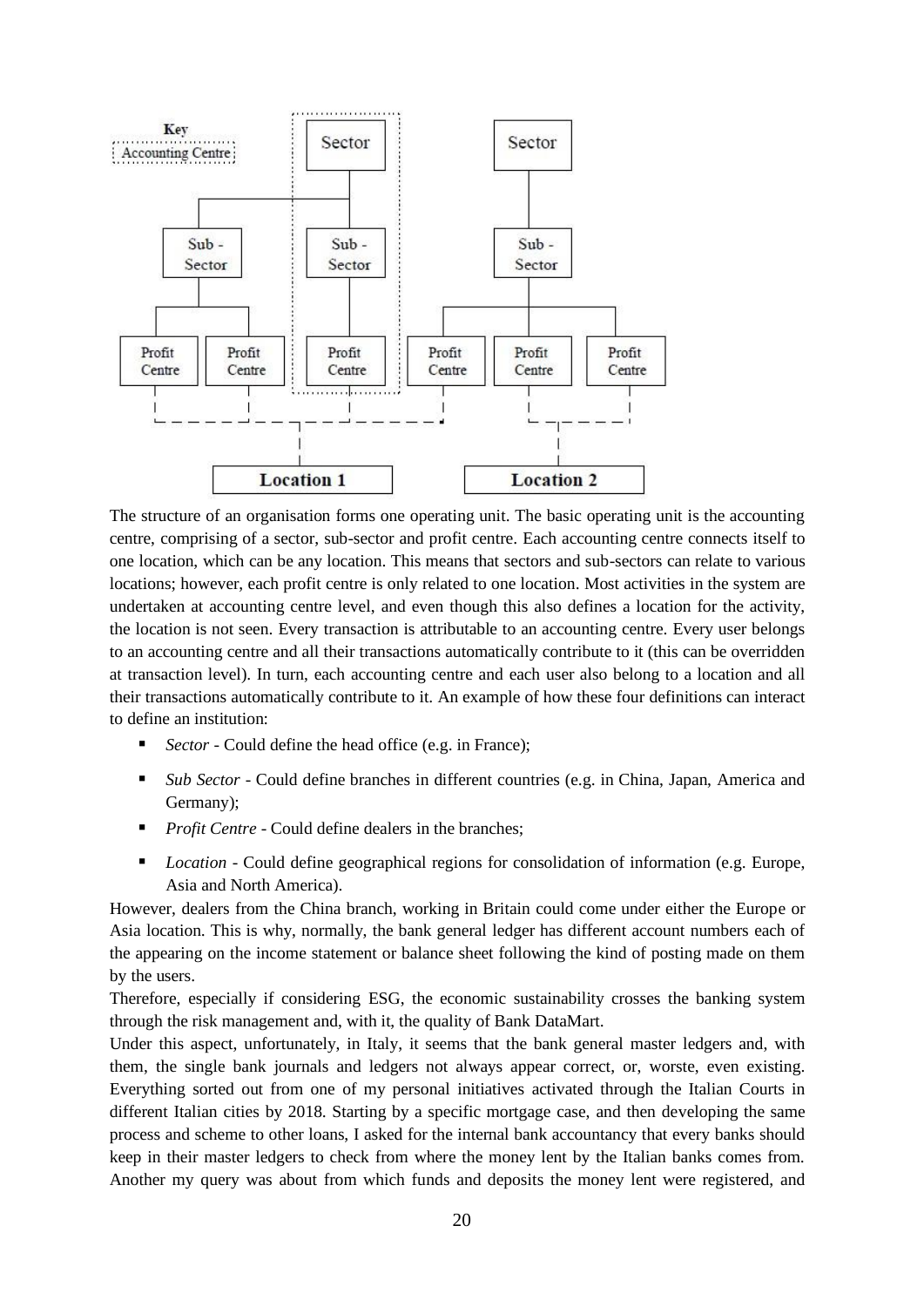where the money repaid by the borrowers went, after the repayments. Furthermore, I asked t the banks how they accounted these sums, if correctly or not, and to control the whole process of electronic transferring of this money, internally and externally of the banks, with the Authorities and Government offices, under the fiscal and tax aspects and *ex* SID DWH.

The result of this activity is that almost no banks answered to the Italian Courts about these specific requests, opening a formal dark chasm. For example, a bank declared that it could not show its master ledger to the Court because this bank did not find it. In another case, a bank declared that with over 12 millions of customers, and each of them having more than one financial instrument with it (e.g., mortgages, checking accounts), it is not possible to record each financial transaction of the customers. This bank even declared that all the money given and received goes recorded into a general an unspecific account, per macro entries, and it is not possible to retrieve which customer paid and for what he paid.

Another bank declared that no master ledger exists, but it is just able to find and produce the checking account statements. In other words, this bank declared that it is possible to extract some data, but not able to show the raw data from which it is possible operating this extraction. Another bank declared that has not any master ledgers and has not any historical records of the interest rate parameters for the adjustable-rate mortgages.

An Italian Judge ordered to access to the General Archive of a bank with two bailiffs to check what physically and effectively this bank was keeping as master ledger. After the first access, the bank officers declared that they did not know which software was actually in use by the bank, that many of the data were offline and not at the bank disposal. These officers declared that the bank owns just one master ledger with only two sectionals: one for Italy and one for the all the other Countries in the world where operate. Even more, these bank officers declared that the most part of the DataMart was offline, and kept outside the bank, so that almost nothing was available in the bank ledger.

#### **Conclusion**

ESG transition calls for resiliency, especially during this period where uncertainty rules, and not only under economic and financial aspects. The importance of the quality of data prevails over the existence itself of the mandatory DataMart where these data must be. ENRON "lesson" seems not learned, at least in Italy. In fact, after several Italian judicial orders against the main local banks, not necessary Italian, to show their master ledgers and how they manage them, but it seems that none of them operates a correct journalism. Actually, the Italian Courts condemned almost all the banks operating in Italy for having applied a different interest rate on loans from the correct ones. Since, mandatory, banks record all the transactions, even these ones, the bank master ledgers must show them, correct or incorrect they could be. Another aspect is the quality of data: in fact, if a bank records a contract but if the revenue, from it, is different, this impossible conciliation would mislead the governance of the bank and, with it, the ESG transition model and all the other silos of contribution data for the bank.

The fact that, apparently, at this stage, no Italian banks is able to show their master ledgers, evidences the high probability of a new ENRON scandal, at higher level, regarding, this time, the Italian banks and not just a single Too-Big.-To-Fail company, like ENRON.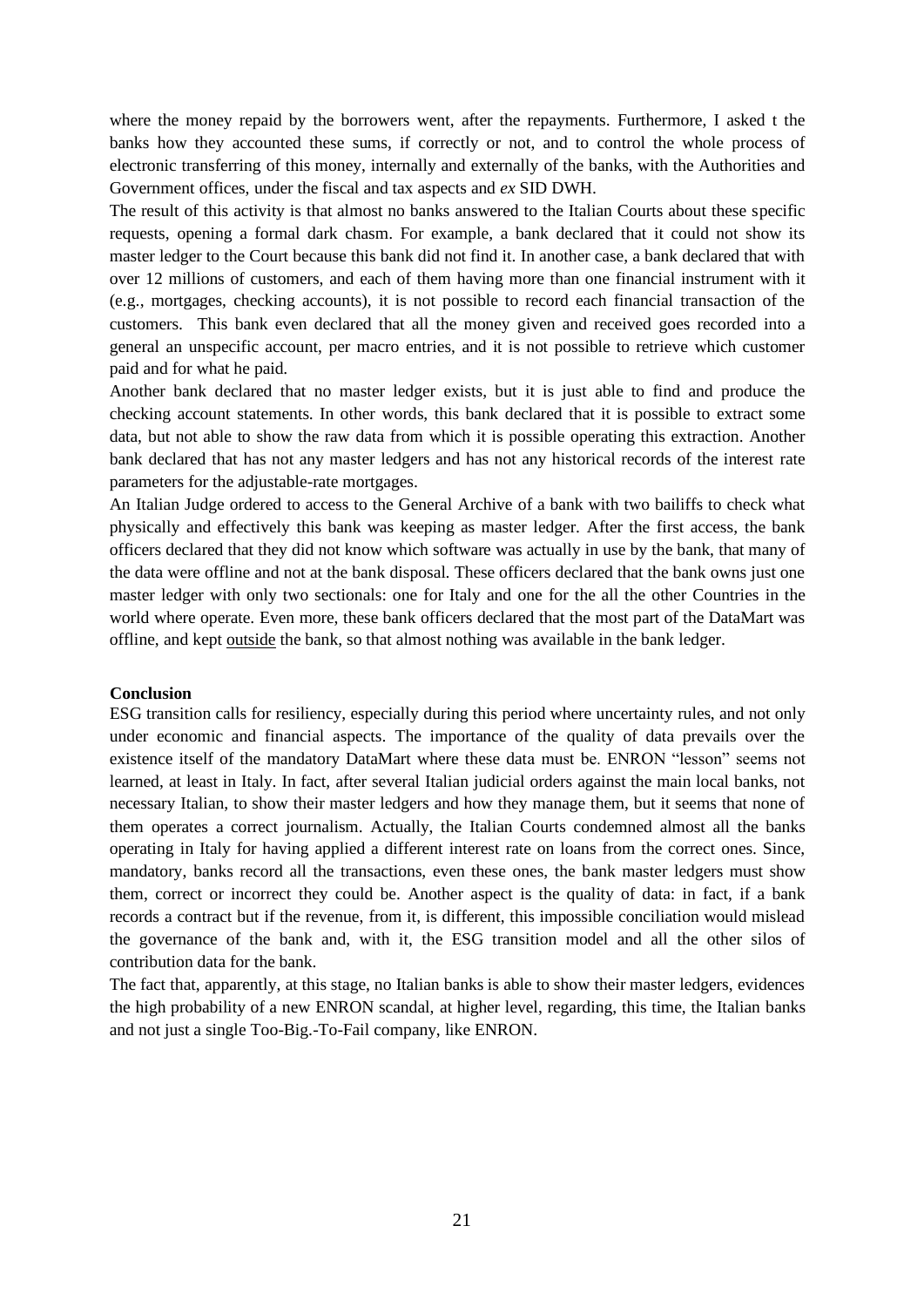### <span id="page-21-0"></span>**International Factors Influencing the National Security Strategy of the South Caucasus**

### **David Peikrishvili**

PhD student, Faculty of Social Sciences, at Caucasus International University E-mail: [david.peikrishvili@ciu.edu.ge](mailto:david.peikrishvili@ciu.edu.ge)

### **Abstract**

Discussion of the section for the countries of the South Caucasus region is very relevant. As you know, the reason for this lies in the existing unresolved conflicts, which hinder the joint efforts of Armenia, Azerbaijan and Georgia.

It should be noted that if the countries of the South Caucasus fail to develop a national security sector, they will lose much of their support from the international community. This, in turn, will lead to a significant decrease in the international commitment to resolve the conflicts in Nagorno-Karabakh, Abkhazia and the Tskhinvali region.

Therefore, the three countries of the South Caucasus region need to develop a new agenda that will help them build a stable democracy. The main efforts for this should be made by Armenians, Azerbaijanis and Georgians. However, the international community, and especially the US, the European Union and Russia must join their political forces to promote the development of free societies in these three countries, which we will discuss in more detail in this article.

Using the method of comparative analysis, I will try to identify international factors influencing the national security strategy of the South Caucasus. The article will be considered through the prism of the basic concepts of international relations.

**Keywords:** Regional Security, Stability, South Caucasus, Georgia, Armenia, Azerbaijan.

### **Introduction**

In the last decade, the foreign policy of all three countries of the South Caucasus has been much more dependent on regional security than it is now. As you know, despite the similarities in history, size, location and political systems, due to their involvement in interstate and intrastate military conflicts, the three states of the South Caucasus have chosen different paths of a foreign political union. Their multi-vector foreign policy strategies have strengthened the positions of non-regional actors. They are witnessing increasingly tense relations between Russia and the West in foreign policy.

The small and essentially weak states of the South Caucasus, experiencing protracted ethno-territorial conflicts with a sense of insecurity about their larger neighbours, are looking for allies with external regional actors to ensure their survival and security.

B. Buzan and O. Wæver define the regional security complex as a set of actors whose securitization and de-securitization are so intertwined that their security problems cannot reasonably be analyzed independently of each other<sup>1</sup>.

A closer examination shows that the South Caucasus does not have the general characteristics that would qualify it as such. Although the South Caucasus does not have many of the attributes of a region, there is one major common denominator - the interconnected security risks. The main security threats perceived by these states come from the region, even from its immediate vicinity. Any security dynamic that significantly affects one of the three countries has a clear impact on the other two. Thus, the South Caucasus qualifies as a separate regional security complex.

B. Buzan and O. Wæver also talk about the South Caucasus as a separate security division<sup>1</sup>. Svante Cornell, one of the leading researchers of the South Caucasus, also argues that without the "variable security" the South Caucasus can hardly be called a full-fledged region<sup>2</sup>.

<sup>&</sup>lt;sup>1</sup> Barry Buzan & Ole Wæver (2003), Regions and Powers: The Struture of International Security, Cambridge University Press, p. 44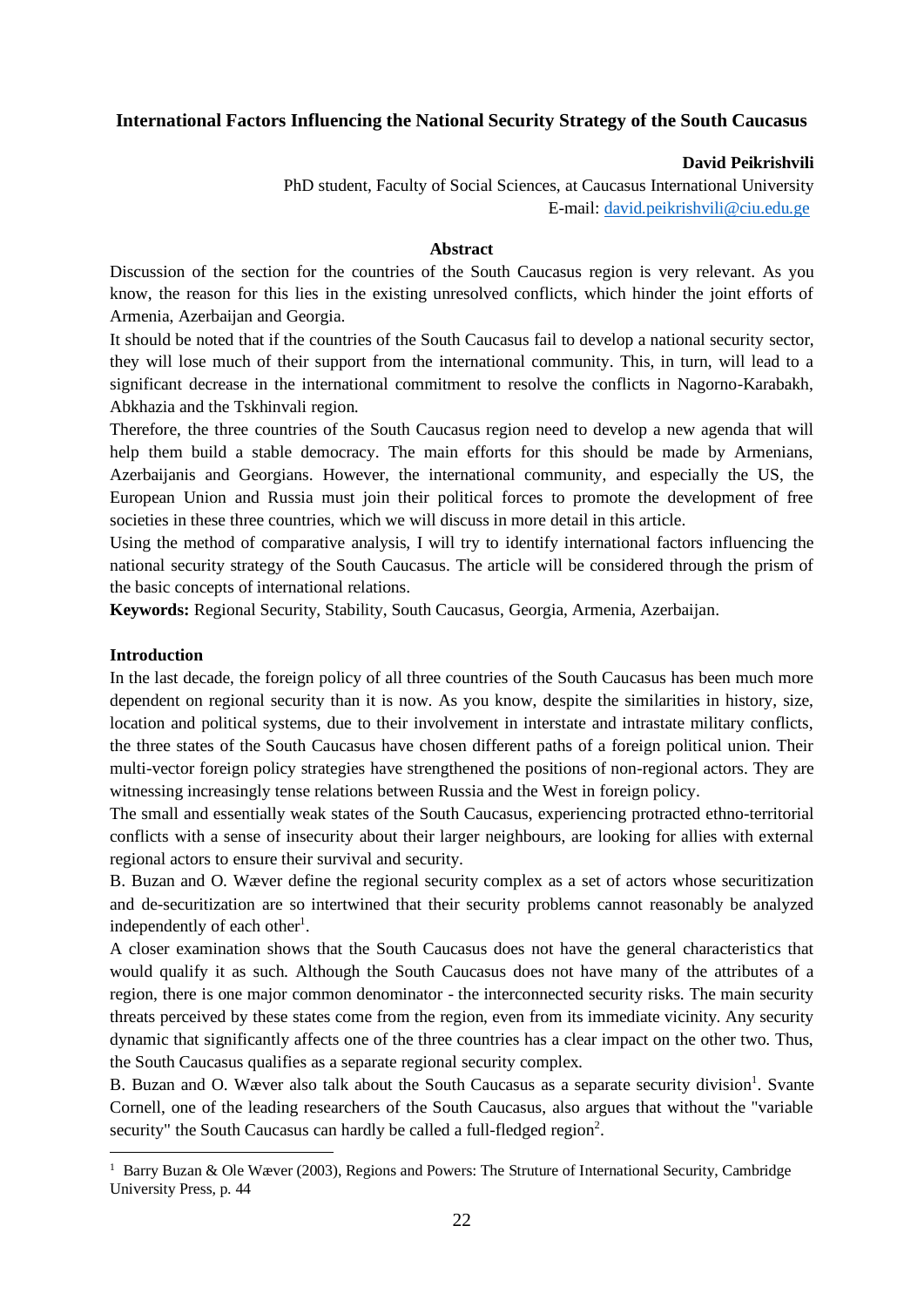The South Caucasus is very rich in deep historical enmity and friendship, such as the Armenian-Azerbaijani conflict, the military actions of Armenia against Turkey, the Georgian separatist conflict with national minorities, and the friendship of Azerbaijan and Armenia with Turkey and Russia. respectively. The roots of this enmity and friendship date back to the early 1900s, especially during the period of independence of 1918-20, which was characterized by wars and massacres - the inevitable result of the sharp intersection of territorial claims and hopeless mixing of the population. This short historical period, outside of direct Russian imperial rule, "now occupies a place of honour in the nationalist narratives of all the peoples of the South Caucasus as a hotbed of resentment and identity"<sup>3</sup>. Speaking of the European factor, we can start with the EU project in 1993, when the Europe-Caucasus-Asia (TRACECA) transport corridor project was launched. It is important to note that the purpose of this project was to connect Europe with the South Caucasus and Asia, bypassing the territory of Russia. Subsequently, the EU established the Eastern Partnership to deepen relations with Armenia, Georgia, Azerbaijan and other countries.

In addition to EU-led projects, the Black Sea Economic Cooperation (BSEC) - the organization's three-member countries - is also seen as a common framework for bridging economic gaps and working together to bring stability to the region<sup>4</sup>.

As in the CIS, GUUAM is perceived as a subgroup of the Black Sea Economic Cooperation  $(BSEC)^5$ subgroup, and the regional interests of powerful member states (Russia, Turkey and Greece) often conflict with each other, hindering the success of cooperation<sup>6</sup>.

It is noteworthy that the EU is interested in cooperation with Azerbaijan on natural resources, as it sees Azerbaijan's oil and gas as an alternative to Russian energy sources. At the same time, Georgia's main foreign policy priority is accession to the European Union. In June 2014, Georgia signed an Association Agreement with the European Union, which provided for the creation of a deep and comprehensive free trade area between them. Armenia also seeks to strengthen cooperation with the EU and signed an Enhanced Partnership Agreement in 2017.

As for the influence of the United States, after the collapse of the USSR, they developed relations with the countries of the South Caucasus and strengthened their positions in the region. The United States has established a strategic partnership with Georgia, whose concept of national security includes membership in the North Atlantic Treaty Organization (NATO). All this is contrary to the interests of Russia, which is trying to contain the expansion of NATO along its borders. Russia sees this as a challenge to national security.

The fact is that Georgia paid dearly for cooperation with the United States, losing control over Abkhazia and the Tskhinvali region because Moscow recognized them as independent states, in response to the recognition of Kosovo's independence. As for Armenia and Azerbaijan, the US established relations with them in 1992. It should be noted that Armenia is a military ally of Russia, so the agenda of relations between Armenia and the United States is limited. It is noteworthy that the American company invested in oil and gas production facilities in the country, and the US military used Azerbaijan as a springboard for operations in Afghanistan.

<sup>1</sup> Barry Buzan, *People*, *State and Fear; The National Security Problem in International Relations, (*Brighton: Wheatsheaf, 1983), p. 106

<sup>2</sup> Svante Cornel (2001), *Small Nations and Great Powers: A Study of Ethnopolitical Conflict in the Caucasus,* RoutledgeCurzon, p. 383

<sup>3</sup> Kevork Oskanian (September 2010) "Weaving Webs of Insecurity: Fear, Weakness and Power in the Post-Soviet South Caucasus", PhD dissertation, London School of Economics, p. 25

<sup>&</sup>lt;sup>4</sup> A. Rondeli, "The Reflections of Globalization on the Security and Strategies of the Caucasus", op cit., p.246

<sup>5</sup> W. Schneider-Deters, "GUUAM: The Need for a Raison d'etré", Insight Turkey, 3/4, 2001, p.115.

<sup>6</sup> T. Pataria and D. Darchiashvili, op cit, p.159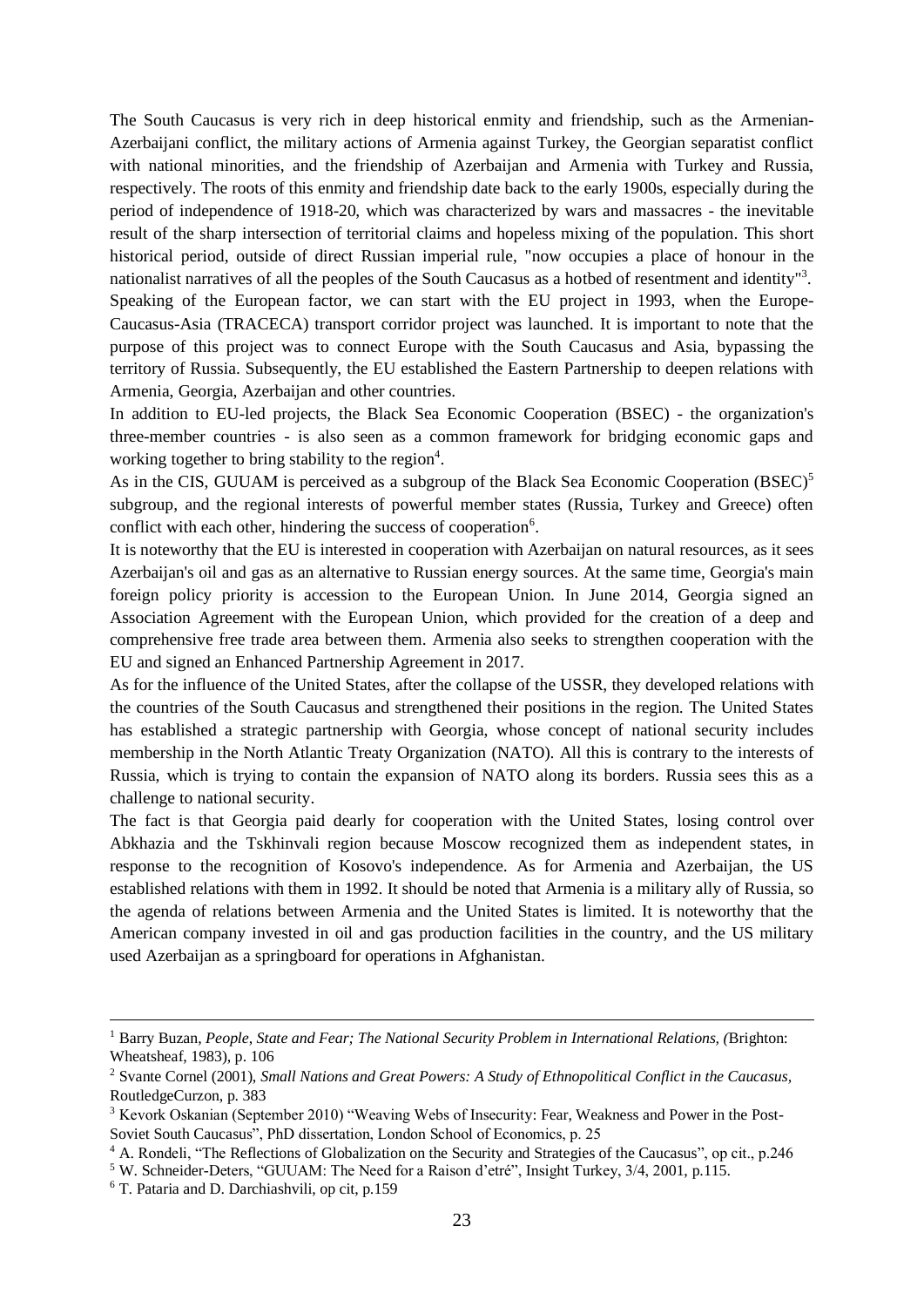Interestingly, Russia still sees the South Caucasus in its sphere of influence. Armenia is a military ally of Russia, and Moscow has a military base in Gyumri, Armenia's second-largest city, and an airfield in the capital, Yerevan. Armenia is a member of the Russian-led Eurasian Economic Union (EEU) and the Collective Security Treaty Organization (CSTO). Armenia needs Russia to protect its western borders with Azerbaijan's main ally, Turkey, while Russia needs Armenia as a buffer to thwart the plans of some Turkish politicians to create a pan-Turkish state that includes Turkey, Azerbaijan, Central Asia and Xinjiang.

In light of current events, Turkey has gained strong political, economic, and military influence in the South Caucasus. It will remain tied to Azerbaijan for a long time due to its special relationship and growing influence. After the restoration of independence, Georgia established good relations with Turkey. The two countries have signed a free trade agreement and Turkey is Georgia's main trading partner.

After the collapse of the Soviet Union, Turkey and Azerbaijan came together to cooperate in the political, military, economic and energy fields. Both states share a common language and culture. Turkey's influence in Azerbaijan is enormous, as Ankara strongly supports Baku in its conflict with Armenia, unilaterally closing the Turkish-Armenian border. Turkey's participation in the 44-day war for Artsakh was crucial as Turkish military intelligence and air power helped Azerbaijan defeat the Artsakh-backed Armenian army, which was largely equipped with old weapons.

It is also important that China seeks to develop relations with Armenia, Georgia and Azerbaijan within the framework of its Global Infrastructure Exhibition "One Belt, One Road" (OBOR). China has invested hundreds of millions of dollars in Georgia and Azerbaijan, which are members of the Beijingled Asian Infrastructure Investment Bank (AIIB). Azerbaijan received a \$600 million loan to build a trans-Anatolian gas pipeline, while Georgia received a \$114 million loan to build a bypass road.

Given the growing economic influence of China in the South Caucasus and its neighbours, the countries of the region are very interested in implementing the Belt and Road Initiative (OBOR). This seems to highlight how time is working for China, and Beijing's growing economic presence will also give it more political influence shortly.

### **Conclusion**

In conclusion, we can say that from the point of view of cooperation, the South Caucasus is ideally located. The region includes small countries that can provide significant assistance to each other. They have the opportunity to economically strengthen each other in terms of security and defend themselves against the aggression of other states. On the contrary, the South Caucasus has experienced many separatist conflicts and interstate wars.

Due to internal regional conflicts and inherent weaknesses of the state, the region is subject to the influence of larger neighbours, which plays an important role in shaping the dynamics of regional security. The fact is that membership or orientation towards conflict unions intensifies intra-regional disagreements, which further reduces the chances for a peaceful resolution of conflicts in the South Caucasus.

The fact is that the EU has long supported the countries of the South Caucasus in their efforts to implement economic and social justice and public administration reforms. In particular, organizations and institutions have emerged in Armenia and Georgia that protect human rights and freedom of speech, link the two countries with the values of the EU and democratically transform them.

The US continues to fund and support political parties in the region, helping to weaken Russia's influence and bring countries into the camp of the West. The countries of the South Caucasus continue to develop ties with the United States to maintain a balance of power in the region.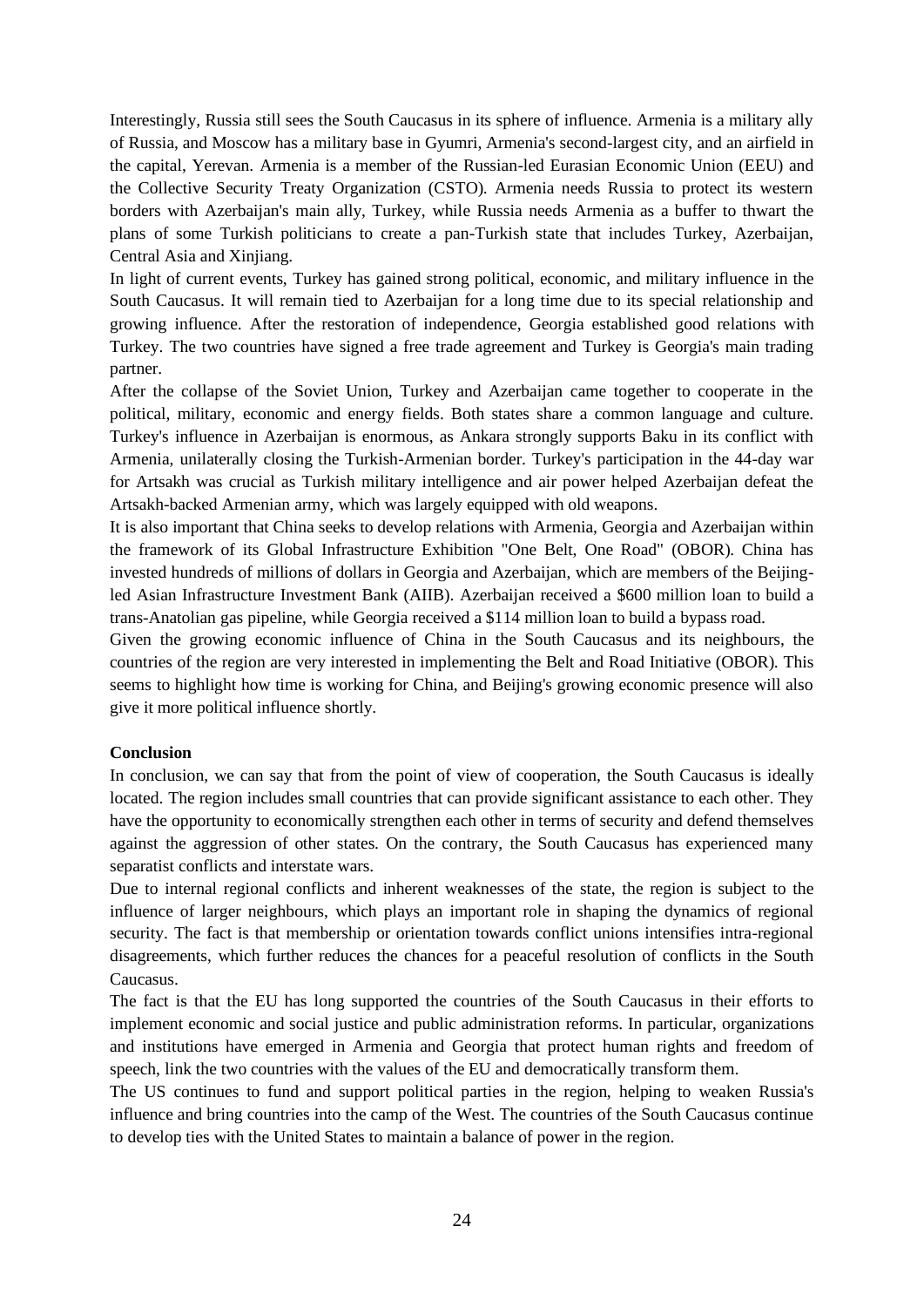### **Bibliography**

- Buzan B., & Wæver O., (2003), Regions and Powers: The Structure of International Security, Cambridge University Press
- Buzan B., (1983) People, State and Fear; The National Security Problem in International Relations, (Brighton: Wheatsheaf)
- Cornel S., (2001), Small Nations and Great Powers: A Study of Ethnopolitical Conflict in the Caucasus, RoutledgeCurzon
- Oskanian K., (2010) "Weaving Webs of Insecurity: Fear, Weakness and Power in the Post-Soviet South Caucasus", PhD dissertation, London School of Economics
- Pataria T., and Darchiashvili D., (2003) "Security Regime Building in the South Caucasus", in Graeme P. Herd and Jennifer D.P. Moroney (eds.), "Security Dynamics in the Former Soviet Bloc", London: Routledge Curzon
- Rondeli A., (2003) "The Reflections of Globalization on the Security and Strategies of the Caucasus", in the Proceedings of the First International Symposium on "Globalization and International Security", The Turkish General Staff Military History and Strategic Studies Directorate (SAREM), Ankara: The Turkish General Staff Printing House
- Schneider-Deters W., (2001) "GUUAM: The Need for a Raison d'etré", Insight Turkey, 3/4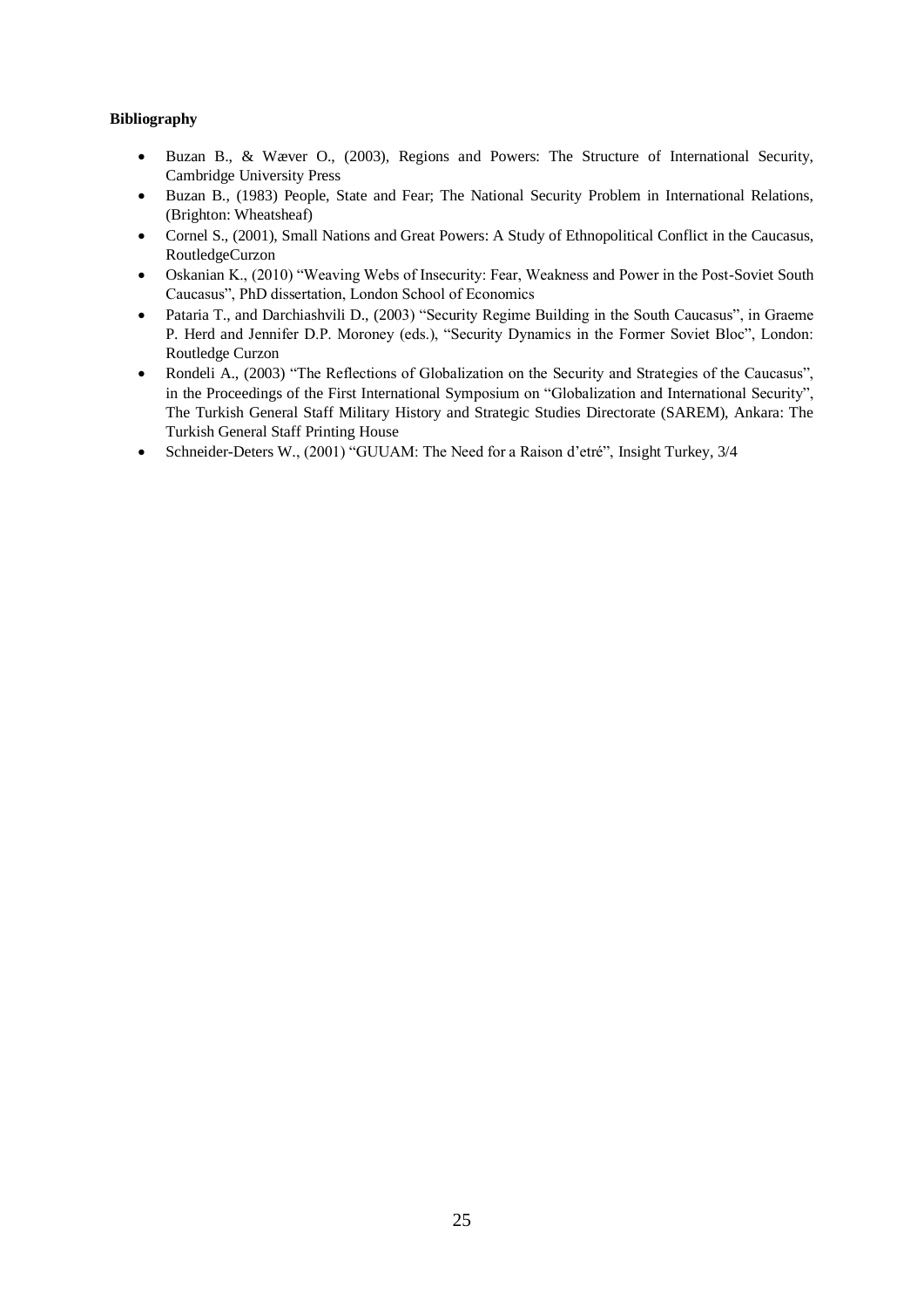# <span id="page-25-0"></span>**The Impact of Social Media Sentiment and Economic Policy Uncertainty on Digital Currency Volatility**

**Yuanjie Zhang** Wenzhou Kean University Email: yuanjiez@kean.edu

**Jiashiwen Meng** Wenzhou Kean University Email: jiashiwen@kean.edu

#### **Jing Ma**

Wenzhou-Kean University Email: jinma@kean.edu

#### **Abstract**

With the advent of the information age, digital finance has revolutionized the traditional financial industry. Digital currency is a typical symbol of digital finance, and we just can't afford to ignore it. Given the advancement of digital currency, the research on this topic is far behind the practice. Specifically, little is known about the nature of the digital currency market. Some researchers try to explain the market fluctuation by macro conditions, such as economic or political parameters; Others try to address this issue from a micro perspective, digging into text mining of news or posts. Founded on Social Cognitive Theory (SCT), this study proposes a comprehensive model that integrates both macro and micro factors to analyze the market volatility of the digital currency. In particular, for macro-level factors, we adopt the Economic Policy Uncertainty (EPU) index developed by the Federal Reserve Bank of St. Louis to reflect contextual conditions; for micro-level factors, we consider digital currency-related social media posts (Key Opinion Leaders), company events, and hacker news to reflect their distinct impacts. More importantly, we also investigate the interacting effect between macro and micro factors. Our work can contribute to theory and practice by presenting a contextspecific and fine-grained conceptualization of the market volatility of the digital currency.

**Keywords:** digital finance, digital currency, social media.

**JEL code:** O33

#### **Introduction**

With the advent of the information age, digital finance has achieved great success, continuously infiltrating people's daily life, and its importance in the financial market is also increasing. This new phenomenon also raised many unanswered questions waiting to be explored. For example, even though the wild volatility in cryptocurrency is well-known, most investors are still caught by surprise by the 99.9% drop in the Luna coin's prices, a sister of the stable-coin TerraUSD. 40 billion US Dollar market was wiped out overnight. None of the researchers can agree on what might lead to this instance. Apparently, the digital currency market is in an urgent need of studies investigating factors contributing to market fluctuation. Governments, on the other side, are very active in exploring the possibilities of digital currency. For example, in 2015, virtual currencies were defined as commodities by the US [Commodity Futures Trading Commission](https://en.wikipedia.org/wiki/Commodity_Futures_Trading_Commission) (CFTC); In 2019, the People's Bank of China (PBOC) released the digital currency electronic payment, known as e-CNY. Japan, Korea, Russia, Canada, and many other countries are actively involved. To make rules and regulations for guiding the digital currency market, a more comprehensive understanding of the dynamic mechanism of the digital currency market is imperative.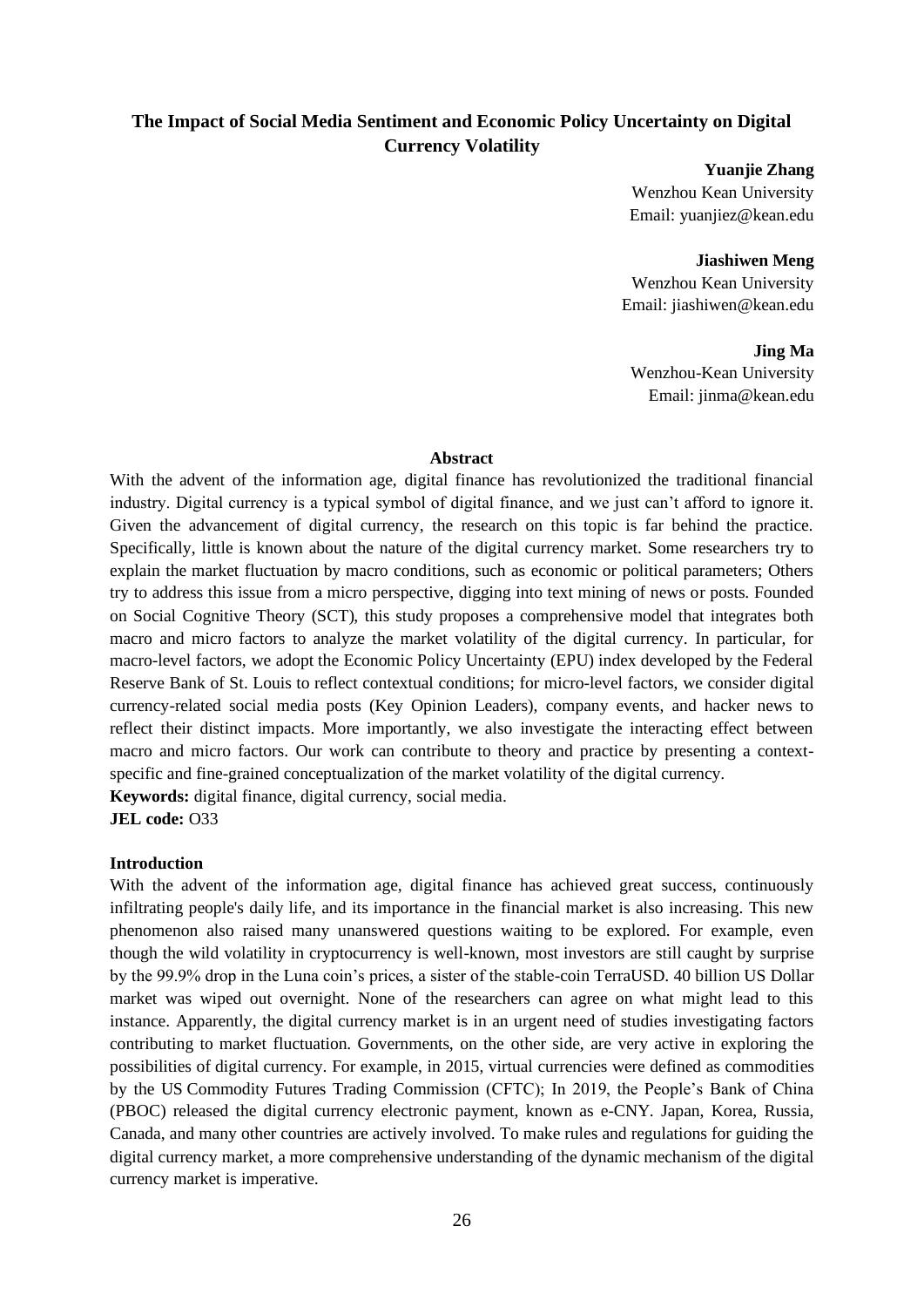This is what motivates us to dig into this field: to understand the digital finance market better and help the government make better policy guidance. Our study aims to conduct more in-depth research by developing a comprehensive conceptual framework integrating macro and micro factors and their impacts on digital finance market performance. This paper can fill the current research gap in digital finance, provide policymakers with some reference suggestions, and guide investors with some insights.

The following sections are organized as follows: the second section will provide a literature review. The third section will introduce social cognitive theory as our theoretical foundation, followed by our conceptual framework. Continually, the next section provide more detailed information of our research with research proposals. Finally, we will end our discussion with conclusions and limitations.

### **1. Literature Review**

At present, the research on digital finance is mainly carried out from either a macro perspective or a micro perspective. Some people take a macro view because changes in the economic policy uncertainty, population structure, regulatory environment, interest rate, and the inflation rate will impact the performance of digital finance. Some micro research views by researching people's opinions from financial news, press release, Twitter, and stock board, since related investors' views will affect the performance of digital finance. With limited research in this field, often time, the conclusions are inconsistent and sometimes contradictory to each other. Studies from a macro perspective can lead to conflicting findings, and the reflections from the micro point of view are only suitable for the short term, not for long-term application. The research on the digital finance market is suffered from isolated thoughts, therefore more integrative and longitudinal studies are in desperate need.

### **2.1 Macro-factor and Financial Performance**

Economic policy is one of the most significant factors in investigating financial market performance, among many macro factors. The interaction between monetary policy and asset price volatility began with the stock market turmoil in 2000 and 2007 and has attracted widespread attention. In 2016, Baker, Bloom, and Davis proposed that EPU can interpret policy uncertainty. The development of EPU has triggered a series of studies on policy uncertainty and Financial Performance. Liu & Zhang (2015) incorporated EPU into the existing volatility prediction model and compared the prediction capabilities of the model, and it was concluded that EPU is predictive of stock market volatility. Demir, Gozgor, Lau, and Vigne (2018) chose the rise and fall of bitcoin prices to represent financial performance, and the results proved that EPU also has predictive power for bitcoin. Shaikh (2020) also confirmed that the cost of Bitcoin is more sensitive to EPU in the United States, China, and Japan. Some studies showed that bitcoin is being used as a hedge against the stock market being influenced by the EPU (Wang, Xie, Wen, & Zhao, 2019; Mokni, Ajmi, Bouri, & Vo,.2020). Based on EPU (Baker et al., 2016), Davis (2016) established an indicator of global economic policy uncertainty, namely GEPU. GPU is derived by weighting the EPU of the top 20 countries in terms of output. Li, Ma, Zhang, and Zhang (2020) verified the relationship with China's stock market by decomposing the direction of GEPU, and the results showed that changes in GEPU can lead to high volatility in China's stock market.

# **2.1.1 Population Structure and Digital Financial Performance**

Countries with younger demographics are also more open to adopting digital finance tools, such as Fintech. According to Ernst & Young FinTech Adoption Index in 2017, 48 percent of people whose ages ranged from 25- to 35-year-old are willing to adopt Fintech, and in the age interval of 35 to 44, 41% of the consumers are eager to embrace Fintech. However, in the population whose age is above 75, the percentage declined to 9%. That shows that young people are more willing to adopt Fintech. The report also indicates that Brazil, India, Mexico, South Africa, and China's average adoption of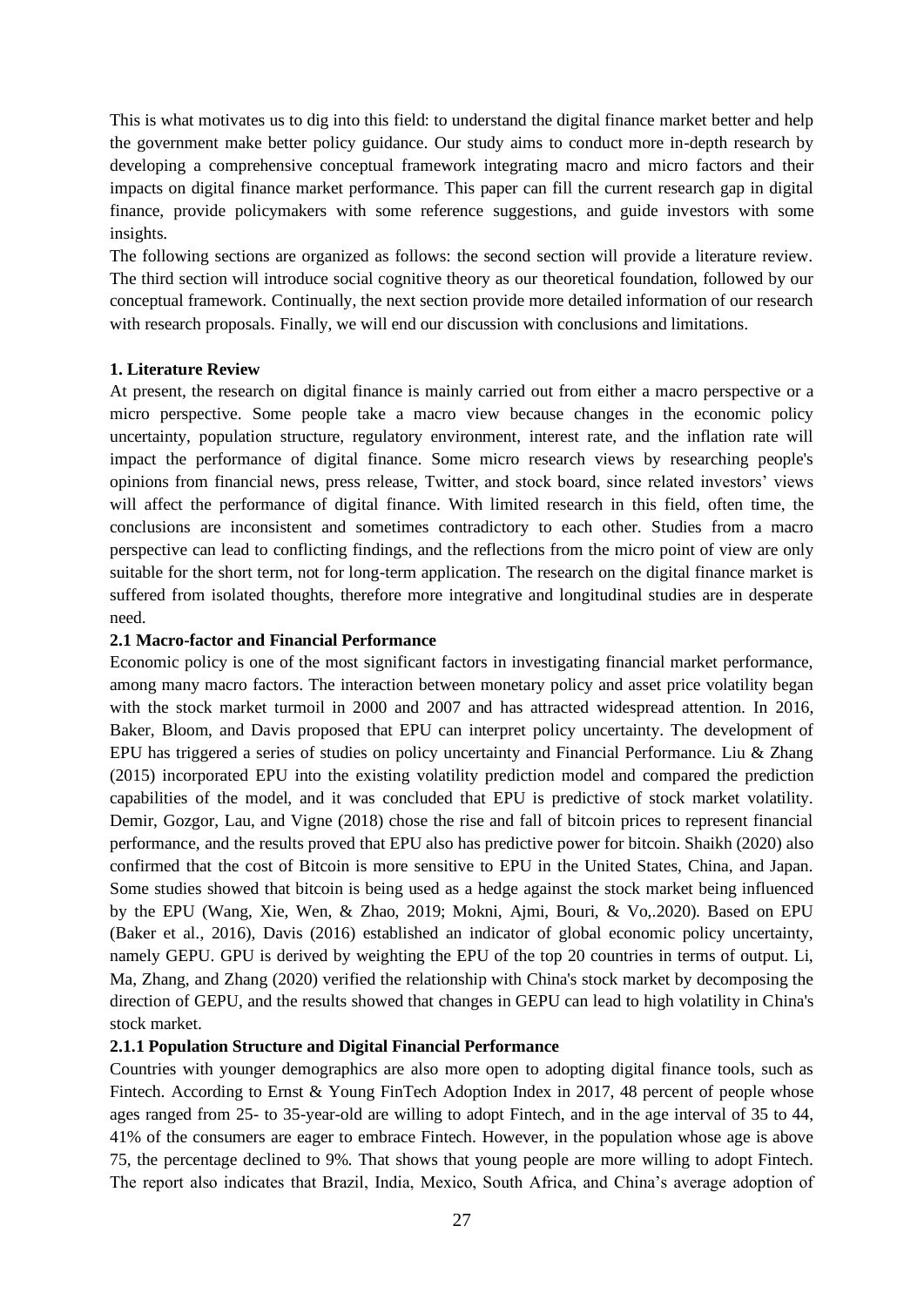Fintech is 46%; this also proves that countries with younger demographics are more willing to use Fintech. However, according to Baeck, Collins, and Zhang (2014), in P2P consumer lending, P2P business lending, and community shares, there are over half of 55-year-age consumers.

### **2.1.2 Regulatory environment and digital financial performance**

The rigor of the regulatory environment will impact digital financial performance. Rau(n.d.) proposed that clear regulations can promote the development of global crowdfunding platforms. Braggion Manconi and Zhu (2018) point out that when the upper limit of loan to value ratio is subject to stricter supervision, it will increase P2P credit demand. Buchak, Matvos, Piskorski, and Seru (2018) also proposed that shadow banking would be further developed when traditional banks face more excellent supervision. However, Navaretti et al. (2018) pointed out that if the regulatory environment of banks is relatively loose, these banks will make more investments in digital finance, which is conducive to promoting the development of digital finance.

# **2.1.3 Interest Rate and Digital Financial Performance**

The default risk can also measure digital financials like P2P's performance, and if it is high, the performance is poor. Otherwise, it is performing well. A high-interest rate will positively affect digital financial performance by pushing more loan burden on the borrower. According to Bester (1985), the higher interest rate will inhibit the borrower's ability to pay a debt and increase the possibility of default. However, Goel and Hasan (2011) point out that an economy with a higher lending rate will lower the default rate. Ghosh (2015) claims that the relationship between actual interest rates and nonperforming loans is insignificant.

### **2.1.4 Inflation Rate and Digital Financial Performance**

The inflation rate is another macroeconomic index that shows the economic development level. Since high inflation erodes the actual value of borrowers' available funds and leads to more household spending, leading to higher delinquency rates. Ghosh (2015) finds that the probability of nonperforming loans is relatively greater when commercial banks are in a period of high inflation. Nigmonov, Shams, and Alam (2022) also show a positive relationship between high inflation and default rates.

While studies at the macro level carry different angles, they are also embedded with conflicting conclusions or do not have strong evidence to show the relationship with digital financial performance. So some people try to understand it from a micro point of view.

### **2.2 People's Views On the Incident and Financial Performance (Micro-factor)**

A common manifestation of financial performance is the stock market. In the stock market, changes in shareholders' views on events will trigger changes in stock prices. In 1989, Cutler, Poterba, and Summers first proposed the research direction of predicting stock prices by analyzing investors' views on the stock market. With the introduction of this research, a series of studies on investor sentiment and stock market performance spurted out. According to the channels used to extract investor sentiment, a series of follow-up studies can be divided into three aspects: financial news, press releases, Twitter tweets, and stock board.

### **2.2.1 Financial News**

Financial news is a source of information considered by the public to be authoritative and reliable. As a trusted and concerned information source, a different tone of voice will also have other effects on investor sentiment, which will eventually have a different impact on the stock market's Performance (Gidofalvi & Elkan, 2001; Tetlock, 2007).

Gidofalvi and Elkan (2001) used naive Bayes classifiers to analyze text data and user data to train classifiers. The results show that financial news can predict short-term stock market trends. Schumaker, Zhang, Huang, and Chen (2012) collected financial information on Yahoo! Finance and used the AZFinText system and OpinionFinder tools with three emotional features of objective,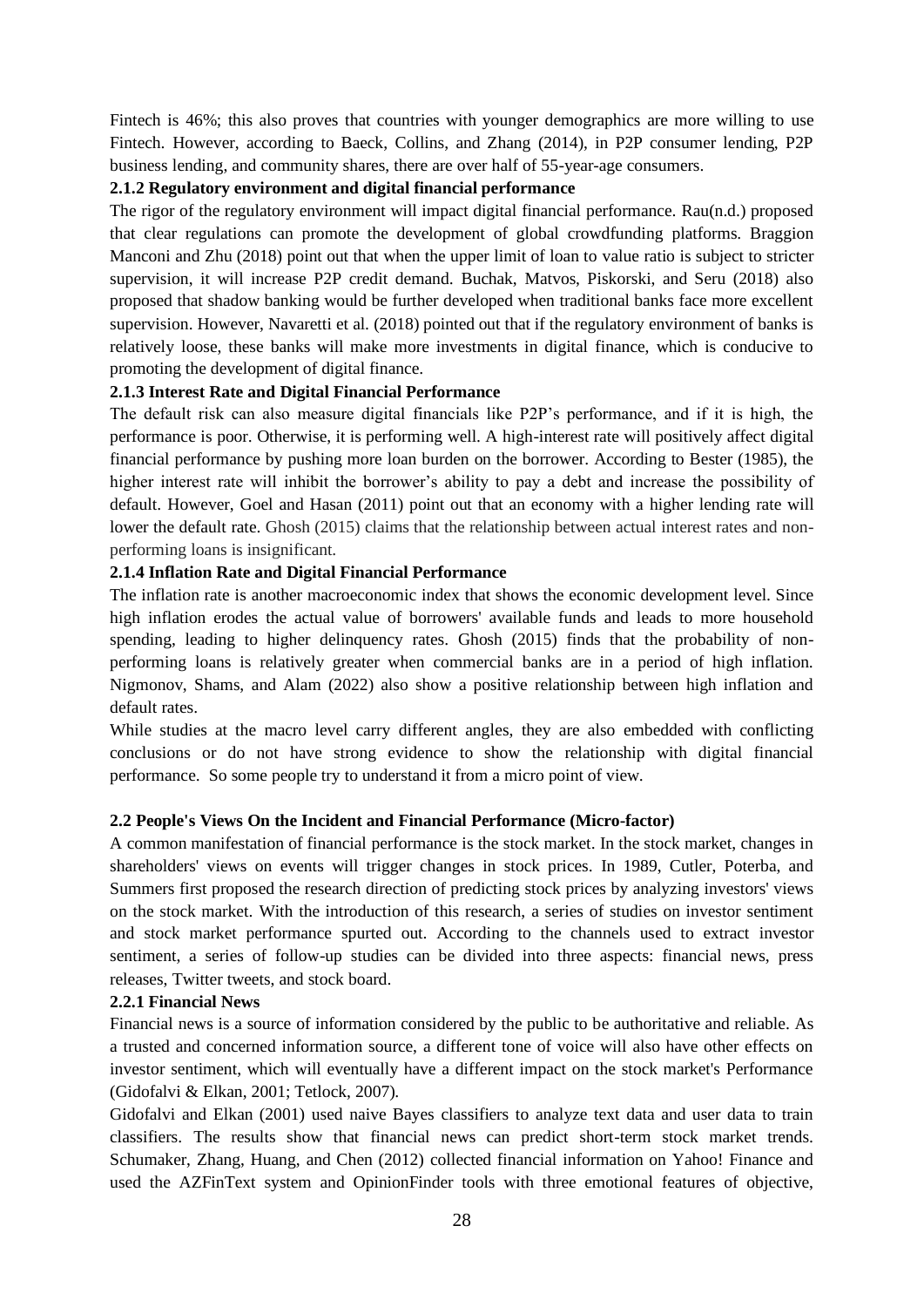subjective and neutral to perform text analysis and model building on articles. The model's performance test on the stock market shows that positive and negative sentiments in financial news can affect the stock market. Tetlock (2007) focused on the "Wall Street Journal" "column synchronized with the market," studied the use of GI and Harvard IV-4 psychosocial dictionary to analyze the text, and used VAR estimation to prove the pessimism of the media and stock market transactions. There is a correlation between the quantities. Cohen-Charash, Scherbaum, Kammeyer-Mueller, and Staw (2013) selected five newspapers with the highest circulation as texts, used Lexis-Nexis for manual search, selected the target articles, and determined the inspirational words in them, using time series to test the results, the results obtained show that positive sentiment is positively correlated with the Nasdaq price, and vice versa, it is negatively correlated, verifying the correlation between financial news and stock market performance.

#### **2.2.2 Press Release**

A press release is a manuscript that discloses material non-public information. The purpose of the company's public statement is to meet the requirements of the Securities Exchange Law (M. -. Mittermayer, 2004). Since press releases can reveal some unexpected data to the market, leading to volatility in the stock market, Mittermayer (2004) chose press releases for research. This research uses a different newscast to select learning examples, compile trading recommendations for text analysis, and establish models and market simulations for verification. The results show that the classification of news articles can provide better forecast information.

#### **2.2.3 Twitter and Stock Board**

With the development of the Internet and the rise of social media, more and more people express their opinions and attitudes on social media and online forums (Luo et al., 2016).

As a representative of social media, Twitter has many users and has followed, like, and interactive functions. Yasir, Attique, Latif, Chaudhary, Afzal, Ahmed, and Shahzad (2020) proposed using tweets on Twitter to represent investor sentiment to study the correlation between tweets and stock market performance. The study selected five large-scale emergencies, analyzed 9 million related tweets through word lists and dictionaries, and used deep learning, linear regression, and support vector regression (SVR) methods to prove that the analysis of tweet text can Optimize the forecasting model. Bollen, Mao, and Zeng (2011) also analyzed Twitter tweets to represent public sentiment to study the relationship between public opinion on social media and stock market performance. The study first used OpinionFinder and GPOMS to generate public sentiment time series during Thanksgiving Day and the US presidential election and then trained a fuzzy neural network to predict DJIA. The results showed that the general sentiment state analyzed by Twitter could be used to predict the stock market. Performance. Zhou (2017) also pointed out that in the era of the gradual development of social media, the CEO as the vital opinion leader influences the changes in the stock market.

Internet forums give people a free place to discuss financial meetings more dedicated to discussing finance as a form of new media. Their posts will also impact stock prices (Tumarkin & Whitelaw, 2001). Duan & Zeng (2013) researched online forums, using the Guba forum with the most significant number of users and views in China, using the OpinionExtraction algorithm to divide the posts in the discussion into five types of opinions, analyzing and extracting emotions, using Bayesian theory Simulating stock returns, the results show that there is a relationship between online forum news and stock market performance. Hallett (2007) used event research methods to study the impact of message boards on the stock market, and the results strongly proved that message boards have a significant effect on the stock market.

In the above methods of using text analysis to predict the stock market, the main innovations focus on using different types of text for analysis; second, research focus on various innovative research methods. On the one hand, it is to improve the text analysis process to obtain more accurate text classification and sentiment analysis; on the other hand, it is to innovate in machine learning.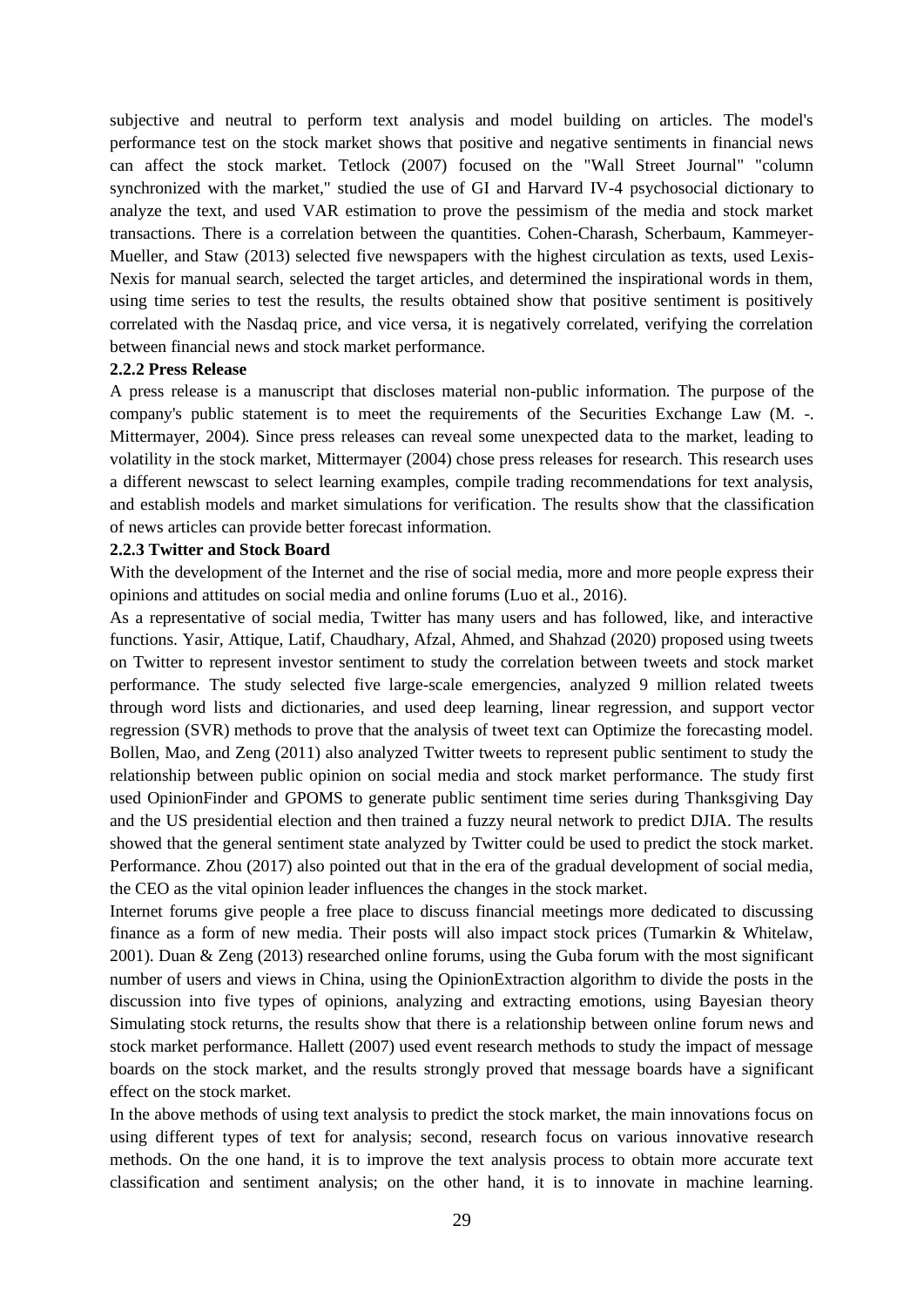However, these innovations focus on short-term events or data that may lose their effectiveness with time changes and cannot explain the difference in the long run.

The existing macro or micro research literature fails to provide an accurate picture of digital financial performance. To fill the gap, we believe it is essential to consider both macro and micro factors and the interaction of the two.

#### **3. Social Cognitive Theory (SCI)**

The social cognition theory is Holt's concept in 1933 and originated from psychology. Bandura (1986) named the new approach in the book the idea of social cognition. This theory points out that personal knowledge will interact with external media, social interaction, and experience to influence people's behavior. In other words, people's behavior will be affected by the environment and individuals. Bandura (2001) introduces SCI into the mass media, suggesting that people's thoughts, emotions, and behaviors will be affected by the spread of social media symbols. Bandura (2011) applies SCI theory to solve global problems by promoting the application of family planning policies through the media, indicating that policies and the superimposed influence of the media will affect people's behavior together. Bandura also showed that based on social cognition theory, a large amount of repeated information and images presented in mass media would be processed and encoded by the audience, which may amplify the potential impact of media. SCT is now widely used in education, workplace management, and organizational behavior (Lent, Brown, and Hackett,1994), the related research distributed among business, education, and psychology. Our research adopts a social cognitive theory perspective to integrate macro and micro-level factors, considering specific and contextual influences.

#### **4. Conceptual Model**

In our research model, we use EPU to indicate macro influence. Baker, Bloom, and Davis (2016) proposed that policy uncertainty can be measured using EPU. They initially developed EPU through the manual reading of 12,000 newspapers and commercial data verification. We adopt the EPU since it is a comprehensive index, summarizing different macro influences, such as fiscal policy, monetary policy, health care situation, national security, regulation, financial supervision, sovereign debt, currency crises, rights plan, and trade policy. In particular, we adopt the Economic Policy Uncertainty (EPU) index developed by the Federal Reserve Bank of St.Louis, which owns higher credibility and is generally accepted by researchers, with weekly frequency data and updating.

Since social media is the most-used channel for news and updates, we will consider social media posts as our primary sources of micro influences. Specifically, we divide them into three aspects: Key Opinion Leader (KOL)'s digital currency-related social media posts, company events (companies with significant shares of digital currency), and hacker news. We select nine KOL from three categories: famous digital currency investors, entrepreneurs who own businesses out of the digital currency area, and others. Among them, we selected two investors, Anthony PomplianoW, Tyler and Cameron Winklevosse based on 1 million Twitter followers, and we selected three industrialists, Elon Musk, Micheal Saylor, and Warren Buffett, based on 1.5 million Twitter followers, and selected Vitalik Buterinc, Charlie Lee, Tone Vays, and Layah Heilpern 4 key opinion leaders with the standard of 200,000 followers. We decided on the top 10 companies with the most significant digital coin holdings published on the buybitcoin worldwide website and collected posts on their Twitter accounts and Bitcoin-related tweets for the company events. These ten companies include MicroStrategy and Tesla. Galaxy Digital Holdings, Voyager Digital LTD, Marathon Digital Holdings Inc, Square Inc., Hut 8 Mining Corp, Riot Blockchain, Inc., Core Scientific, and Bitfarms Limited. For hacker news, we choose the loss of more than tens of millions from the hacker news of hacker network attacks, offline physical robbery, and system internal loopholes for research.

Specifically, we will focus on the digital currency market as a representative of the digital financial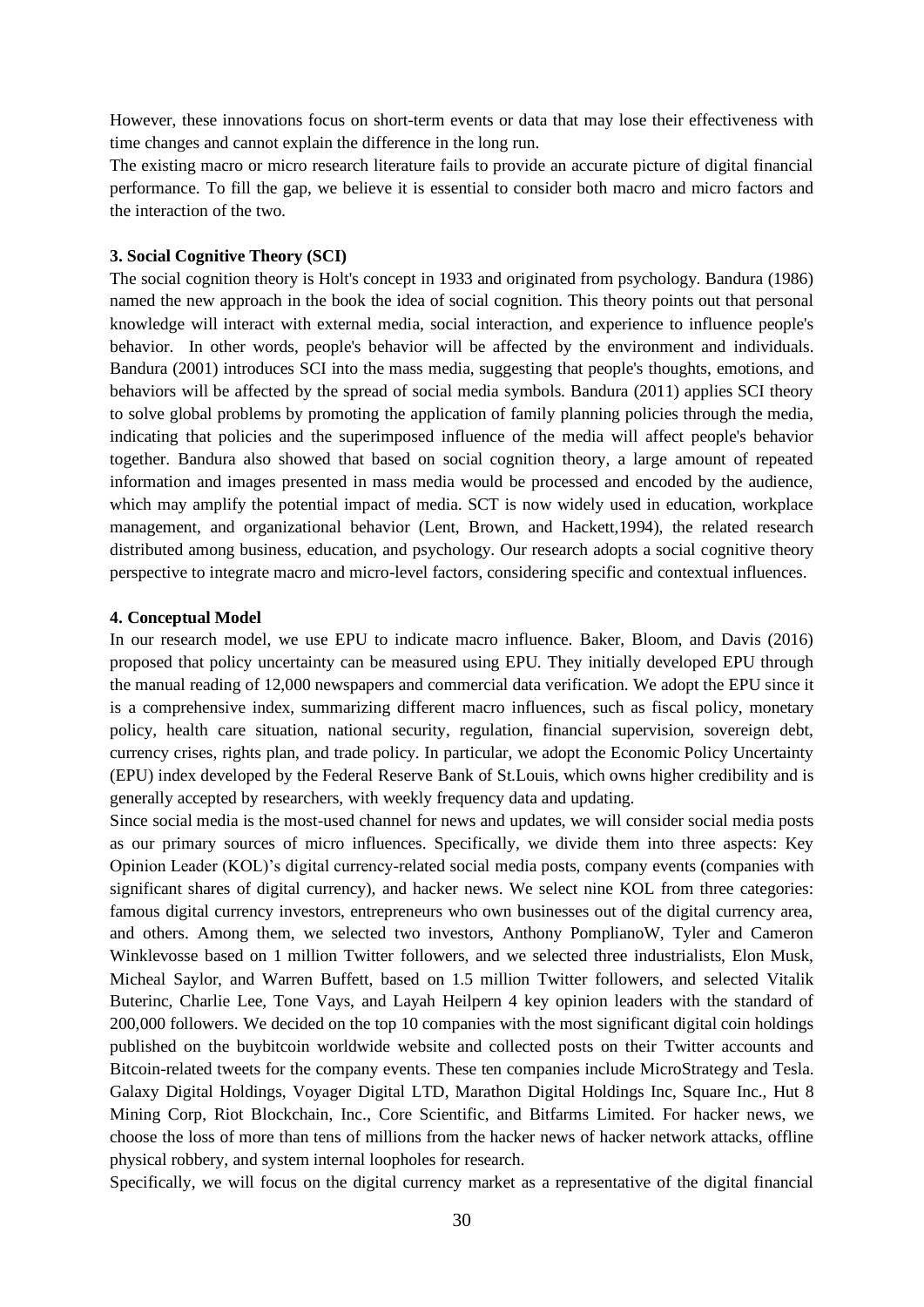market. Since bitcoin, Ethereum, and Ethereum are the three most popular digital currencies and have received the most attention, we choose to investigate the market fluctuation of these three digital currency to understand their underlined mechanism for changes. After checking the main fluctuation period of the digital currency, we define the time frame for our study as four years, from January 2018 to January 2022.

Figure 4.1 shows the basic conceptual framework of this research. The figure shows independent, dependent variables and contextual variables.The box on the left represents micro-level factors, and the box in the middle represents macro-level factors. The box on the right represents the performance of the digital currency. The arrows connecting the boxes in the middle and the line between the microlevel variable and digital currency performance represent the macro-level variable's moderate effect.



Figure 4.1 Research Conceptual Framework

The figure below (Figure 4.2) shows a detailed research conceptual framework. For the micro-level factors part, we will consider three factors: key opinion leaders' posts on Tweets, company events, and hacker news. For the digital currency performance, we use Bitcoin, Ethereum, and Dogecoin weekly returns to represent. For the macro-level factors, we choose EPU, which contains a fiscal policy, monetary policy, health care, situation, and national security to represent. Considering that changes in the trading volume of institutional investors holding a large amount of currency will significantly affect market performance, we decide to take a weekly trading volume of 10 significant institutions as a control variable to remove the influence of institutional trading volume factors on the study.



Figure 4.2 Detailed Research Conceptual Framework

# **5. Research Proposals**

# **5.1 EPU and Digital Currency Price Return**

EPU as an index can show the economic and policy uncertainty. The stability of the financial and policy situation will influence the digital currency market performance. Wang, Li, Shen, and Zhang (2020) find out that the highest EPU will lead to the highest BTC return, and the lowest EPU will lead to the lowest BTC return. However, Demir, Gozgor, Lau, and Vigne (2018) find that EPU negatively relates to bitcoin return. Yen and Cheng (2021) even claim that the EPU in America and Japan has no relationship with digital currency volatility. Based on the above literature review, we propose the following hypothesis:

**Proposal 1**: EPU has a positive relationship with digital currency return in America.

# **5.2 KOL's Post and Digital Currency Return**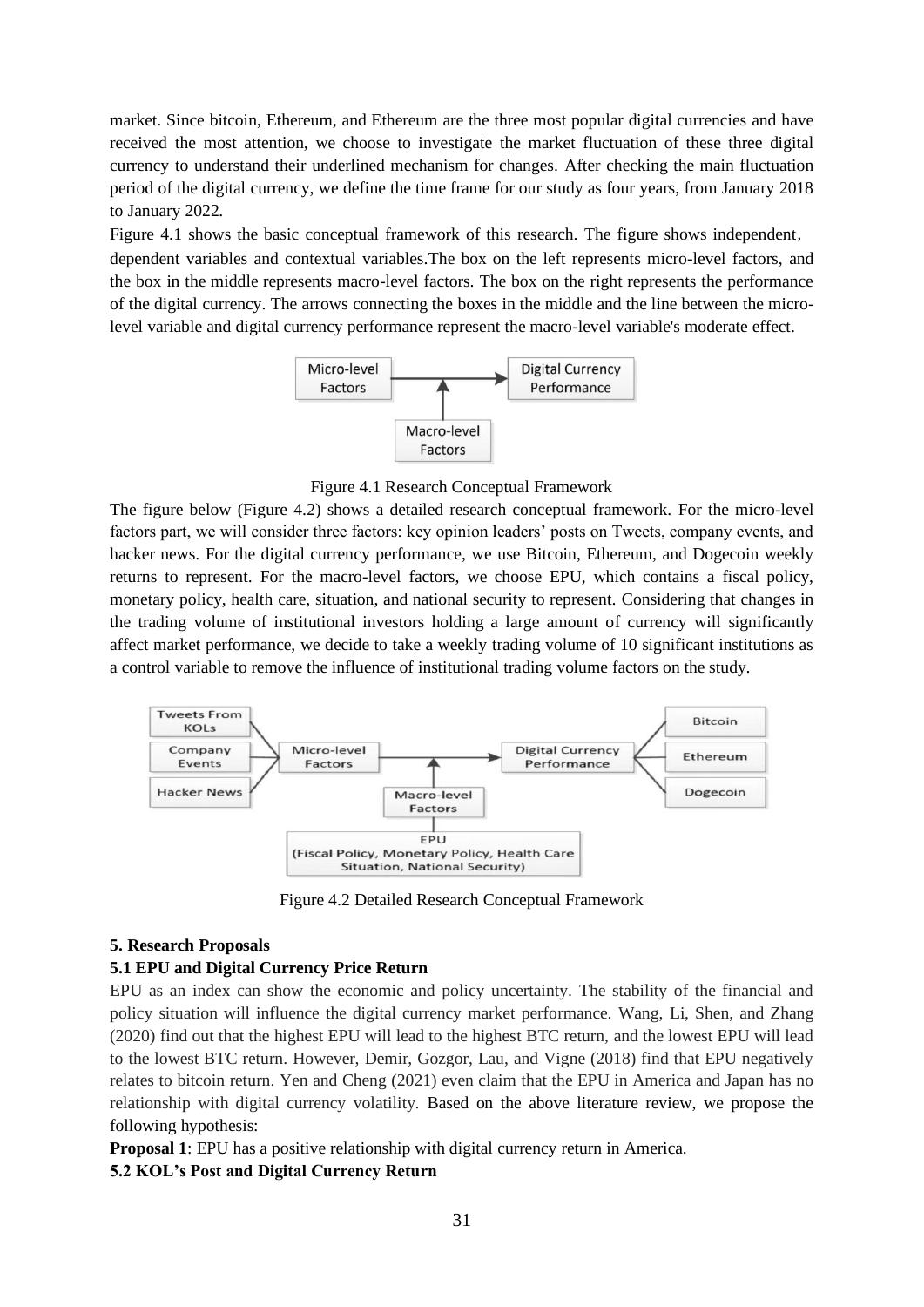Twitter is a place where people can communicate, share opinions and follow others. People's views on Twitter will be spread around and influence others. The influential power is even more significant when this tweet is by a KOL. Bollen, Mao, and Zeng (2011) have proved Twitter's prediction ability for the financial market. Sattarov, Jeon, Oh, and Lee (2020) claim that Twitter's sentiment will influence the performance of Bitcoin. Georgoula, Pournarakis, Bilanakos, Sotiropoulos, and Giaglis (2015) point out that the sentiment ratio of Twitter has a positive relationship with the Bitcoin price. Based on the above literature review, we propose the following hypothesis: Zaman, Yaqub, and Saleem (2022) also point out that the number of tweets by Elon Musk has a positive relationship with Bitcoin price. They also claim that the sentiment of Elon Musk's tweet does not affect the Bitcoin price. Ante (2021) also believes that Elon Musk's tweet has a positive relationship with digital currency, especially dogecoin, and points out that the KOL on Twitter has significantly influenced digital currency performance.

**Proposal 2:** The sentiment from the KOL's post has a positive relationship with digital currency return in America.

### **5.3 Company's Event and Digital Currency Return**

Investors of digital currency tend to pay attention to the trend of big companies' events, and the posts of these companies on Twitter may cause investors' attention and mood changes, thus affecting the price of digital currency. Using tagged tweets, Sprenger, Tumasjan, Sandner, and Welpe (2014) find that the sentiment of company-related tweets has a positive relationship with digital returns. However, Mironeanu, Irimia, Săndulescu, and Teodoroiu, in 2021, point out that the post of the tesla investment in bitcoin has no or even negative effect on the bitcoin price. Based on the above literature review, we propose the following hypothesis:

**Proposal 3**: The sentiment from the company's tweet positively relates to digital currency return in America.

#### **5.4 Hacker News and Digital Currency Return**

Because of the decentralized feature of the digital currency, the digital currency market lacks regulation, which will eventually affect serious security issues, and one of the most dangerous of those issues is the hack attack (Cheah & Fry, 2015). For example, there was a hack attack that affected bitcoins by about 9 million dollars, and the market price of bitcoins shrank to 0.01% of the cost before the attack in June 2011(Plassaras, 2013). Based on Strum's research, such hacking events that cause significant price changes will negatively affect investment confidence (2003) and further affect financial performance (Jansen & Nahuis, 2003). Based on the above literature review, we propose the following hypothesis:

**Proposal 4**: The hacker news negatively affects digital currency return in America.

#### **5.5 EPU Index and Micro-Level Factors**

In 2011, When Bandura solved global social problems, the macro perspective was introduced into the original social cognitive theory, which illustrates the adjustment effect of macro factors on micro factors. The contextual variable is an environmental factor that will strengthen or weaken the relationship between the dependent and independent variables. According to Zhang, Zhu, and Liu (2012), contextual variable culture has a specific moderate effect on micro-factors of adoption of mobile commerce. Here, we consider EPU as an environmental factor that will have a moderating influence between the micro-level factors and digital currency performance.

Since the positive sentiment of KOL's post will cause people to be favorable of digital currency performance, the relationship between the KOL's post and digital currency performance is positive. According to Anamika, and Subramaniam (2022), when the S&P 500 is rising, as is the case with environmental variables, the herding behavior of investors caused by public information increases and causes the digital currency price to increase in the end. Here, we also assume the contextual variable's addition will enhance the positive relationship between the KOL's post and digital currency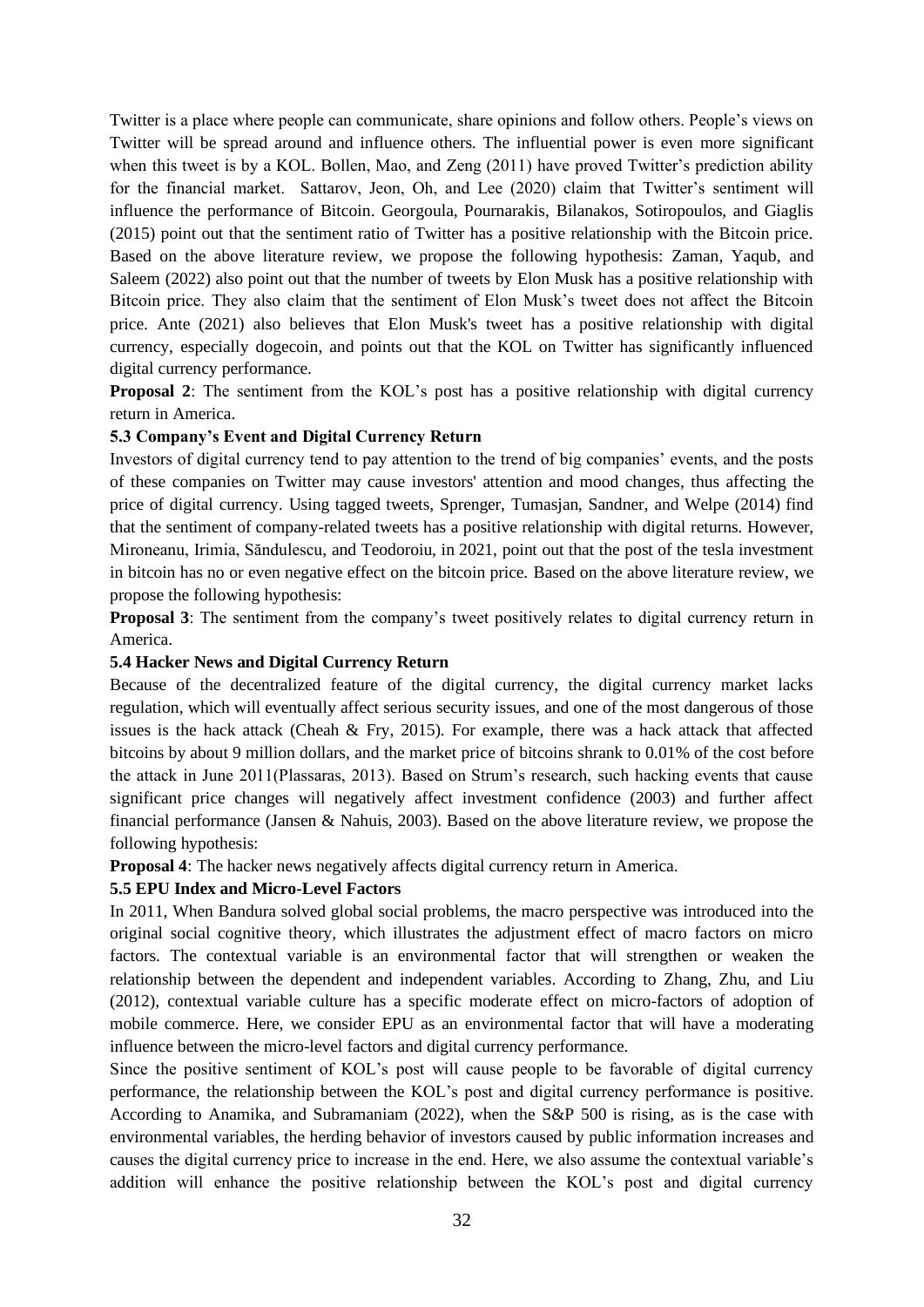performance. That means investors will be more willing to invest the digital currency when the environment is good.

The company event is also positively related to digital currency performance, that is because when the related company event is good, investors will invest in the digital currency and lead to a positive digital currency return. In the reverse situation, investors will sell the digital currency, and a declining price may occur. Based on Anamika and Subramaniam's research (Anamika and Subramaniam, 2022), we can predict that the contextual variable will strengthen the influence of the herding behavior caused by public information, that is S&P 500 and the digital currency price will be affected on a deeper level. Therefore, we also assume the contextual variable here will enhance the positive relationship between individuals factors with market performance.



Micro-Level Factor

The hacker news will disturb investors and cause a price decline in the digital currency, so they are negatively related. As a contextual variable decreases, the negative relationship between the hacker news and the digital currency performance will be enhanced. According to Lyócsa, Molnár, Plíhal, and Širaňová (2020), hacker new announcements are more concentrated and have a more significant impact on bitcoin volatility when the environment is more fragile. It shows that the hacker news will bring stronger nervousness to investors, leading to a more violent selling tendency when the economic environment is terrible.

**Proposal 5:** EPU index moderates KOL's posts, company events, and hacker news as a contextual variable.

### **6. Limitations**

This research mainly has three limitations: first, this research has no data analysis and data support; second, the micro and macro-level factor this paper chose are limited. This paper chose the EPU index from all macro-level factors and KOL's posts, company events, and hacker news from all micro-level factors; thirdly, this paper does not consider the timing factor. This paper has not evaluated the impact of the last timing period on the next timing period. After collecting the data, considering more factors from both the macro and micro-level, and analyzing the timing factor in the future, we can propose a more comprehensive paper.

# **Conclusion**

We build a research model which integrates macro and micro-level factors and researches the influence of these factors on digital currency performance. We propose four hypotheses based on the literature review and the conceptual model. Our research has four main contributions: firstly, it can fill the gap in the digital finance area by giving an integrated perspective that concludes macro and microlevel factors. Secondly, we envision that our paper can guide policymakers in making the policy. Thirdly, this research can as a reference for teaching and regulating some of the discourse on Twitter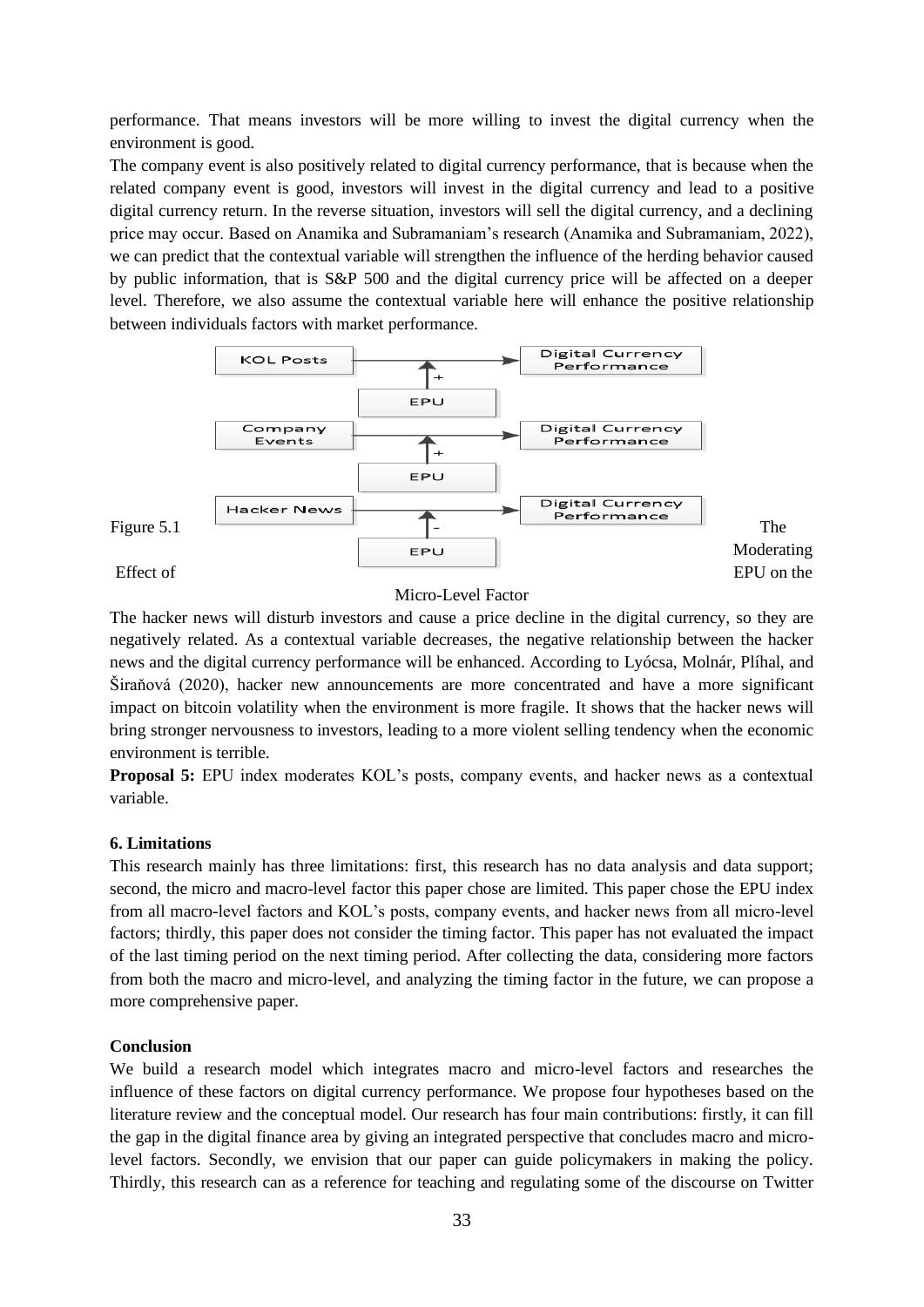and as a guide for controlling the content of press releases. Fourthly, our research results can provide investors with a more comprehensive perspective and a reference to hedging the risk from the policy and economic environment.

#### **References**

- Anamika, A., & Subramaniam, S. (2022). Do news headlines matter in the cryptocurrency market?. Applied Economics, 1- 17**.**
- Ante, L. (2021). How Elon Musk's twitter activity moves cryptocurrency markets. Available at SSRN 3778844.
- Baeck, P., Collins, L., & Zhang, B. (2014). Understanding alternative finance. The UK alternative finance industry report, 2014.
- Bandura, A. (1986). Social foundation of thought and action.
- Bandura, A. (2001). Social Cognitive Theory of Mass Communication. *Media Psychology*, 3, 265–299.
- Bandura, A. (2011). The social and policy impact of social cognitive theory. *Social psychology and evaluation,* 33-70
- Baker, S. R., Bloom, N., & Davis, S. J. (2016). Measuring economic policy uncertainty. *The Quarterly Journal of Economics*, *131*(4), 1593–1636.
- Bandura, A. (2001). Social Cognitive Theory of Mass Communication. *Media Psychology*, *3*, 265–299.
- Bester, H. (1985). Screening vs. rationing in credit markets with imperfect information. *The American economic review*, *75*(4), 850-855.
- Bollen, J., Mao, H., & Zeng, X. (2011). Twitter mood predicts the stock market. *Journal of Computational Science*, *2*(1), 1– 8. https://doi.org/10.1016/j.jocs.2010.12.007
- Buchak, G., Matvos, G., Piskorski, T., & Seru, A. (2018). Fintech, regulatory arbitrage, and the rise of shadow banks. *Journal of Financial Economics*, *130*(3), 453–483.<https://doi.org/10.1016/j.jfineco.2018.03.011>
- Cheah, E.-T., & Fry, J. (2015). Speculative bubbles in Bitcoin markets? An empirical investigation into the fundamental value of Bitcoin. Economics Letters, 130, 32–36. https://doi.org/10.1016/j.econlet.2015.02.029
- Cohen-Charash, Y., Scherbaum, C. A., Kammeyer-Mueller, J. D., & Staw, B. M. (2013). Mood and the market: can press reports of investors' mood predict stock prices? *PloS one*,*8*(8), e72031.
- Davis, S. J. (2016). *An index of global economic policy uncertainty* (No. w22740). National Bureau of Economic Research.
- Demir, E., Gozgor, G., Lau, C. K. M., & Vigne, S. A. (2018). Does economic policy uncertainty predict the Bitcoin returns? An empirical investigation. *Finance Research Letters*, *26*, 145-149.
- Duan, J., & Zeng, J. (2013). Mining opinion and sentiment for stock return prediction based on web-forum messages. *2013 10th International Conference on Fuzzy Systems and Knowledge Discovery (FSKD)*, 984–988.
- EY FinTech Adoption Index in 2017(2017) *Ernst & Young* p6. Retrived from: https://assets.ey.com/content/dam/ey-sites/eycom/en\_gl/topics/banking-and-capital-markets/ey-fintech-adoption-index-2017.pdf
- Georgoula, I., Pournarakis, D., Bilanakos, C., Sotiropoulos, D., & Giaglis, G. M. (2015). Using time-series and sentiment analysis to detect the determinants of bitcoin prices. Available at SSRN 2607167.
- Ghosh, A. (2015). Banking-industry specific and regional economic determinants of non-performing loans: Evidence from US states. *Journal of financial stability*, *20*, 93-104.
- Gidofalvi, G., & Elkan, C. (2001). Using news articles to predict stock price movements. *Department of Computer Science and Engineering, University of California, San Diego*.
- Global FinTech Adoption Index 2019 (2019) *Ernst & Young* Retrived from: https://assets.ey.com/content/dam/ey-sites/eycom/en\_gl/topics/banking-and-capital-markets/ey-global-fintech-adoption-index.pdf
- Goel, R. K., & Hasan, I. (2011). Economy-wide corruption and bad loans in banking: international evidence. *Applied Financial Economics*, *21*(7), 455-461.
- Hallett, A. (2007). *The impact of electronic message board takeover rumours on the US equity market*. Working Paper (Australian National University).
- Holt, B. E. (1933). Animal drive and the learning process. An essay toward radical empiricism. *The Journal of Nervous and Mental Disease, 78(5)*, 554.
- Jansen, W. J., & Nahuis, N. J. (2003). The stock market and consumer confidence: European evidence. *Economics Letters, 79(1)*, 89–98. https://doi.org/10.1016/S0165-1765(02)00292-6
- Lent, R. W., Brown, S. D., & Hackett, G. (1994). Toward a unifying social cognitive theory of career and academic interest, choice, and performance. *Journal of vocational behavior*, *45*(1), 79-122.
- Li, T., Ma, F., Zhang, X., & Zhang, Y. (2020). Economic policy uncertainty and the Chinese stock market volatility: Novel evidence. *Economic Modelling*, *87*, 24-33.
- Liu, L., & Zhang, T. (2015). Economic policy uncertainty and stock market volatility. *Finance Research Letters*, *15*, 99–105.
- Luo, B., Zeng, J., & Duan, J. (2016). Emotion space model for classifying opinions in stock message board. *Expert Systems with Applications*, *44*, 138–146.<https://doi.org/10.1016/j.eswa.2015.08.023>
- Lyócsa, Š., Molnár, P., Plíhal, T., & Širaňová, M. (2020). Impact of macroeconomic news, regulation and hacking exchange markets on the volatility of bitcoin. Journal of Economic Dynamics and Control, 119, 103980.
- Manconi, A., Braggion, F., & Zhu, H. (2018). Can Technology Undermine Macroprudential Regulation? Evidence from Peer-to-Peer Credit in China.
- Can Italy grow out of its NPL overhang? A panel threshold analysis. *Economics letters*, *159*, 185-189.
- Mironeanu, A., Irimia, B., Săndulescu, V., & Teodoroiu, C. (2021). The impact of Tesla's bitcoin investment and its plans to accept it as payment method on the evolution of bitcoin. In Proceedings of the International Conference on Business Excellence (Vol. 15, No. 1, pp. 58-74).
- M. -. Mittermayer. (2004). Forecasting Intraday stock price trends with text mining techniques. *37th Annual Hawaii International Conference on System Sciences, 2004. Proceedings of The*, 10 pp. https://doi.org/10.1109/HICSS.2004.1265201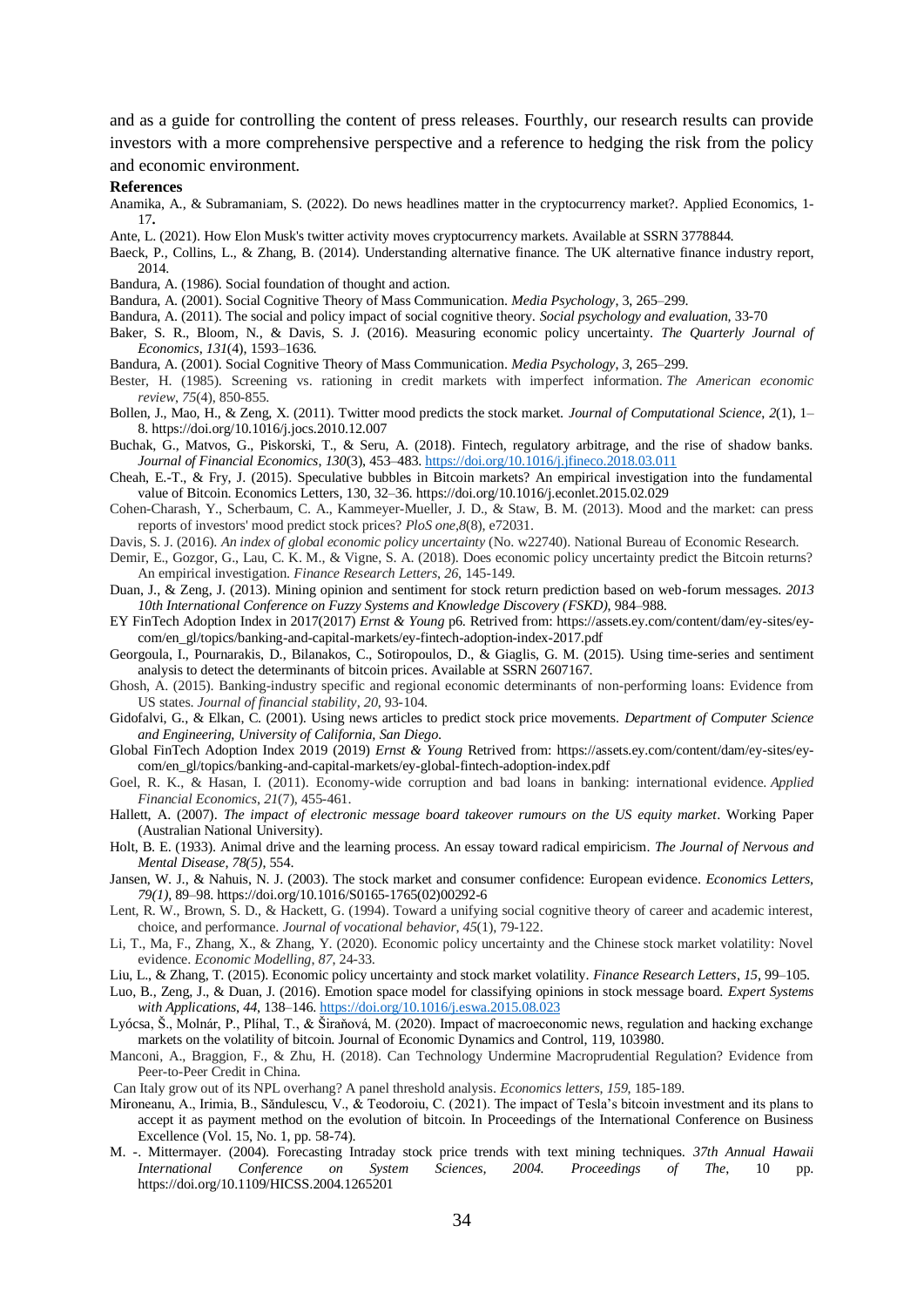- Navaretti, G. B. mname, Calzolari, G. mname, Mansilla-Fernandez, J. M. mname, & Pozzolo, A. F. mname. (2018). Fintech and Banking. Friends or Foes? *SSRN Electronic Journal*. https://doi.org/10.2139/ssrn.3099337
- Nigmonov, A., Shams, S., & Alam, K. (2022). Macroeconomic determinants of loan defaults: evidence from the US peer-topeer lending market. *Research in International Business and Finance*, *59*, 101516.
- Plassaras, N. A. (2013). Regulating Digital Currencies: Bringing Bitcoin within the Reach of IMF Comment. *Chicago Journal of International Law, 14(1)*, [i]-408.
- Rau, R. (n.d.). *Law, trust, and the development of crowdfunding*. 49.
- Sattarov, O., Jeon, H. S., Oh, R., & Lee, J. D. (2020). Forecasting Bitcoin price fluctuation by Twitter sentiment analysis. In 2020 International Conference on Information Science and Communications Technologies (ICISCT) (pp. 1-4). IEEE.
- Schumaker, R. P., Zhang, Y., Huang, C. N., & Chen, H. (2012). Evaluating sentiment in financial news articles. *Decision Support Systems*, *53*(3), 458-464.
- Shaikh, I. (2020). Policy uncertainty and Bitcoin returns. *Borsa Istanbul Review*, *20*(3), 257–268.
- Sprenger, T. O., Tumasjan, A., Sandner, P. G., & Welpe, I. M. (2014). Tweets and trades: The information content of stock microblogs. *European Financial Management, 20(5)*, 926-957.
- Sturm, R. R. (2003). Investor Confidence and Returns Following Large One-Day Price Changes. *Journal of Behavioral Finance, 4(4)*, 201–216. https://doi.org/10.1207/s15427579jpfm0404\_3
- Tetlock, P. C. (2007). Giving content to investor sentiment: The role of media in the stock market. *The Journal of finance*,*62*(3), 1139-1168.
- Tumarkin, R., & Whitelaw, R. F. (2001). News or noise? Internet postings and stock prices. *Financial Analysts Journal*, *57*(3), 41–51.
- Wang, G. J., Xie, C., Wen, D., & Zhao, L. (2019). When Bitcoin meets economic policy uncertainty (EPU): Measuring risk spillover effect from EPU to Bitcoin. *Finance Research Letters*, *31*.
- Wang, P., Li, X., Shen, D., & Zhang, W. (2020). How does economic policy uncertainty affect the bitcoin market?. *Research in International Business and Finance*, *53*, 101234.
- Yasir, M., Attique, M., Latif, K., Chaudhary, G. M., Afzal, S., Ahmed, K., & Shahzad, F. (2020). Deep-learning-assisted business intelligence model for cryptocurrency forecasting using social media sentiment. *Journal of Enterprise Information Management*.
- Yen, K. C., & Cheng, H. P. (2021). Economic policy uncertainty and cryptocurrency volatility. *Finance Research Letters*, *38*, 101428.
- Zaman, S., Yaqub, U., & Saleem, T. (2022). Analysis of Bitcoin's price spike in context of Elon Musk's Twitter activity. Global Knowledge, Memory and Communication.
- Zhang, L., Zhu, J., & Liu, Q. (2012). A meta-analysis of mobile commerce adoption and the moderating effect of culture. *Computers in human behavior, 28(5)*, 1902-1911.
- Zhou, H. (2017). Can CEO Activities in Social Media Networks Affect The Firm Value And The Firm Performance?. Erasmus University Rotterdam.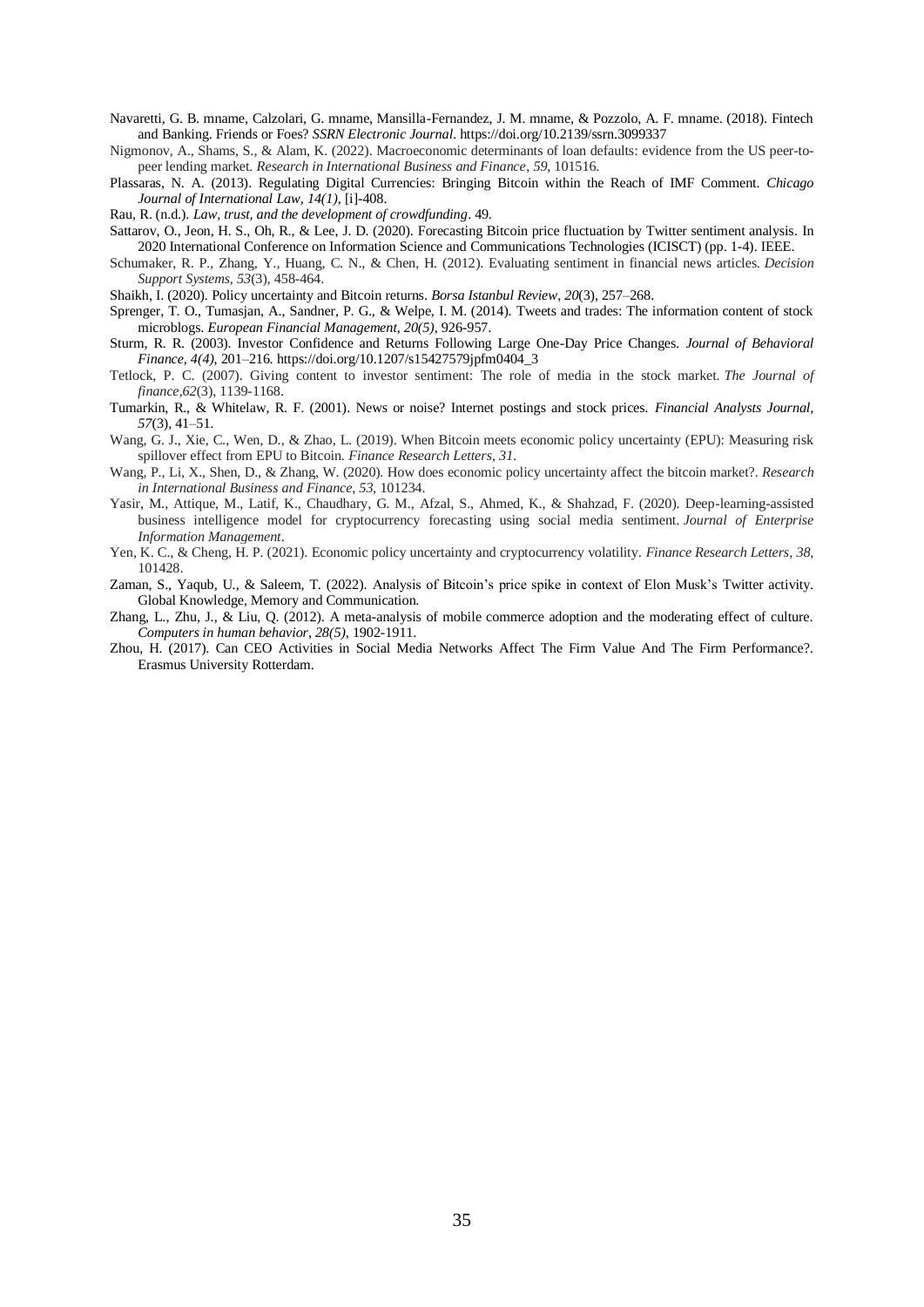#### <span id="page-35-0"></span>**Evaluation of LEED-certified Office Buildings in Turkey in Terms of Water Efficiency**

#### **Bektaş Berkay Yanilmaz**

Ph.D. student at Gazi University, Faculty of Technology, Department of Civil Engineering, Turkey Email: bberkay.yanilmaz@gazi.edu.tr

#### **Tugba Turgut**

Ph.D. student at Middle East Technical University, Graduate School of Natural and Applied Sciences Department of Building Science, Turkey Email: turgutuba94@gmail.com

### **Arzuhan Burcu Gultekin**

Associate Professor at Gazi University, Faculty of Technology, Department of Civil Engineering, Turkey Email: arzuhanburcu@gazi.edu.tr

#### **Abstract**

Water is the substance that ensures the continuity of life and that all living things have to meet and use on common ground. However, industrial developments, advancements in technology, and global warming have negatively affected water as well as other environmental damages. Water pollution and population growth reduce the amount of potable water day by day. The unconscious use of water in buildings negatively affects the future of water. Therefore, one of the main goals of the green building certifications, which have emerged to reduce the negative environmental impacts of buildings, is to protect the amount and quality of water. In this context, the aim of this study is to examine the evaluation criteria related to water efficiency in LEED green building certification and evaluate watersaving methods that ensure water efficiency in order to achieve the highest score in LEED evaluation. Within the framework of this aim, the water saving methods of twenty-two LEED-certified office buildings in Turkey were investigated. Generally, it was determined that LEED-certified green office buildings in Turkey provide water-saving through low water usage armatures and less water-required landscaping. Moreover, it was ascertained that rainwater harvesting systems and greywater systems are not preferred due to both the high initial investment cost and the fact that they are not mandatory in LEED certificate evaluation.

**Keywords:** Water Efficiency, Domestic Water Consumption, LEED, Office Buildings.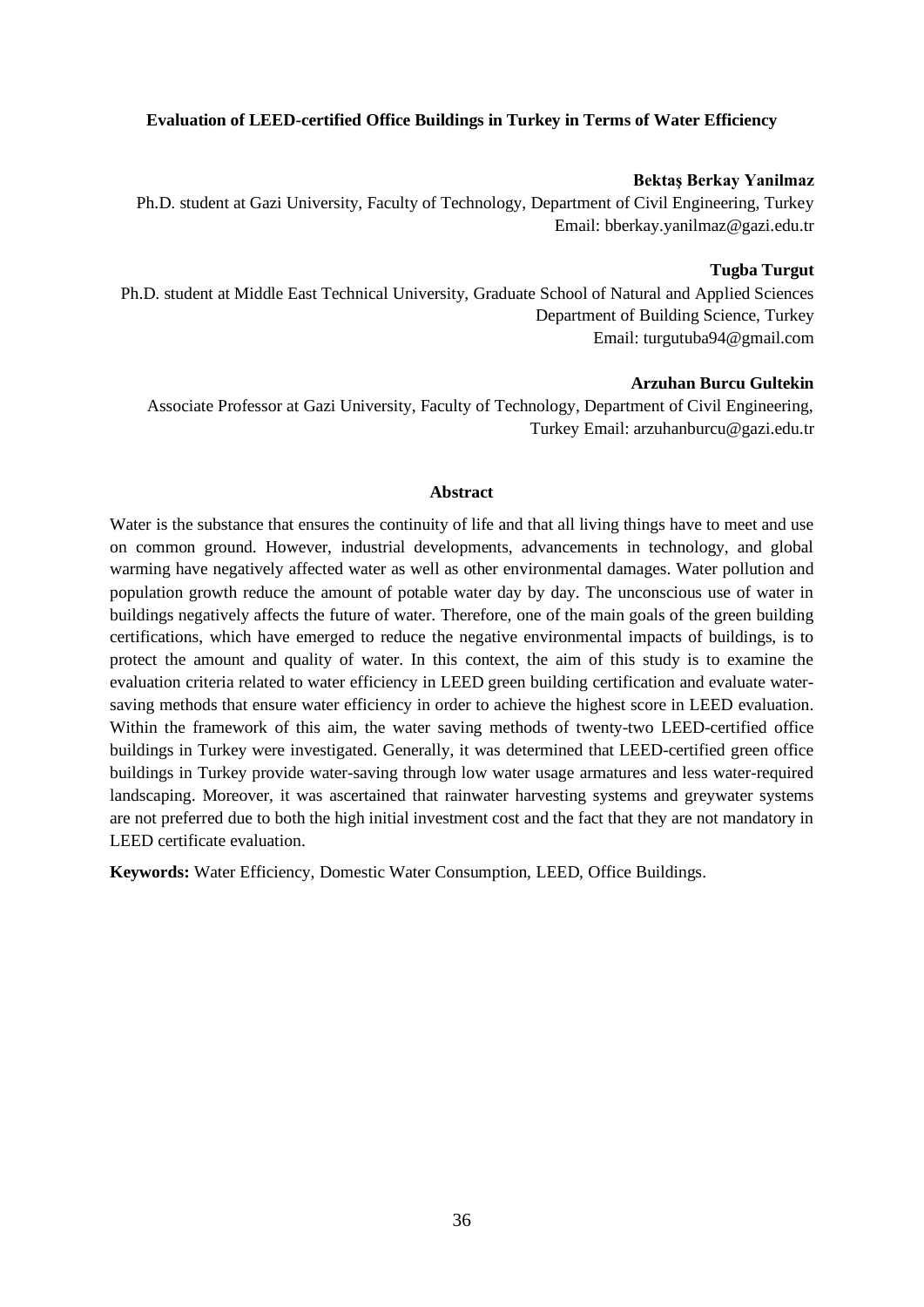# <span id="page-36-0"></span>**How Artificial Intelligence is acting as an Enabler to achieve Sustainable Development?**

### **Maroof Rafique**

School of Law Quaid-I-Azam University Islamabad, Pakistan rafiquemaroof@gmail.com

#### **Abstract**

The 21st century is said to be the age of data revolution where sustainable development should be the primary concern of mankind. In this regard, Artificial Intelligence offer some wonderful avenues in its application where the defined sustainable development goals of United Nations can be achieved both efficiently and effectively.

**Keywords:** sustainable development, sustainable development goals, enabler, artificial intelligence, AI, technology and development.

#### I. INTRODUCTION

The 1968 film, 2001: A Space Odyssey, featured an intelligent computer named HAL 9000 as an antagonist who had a human personality. This encapsulated the optimism that Artificial Intelligence (AI) will be an integral part of everyday human life by 2001. It proved to be a false dawn since the bubble was reared on science-fiction movies propagating false expectations. AI has made a comeback recently after years of exile and rehabilitation.

John McCarthy coined the expression 'Artificial Intelligence' in a conference in 1956 for a field of computer sciences which could capture or mimic human abilities. In a more recent interpretation, AI is defined in terms of self- learning, adaptive systems [1]. AI possesses the functions of perception<sup>1</sup>, decision making<sup>2</sup>, automatic knowledge extraction<sup>3</sup>, data pattern recognition<sup>4</sup>, interactive communication<sup>5</sup>, and logical reasoning<sup>6</sup>. In the modern times, artificial intelligence is deeply interlinked with environmental outcomes, economic productivity (recent studies predict a 15.7 trillion US dollars economic impact by year  $2030$ <sup>7</sup>, and social equality; the three pillars of sustainable development as per United Nations ECOSOC agenda<sup>8</sup>.

### II. APPLICATIONS OF ARTIFICIAL INTELLIGENCE

Before analyzing the role of Artificial Intelligence in sustainable development, a brief overview of AI's application in four main domains of the human society, namely education, healthcare, agriculture, and governance are provided below:

### *A. AI for Education*

Education is categorized as a 'social elevator' being a core resource to drive prosperity [2]. Therefore, it is pertinent to ensure the universal accessibility of quality education<sup>9</sup>

 $<sup>1</sup>$  Perception includes multiple types of sensory recognitions including visual, text-based, audio, and tactile recognition.</sup>

<sup>2</sup> For example, medical prognosis and diagnosis systems.

<sup>&</sup>lt;sup>3</sup> This filters information through big data analysis.

<sup>4</sup> E.g., data discovery of hate speech on social media.

<sup>5</sup> It includes social robots and chat bots, etc.

<sup>&</sup>lt;sup>6</sup> For example, theory development from premises.

<sup>7</sup> <http://www.pwc.com/AI> ; See also, Linné FLOW Centre, KTH Mechanics, SE-100 44 Stockholm, Sweden

<sup>8</sup> <https://www.un.org/ecosoc/en/content/promoting-sustainable-developmen>

<sup>9</sup> The Blue DOT: issue 9 (2018) Artificial intelligence and the future of education. UNESCO MGIEP. Accessed June 2021[: https://www.schooleducationgateway.eu/en/pub/resources/publications/the-](https://www.schooleducationgateway.eu/en/pub/resources/publications/the-blue-dot-issue-9-ai-in-edu.htm) [blue-dot-issue-9-ai-in-edu.htm](https://www.schooleducationgateway.eu/en/pub/resources/publications/the-blue-dot-issue-9-ai-in-edu.htm)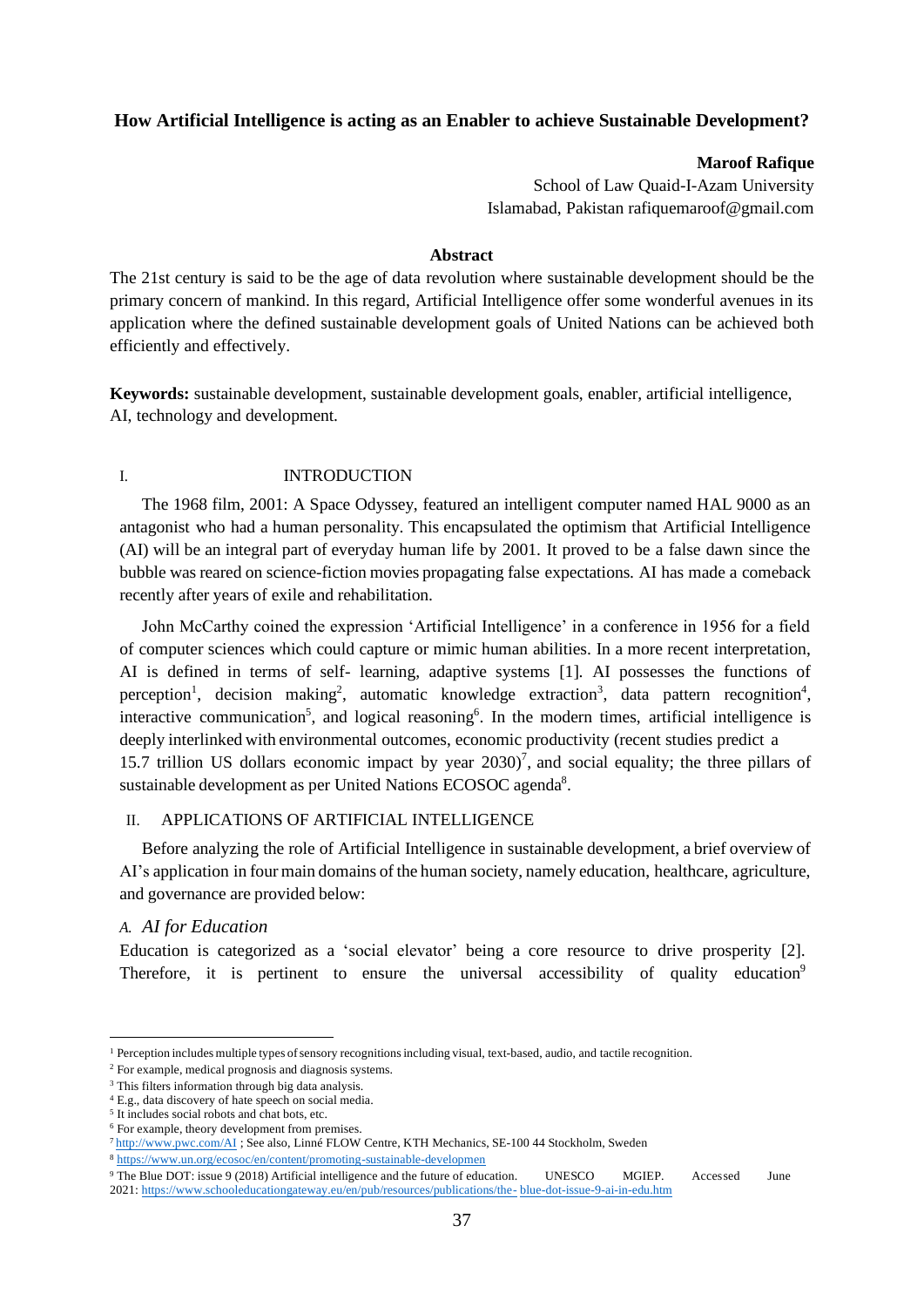Not only varied teaching methodologies that can be adaptive to each person's learning needs, but also inclusive education of disadvantaged groups including women can be achieved through the applications of AI [3].

In the words of Director General of UNESCO, Ms Audrey Azoulay: "Education will be profoundly transformed by AI. Teaching tools, ways of learning, access to knowledge, and teacher training will be revolutionized"<sup>1</sup>.

Argentina has created an ecosystem of educational innovation where teachers are provided with training to utilize AI tools. An adaptive mathematics program has been developed which is accessed by students across the country since the government sees its role empowering both the private and public education sectors. Similarly, Niger which has the youngest population in the world with the literacy rate of 30%, has started developing 'smart villages' connecting 15,000 villages with education. Moreover, NGO War Child Holland is helping refugees to read and learn through a series of games. Chinese middle schools have also embraced a new ICT curriculum which promotes students' information consciousness, digital learning, computational thinking, and responsibilities for the information society [4]. An AI-assisted global virtual school named 'Tella' has been opened by Finland to teach students via cloud technology. In short, all the abovementioned case studies suggest that the countries are tapping the potential of AI to achieve sustainability in their regions.

#### *B. AI for Healthcare*

From providing mobile health to medical robotics, AI has revolutionized the healthcare administration. COVID-19 proved exceptional role of AI in fighting the pandemic. AI cannot only optimize workflows in hospitals, but also has capabilities for improved patients' care. For example, England is harnessing the benefits of 'BenevolentAI' which provides the suitable treatment to the right patients at the right time utilizing deep learning<sup>2</sup>. Similarly, 'Freenome' utilizes AI for diagnostic tests, screenings, and blood groups for cancer detection at the earliest stages.

In Israel, Zebra Medical Vision provides an AI-enabled assistant to the radiologists providing clinical findings after automatically analysing the imaging scans for diagnostic purposes. *Google DeepMind Health*, an AI software is used by hospitals all around the world to move patients from testing stage to treatment efficiently and effectively. Undoubtedly, AI is mapping the unbounded opportunities inhealthcare.

#### *C. AI for Food and Agriculture*

Developed countries are using AI for farm management and predictive analysis based on data from crop, soil, weather, etc. Smart agriculture has profound impacts on both the quality and quantity of food production. In America, Blue River Technology is assisting the farmers to control weeds using a robot called 'See  $\&$  Spray' to prevent herbicide resistance benefitting the corn and soybean crops by \$43 billion<sup>3</sup>. Similarly, 'aWhere' uses machine learning<sup>4</sup> algorithms connected with satellites to predict weather, analyze crop sustainability, and detect pests and diseases. To address the challenges of labor force, 'Harvest CROO Robotics' can harvest eight acres in a single day replacing thirty human laborers<sup>5</sup>. Recently, to preserve agricultural production against locusts' attacks in Pakistan, local drones were deployed to fight against food insecurity. Hence, AI can even revolutionize the agricultural economy of developing countries.

<sup>1</sup> Accessed in September 2021: https://unesdoc.unesco.org/ark:/48223/pf0000370308

<sup>&</sup>lt;sup>2</sup> Deep Learning uses multi-layered data which is unstructured or unlabelled to use it for making its own decisions.

<sup>&</sup>lt;sup>3</sup> [https://emerj.com/ai-sector-overviews/ai-agriculture-present-](https://emerj.com/ai-sector-overviews/ai-agriculture-present-applications-impact/) [applications-impact/](https://emerj.com/ai-sector-overviews/ai-agriculture-present-applications-impact/); For demonstrated video of the technology, click here: <https://youtu.be/-YCa8RntsRE>

<sup>&</sup>lt;sup>4</sup> Machine Learning means that the algorithms learn and improve autonomously from its previous experiences and data inputs.

<sup>5</sup> For demonstrated video, click here[: https://youtu.be/5chk9Sory88](https://youtu.be/5chk9Sory88)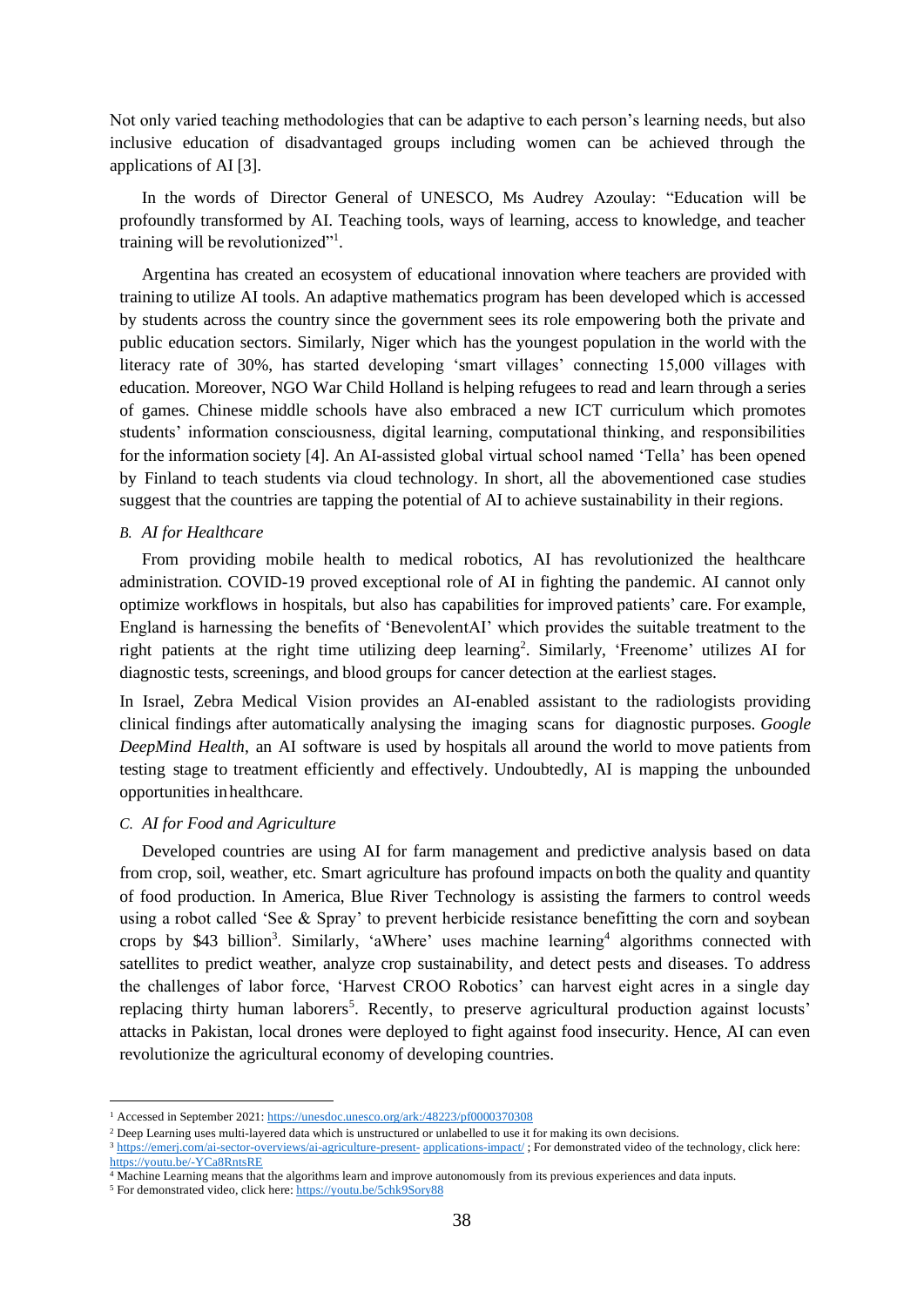#### *D. AI for Law and Governance*

The deployment of AI in law and governance can ameliorate multiple structural and functional discrepancies. Corruption-free, transparent, accountable, inclusive, equitable, cost-effective, efficient, and environmental- friendly mechanism can be ensured as a result.

In Europe, one of the countries revolutionizing its machinery through the usage of artificial intelligence is Estonia. From its e-residency program<sup>1</sup> to the national ID smartcard<sup>2</sup>, the deep learning algorithms have automated several functions of government. To check whether the subsidized farmers are following the rules, Estonia has deployed algorithms which scan the satellite images and determine their results. Additionally, on the direction of Estonian Ministry of Justice, the chief data officer of Estonia designed a program where robot judges were inducted for the disputes having claims of less than 7000 euros. Since 2011, Netherlands is using AI to render e-court judgments in cases related to debt collection. Similarly, the US criminal justice system has *Correctional Offender Management Profiling for Alternative Sanctions (COMPAS)*, which is an assessment tool for analyzing the risks of recidivism in criminal defendants through a data algorithm. Hence, countries globally are moving towards smart governance and the future seems optimistic.

#### III. AI AND UN SUSTAINABLE DEVELOPMENT GOALS

The United Nations established seventeen sustainable development goals (SDGs) for its 2030 agenda when all 193 member states adopted the UNGA resolution in 2015 called "Transforming our world: the 2030 Agenda for Sustainable Development"3.

The seventeen SDGs are further divided into 169 targets whose progress and success is being measured by 232 monitoring indicators<sup>4</sup>. According to a documented report demonstrated in Figure 1, AI has an integral role in achieving the Sustainable Development Goals acting as an enabler for 79% of the total targets (134 out of 169) [5]. In the following, the enabling role of AI for each SDG is enlisted below:

#### *A. SDG 1: No Poverty*

- Fight poverty and food shortage through AI and blockchain-driven decision support systems for fair, transparent, and traceable governing processes enabling participatory decisions at large scale—e.g., resource sharing, assisting vulnerable communities, dispel corruption etc.
- National income prediction using mobile device data through deep learning techniques
- Preventing economic breach by supporting governmental decision-making through digital technologies
- Applying regression methods to accumulate digital transaction and property data

#### *B. SDG 2: Zero Hunger*

- Identification of sensitive areas which are prone to hunger and integration of simulation models to enhance the sustainability of food manufacturing
- Prediction of plagues, famines, and floods with the assessment of expected demand ratio after any certain calamity utilizing demographic & socioeconomic information via satellite data

<sup>&</sup>lt;sup>1</sup> Digital entrepreneurs are assisted to build their company in European Union by the e-residency program of Estonia. It is done irrespective of their domicile which provides them access to the Estonia's transparent digital business environment.

<sup>&</sup>lt;sup>2</sup> The ID card system provides the nationals with the opportunity to use it for multiple services including electronic voting and digital tax filing.

<sup>3</sup> United Nations, General Assembly (2015). Transforming our world: the 2030 Agenda for Sustainable Development. Resolution A/RES/70/1. Retrieved from: https://www.un.org/en/ga/search/view\_doc.asp?symbol=A/%20RES/70/1

<sup>4</sup> Inter-agency and Expert Group on SDG Indicators (2018, May 11). Tier Classification for Global SDG Indicators.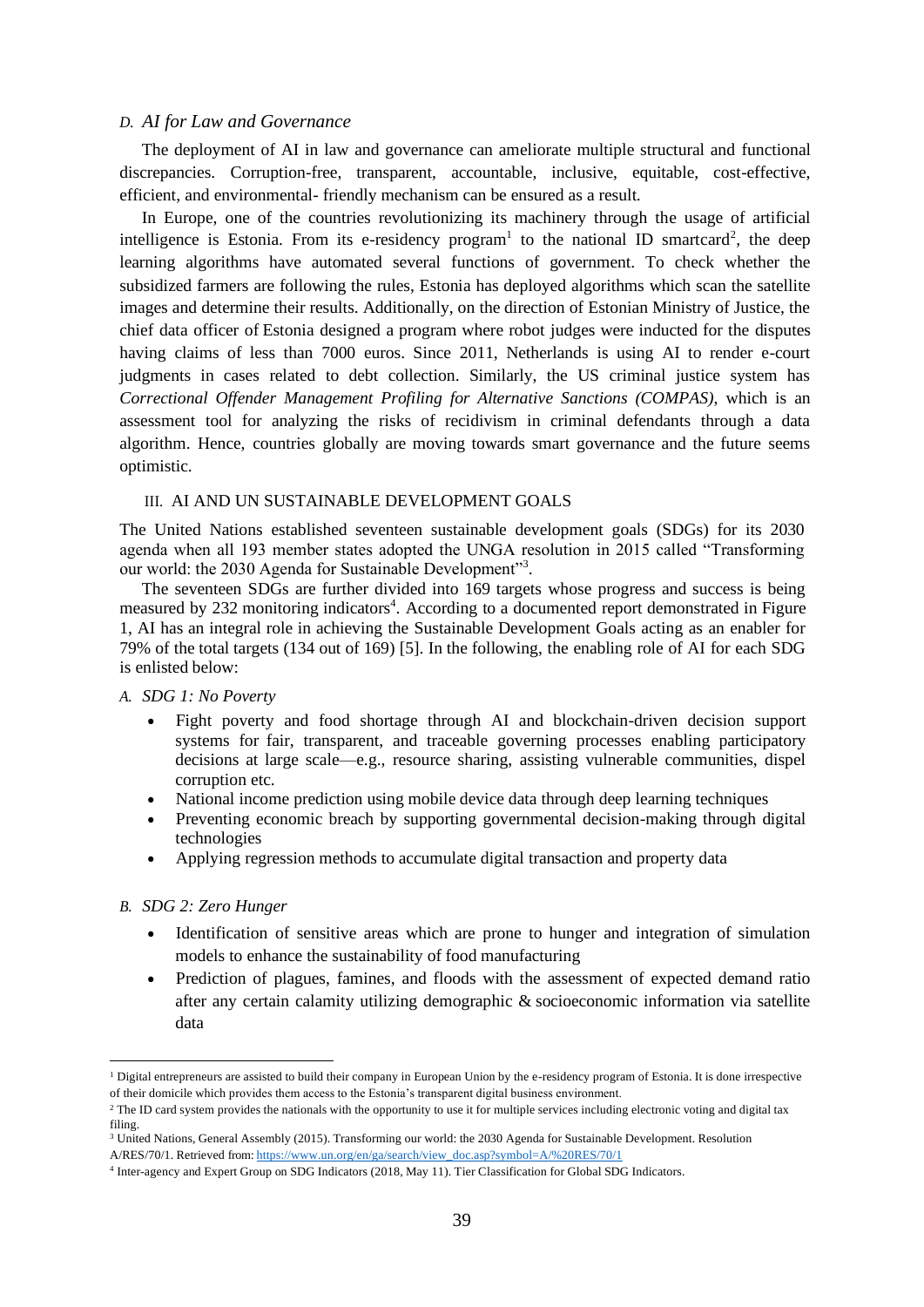- Management of Water-Energy-Food Nexus through sequential decision-making data algorithms to ensure food sustenance
- Smart farming and automated stockbreeding through robotics and drones



Fig. 1. AI as an Enabler (Source: Vinuesa et al., 2020

# *C. SDG 3: Good Health and Wellbeing*

- Embracing the possibilities of explainable and trustworthy AI systems in healthcare, public health management, prognosis and diagnosis, vaccine development, etc.
- Early detection of epidemic diseases through mobile phones and sensory algorithms in smart territories for e.g., COVID-19 prevention via trend analysis on electronic media
- Smart environments for older patients driven by IoT and AI-management of scarce health resources for village areas
- Advancing social network, mobile and wearable device data to raise awareness providing services through electronic media and personalized AI tools that promote healthy nourishment, exercising and mental health habits, sexual health sensitization, and help to fight substance abuse or addiction

# *D. SDG 4: Quality Education*

- Interactive and personalized learning tools according to each learners' individuals needs
- Resource sharing across disciplines and immersive-learning for social interaction & usercentred software designs for inclusive education
- Intelligent tutors who can support and assist students with special needs

# *E. SDG 5: Gender Equality*

- Guided AI utilization focusing on girls, women, and other disadvantaged groups to promote their empowerment
- Blockchain for participatory governance and political processes which are more accessible,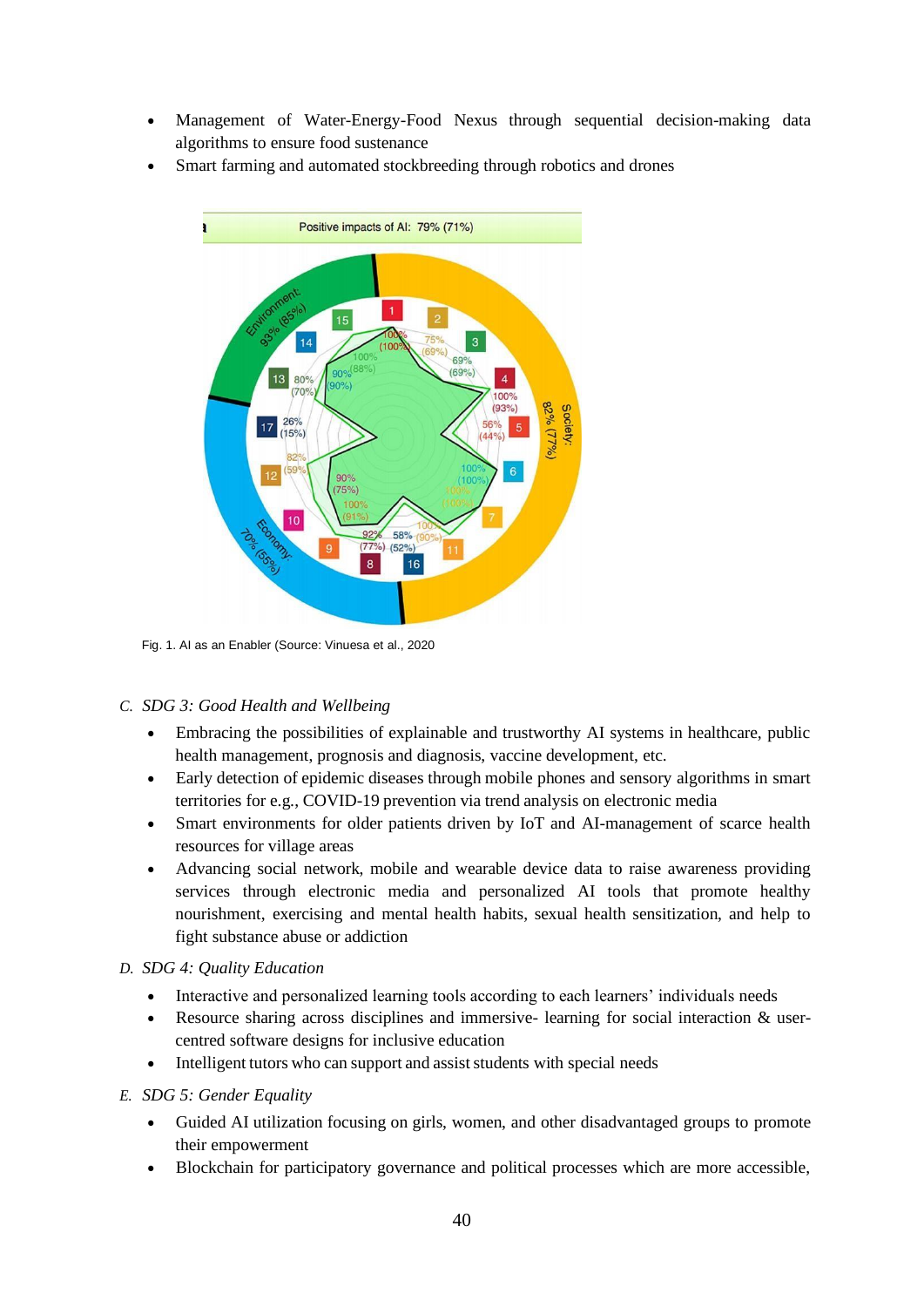and prioritize the visibility, participation, and representation of women and marginalized groups

• Natural Language Processing to detect dishonest, bullying or harassing behaviours for enforcing legal laws by providing relevant evidence

# *F. SDG 6: Clean Water and Sanitation*

- Water system management & risk analysis through AI techniques for suitable modelling & simplification of complex water-systems
- Assistance of Machine learning (ML) for weather prediction and drought prevention enabling timely resource planning
- Blockchain for reliable water-systems as well as fair distribution of water resources
- Minimizing human intervention in complicated water systems through virtual reality applications

# *G. SDG 7: Affordable and Clean Energy*

- Distributed-computing-paradigms for decentralized systems of grid management using AI and IoT
- Management of huge energy infrastructures via 5G- technology
- Smart grids & smart meters for efficient and sustainable energy with optimal costs
- Drive edge computing architectures to avoid data storage explosion in data centers, thereby decreasing consumption of energy

# *H. SDG 8: Decent Work and Economic Growth*

- Digital labor, e-commerce, mobile technologies, secure online banking, and external outsourcing for creating employment opportunities and driving economic growth
- Job risk assessments through ML, ambient intelligence and IoT
- Promoting strongly scientific and technical (STEM) formative itineraries in higher or postgraduate education to alleviate the technological unemployment
- Intelligent transportation and interaction systems for efficient work commutation and flexible working

# *I. SDG 9: Industry, Innovation, and Infrastructure*

- Edge computing, 5G, and intelligent sensors for real-time infrastructure monitoring and safe logistics
- Detection of anomalies and problems, facilitating maintenance infrastructure through 3D modelling and remote computer vision
- Robust traffic predictions and automated route plannings via neural networks
- Industry 4.0 to assist SMEs and entrepreneurships

# *J. SDG 10: Reduced Inequalities*

- Detection of manipulation in the financial markets through ML-powered cyber-security
- Alleviation of economic breaches in different sectors via 'financial recommender systems'
- Non-biased AI data algorithms focusing on data collection and annotation processes to avoid inequalities in recommendations and decisions

# *K. SDG 11: Sustainable Cities and Communities*

- Augmented and virtual reality for urban design planning and management to enhance safety of sustainable cities, their mobility, citizen lives, and access to local services
- Video surveillance and radar positioning for heritage preservation and to control traffic congestion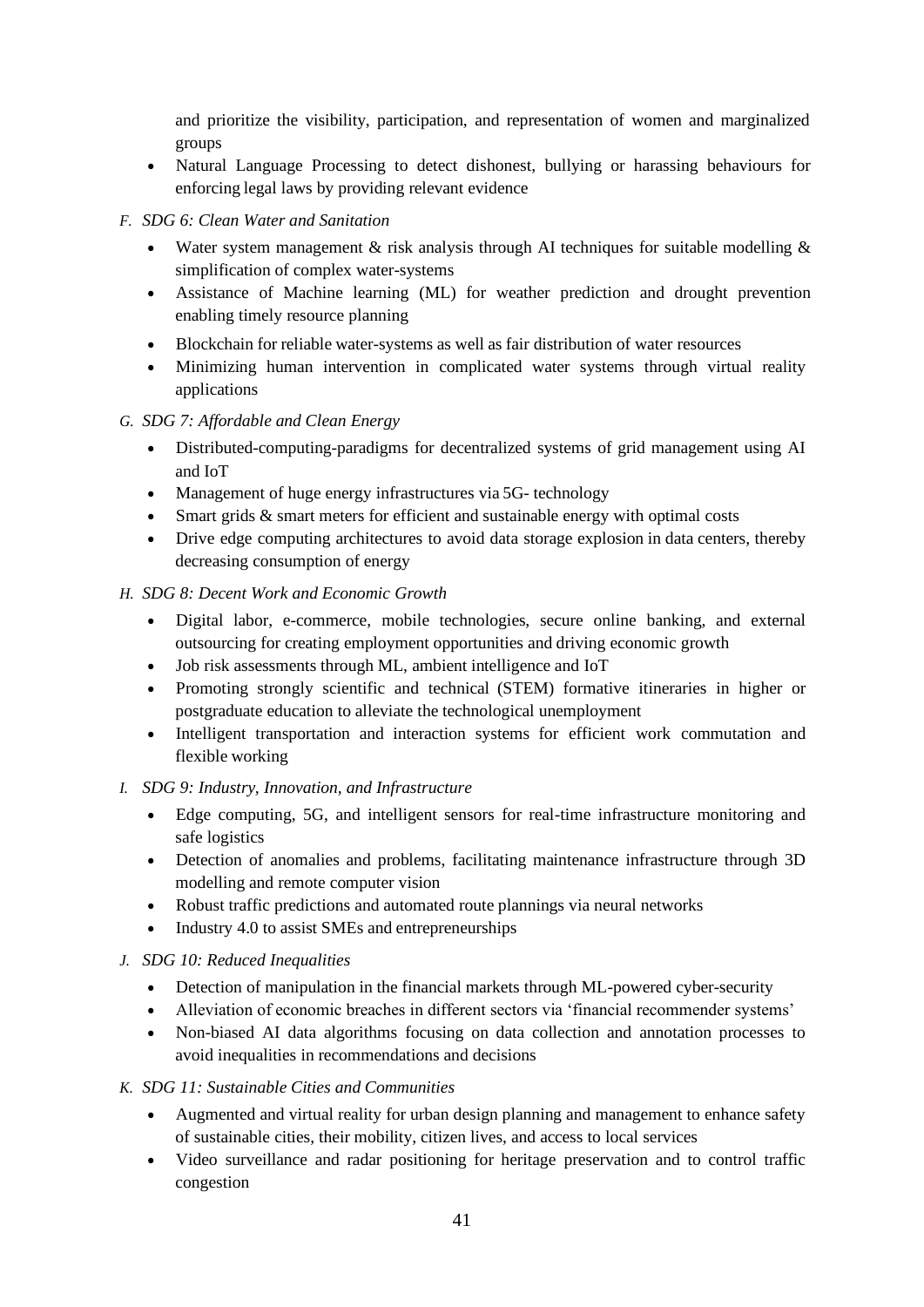- Public awareness about the repercussions of using certain products or services through smart information systems
- Finding public opinion to improve e-governance through their participation by applying sentiment analysis
- *L. SDG 12: Responsible Consumption and Production*
	- Reducing energy consumption and overuse of raw materials through ML
	- Big Data and IoT for improving production processes, distribution networks, and their resulting contamination effects via sensorization, and obtaining deeper insights into consumption habits, patterns, and fluctuations.
	- Exploiting natural resources rightfully in conjunction with biodiversity applying land-use policies extracted through IoT

*M. SDG 13: Climate Action*

- Prediction of rains in the desert areas to understand the desertification trends more accurately
- Reinforcement among young people about climate change and sustainability education through chatbots and augmented reality
- Reduction of pollutants having major ecological impacts through AI prediction analytics

# *N. SDG 14: Life Below Water*

- Prediction of water quality, oil dumping, and ocean acidification via neural networks
- Monitoring marine ecosystem through bio-geological & chemical data variables
- Exploiting ocean resources sustainably i.e., fishery for balanced ocean ecosystems

# *O. SDG 15: Life on Land*

- Automated fire detection providing safe action and cost-efficient mechanisms using sensordriven technologies.
- Detection of diseases in crops at an early stage reducing the usage of herbicides and ecological impact
- Monitoring and preserving land as well as detecting diseases in plants through surveillance drones and UAVs

# *P. SDG 16: Peace, Justice, and Strong Institutions*

- Fraud detection through data mining on credit cards and online transactions
- Securing digital transactions and other administrative processes by using blockchain technology and cryptocurrencies
- Ensuring better decision-making in criminal justice systems by using adaptable expert systems.
- Electronic platforms with crime predictions having low costs and swift access to justice

# *Q. SDG 17: Partnerships for the Goals*

- Promoting supranational partnerships to formulate universal AI guidelines to use its innovations in multifarious development sectors as a powerful vehicle of change
- Developing a suitable framework to ensure the accountability of artificial intelligence and its usage for achieving the sustainable development goals.
- Raising citizens awareness towards a universal and global vision of human centered AI with public initiatives
- Defining and disseminating the correct implications of artificial intelligence in governmental sector utilizing expert recommendations